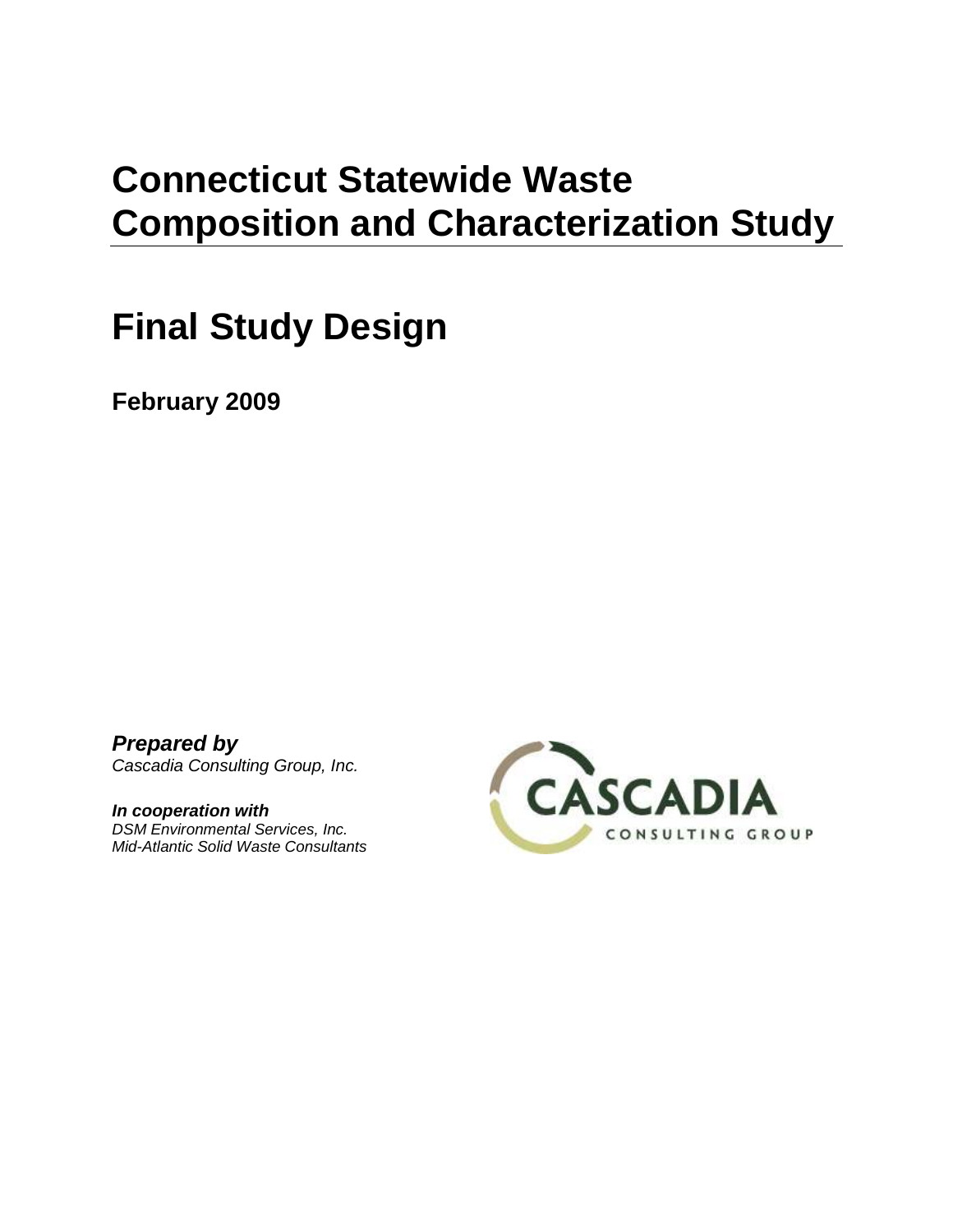# **Table of Contents**

| Introduction |    |
|--------------|----|
|              |    |
|              |    |
| Logistics    |    |
|              |    |
|              |    |
|              |    |
|              |    |
|              |    |
|              |    |
|              |    |
|              |    |
|              |    |
|              |    |
|              |    |
|              |    |
|              |    |
|              |    |
|              |    |
|              |    |
|              |    |
|              | 26 |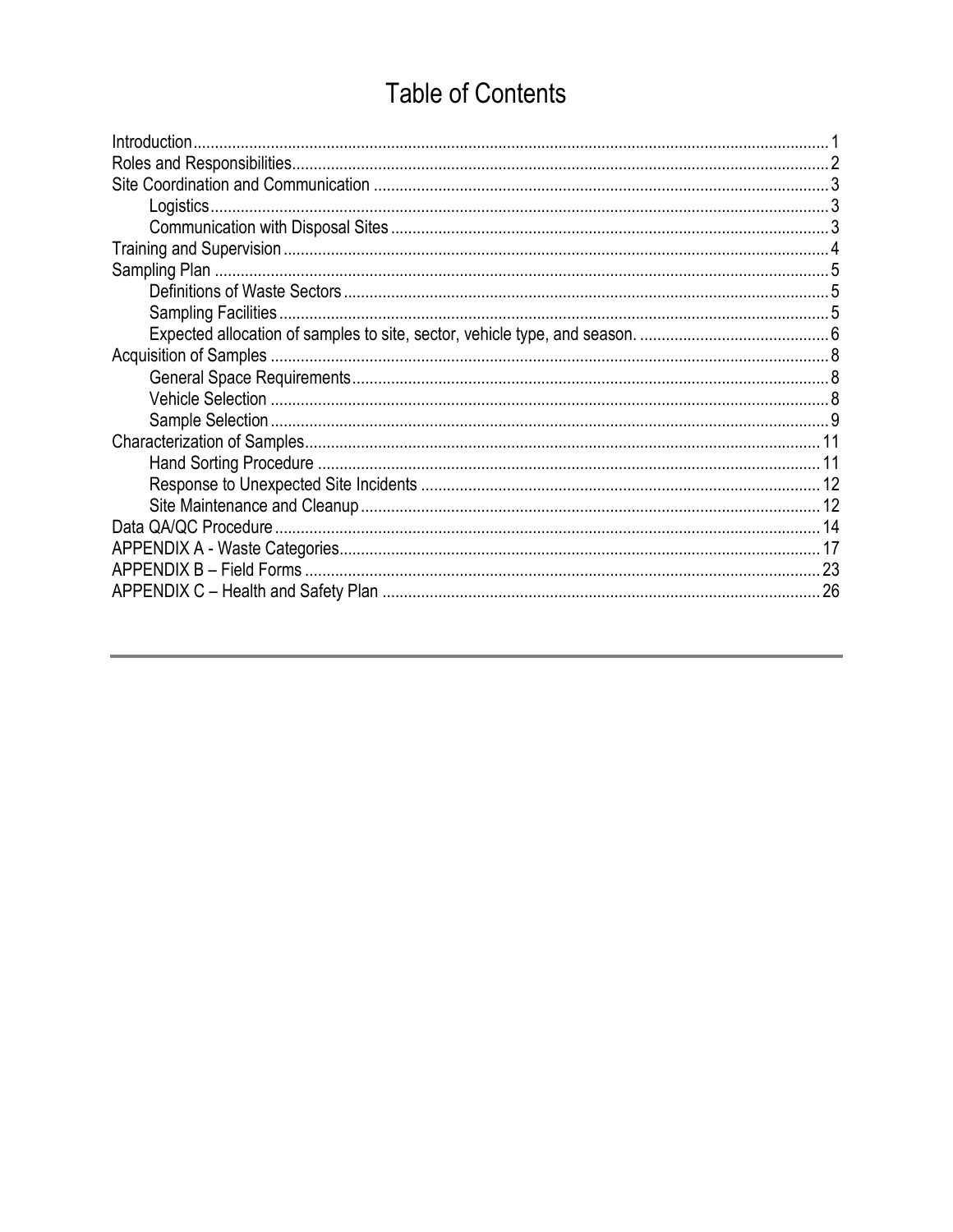# <span id="page-2-0"></span>**Introduction**

The State of Connecticut Department of Environmental Protection (CTDEP) has commissioned a composition and characterization study of municipal solid waste (MSW) that is generated within the State of Connecticut. The primary purpose of the Statewide Waste Characterization Study is to estimate the composition of waste from residential and Industrial/Commercial/Institutional (ICI) sources. The resultant data will help guide CTDEP as it embarks on an effort to boost the disposal diversion rate, currently estimated at 30 percent, up to a rate of 58 percent.

It should be noted here that CTDEP does not collect or maintain data on state-wide quantities of ICI waste versus residential waste. Therefore efforts will be made by the Project Team to estimate the breakdown between residential and ICI waste as part of this Statewide Waste Characterization Study. However CTDEP recognizes that limited resources are available for this effort so that the resulting allocation will be a rough approximation based on limited surveying at sites where sampling is occurring.

It should also be noted that ICI waste often contains residential waste collected from multi-family and condominium complexes. As such, the characterization of ICI waste will include some residential waste characterized by the hauler as ICI waste.

The study will be carried out over the course of two seasons, with waste sampling activities occurring at five permitted solid waste facilities throughout the State. Solid waste from both the Residential and ICI waste sectors will be subjected to a statistical sampling process, and the representative, randomly chosen samples and loads of waste will be characterized in terms of the weight of certain defined material types that are present. An analysis of the weight data associated with each sample or load of waste will produce estimates of the average composition of the waste from each sector.

This document describes the logistical arrangements and data collection procedures that are to be implemented during the study, as well as the reporting that will occur.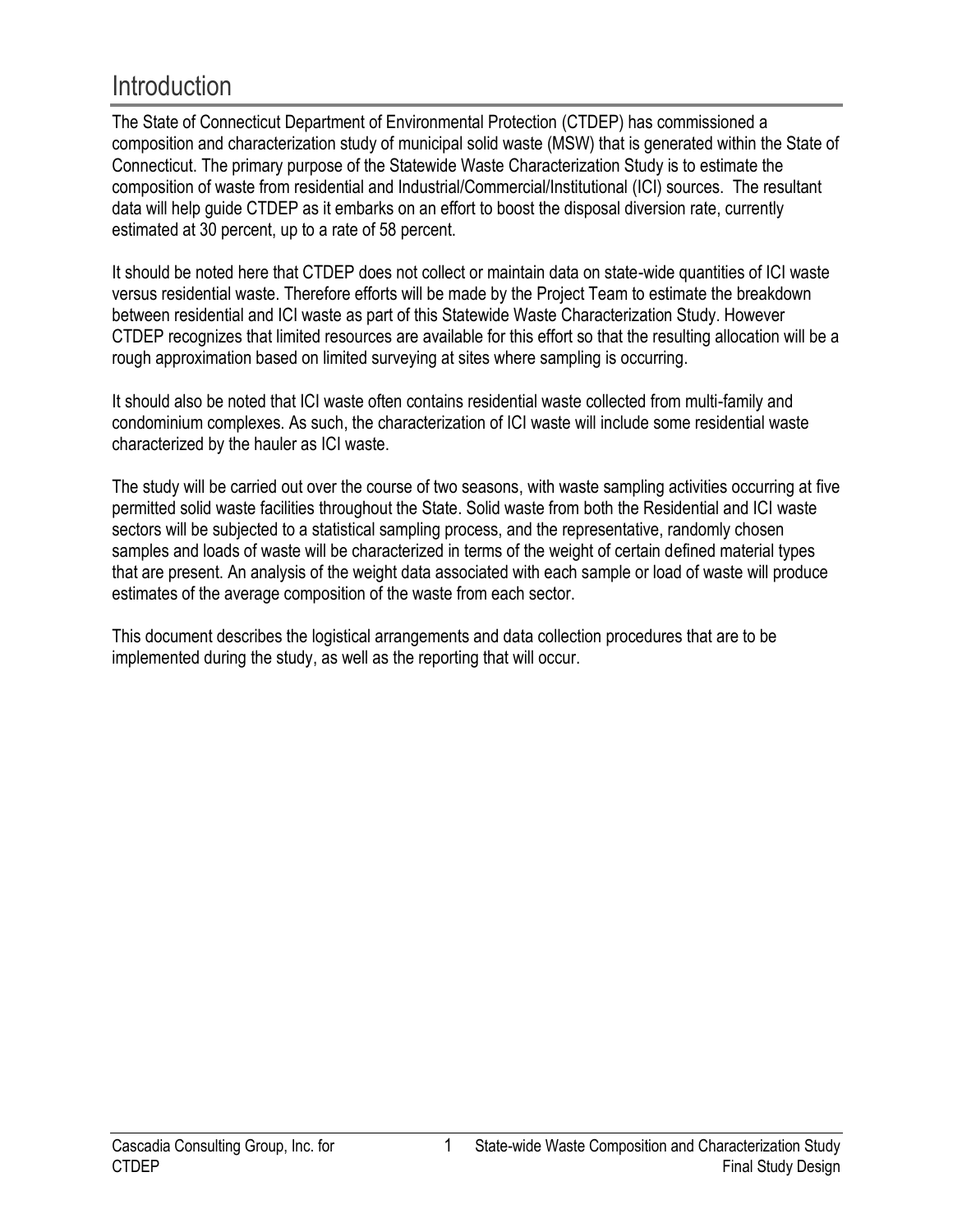<span id="page-3-0"></span>The roles and responsibilities of the Project Team are listed below:

The **CTDEP Project Manager**, Tessa Gutowski, will serve as the primary contact for the Project Team during the implementation of the study.

The **Consultant Project Manager**, Ted Siegler, of DSM Environmental Services, Inc., will coordinate the Project Team in all activities and have primary responsibilities for:

- Project Management
- Logistics
- Sample Site Selection
- **•** Client Contact
- Problem Resolution
- Preparation of the Draft and Final Report

**Cascadia Consulting Group** will be responsible for:

- Preparation of Draft and Final Study Design
- Overall QA/QC effort
- Statistical Analysis
- Report Tables Preparation
- Report Review

**MSW Consultants** will be responsible for:

- Field Supervision
- On-site Logistics
- Sampling and Sorting
- Sort Crew Training
- Sorting QA/QC
- Compilation of Sorting Data

The **Field Supervisor**, Dennis Holt, will initiate the sampling process each day using the agreed upon approach. He will arrive before the facility opens to make contact with facility scalehouse personnel, the loader operator, or other designated personnel. He will also be the designated person to check in and check out with the scalehouse each day. He will be in charge of tracking samples that need to be taken that day. Lastly, he will be in charge of administering the Health and Safety Plan. If Mr. Holt is unavailable on certain days, then an alternate Field Supervisor will be designated. The CTDEP Project Manager shall be notified of any such changes.

The **Trainer**, Walt Davenport, will be in charge of training the waste sorting crew on technique and definitions at the outset of each season. The trainer will also cover all aspects of safety and health requirements at the beginning of each season.

The **Crew Chiefs,** Randy Bowen or John Bowles, will pick up, transport, and manage the sorting crew throughout the project. They will be in charge of weighing out all the materials after each sample has been sorted. Lastly they will make sure the sorting crew adheres to the Health and Safety Plan.

Contact information will be given to each member of the Project Team at the beginning of each season.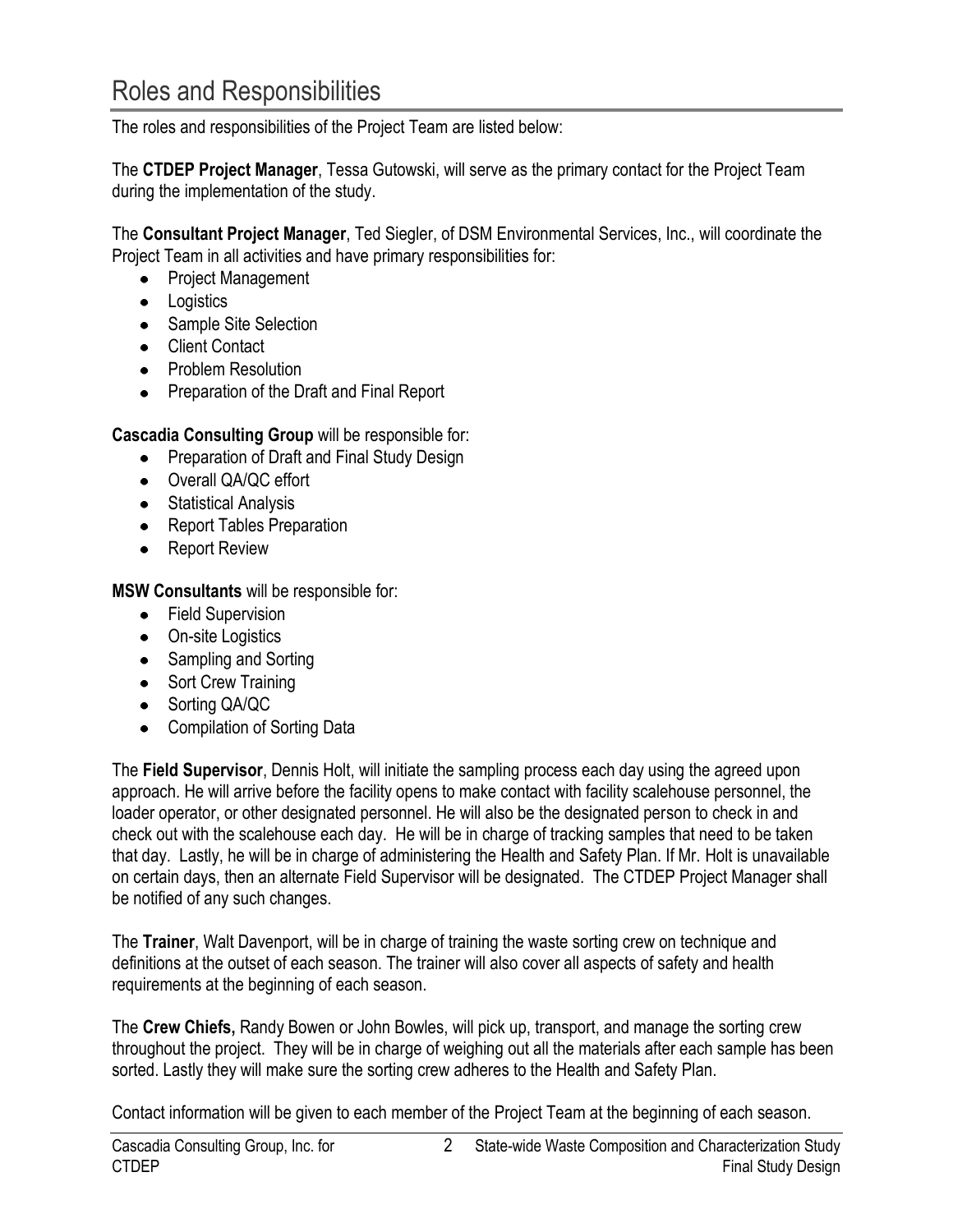# <span id="page-4-1"></span><span id="page-4-0"></span>**Logistics**

Before field work commences, the Project Team will work with the selected facilities in order to collect facility specific logistical information necessary to develop the sampling plan. The following information will be collected:

- The facility's contact information
- The facility's days and hours of operation
- The vehicle traffic expected for each sector on each day of the week, and the estimated peak time of day for each type of load
- What recycling or recovery operations exist at the facility, and how the Project Team may effectively obtain samples of waste prior to any diversionary measures
- Unusual conditions (e.g., weather, anomalies in traffic patterns, etc.) that might affect data collection and necessitate special logistical arrangements
- Procedure that will be used to determine the net weight of vehicles (e.g. reliance on scalehouse records or use of net weight cards)
- The facility's ability to provide assistance (e.g. front loader, sorting space, vehicle selection, etc.)

# <span id="page-4-2"></span>**Communication with Disposal Sites**

Following the data requests the Field Supervisor will schedule a site visit at each facility. The site visits serve the following crucial functions:

- Introducing the Field Supervisor to facility personnel;
- Clarifying information provided in response to the information request;
- Finalizing locations for setting up the work area, taking samples, queuing samples, discarding sorted samples, and other in-process activities;
- Confirming procedures requiring coordination between the host facility personnel and the Project Team;
- Reviewing facility-specific health and safety procedures and emergency contact numbers; and
- Answering any questions or addressing concerns of the Facility Managers.

The management of each disposal facility will be contacted by the Field Supervisor prior to the scheduled visit. The management will be reminded of both the visit and their role in the sampling activities.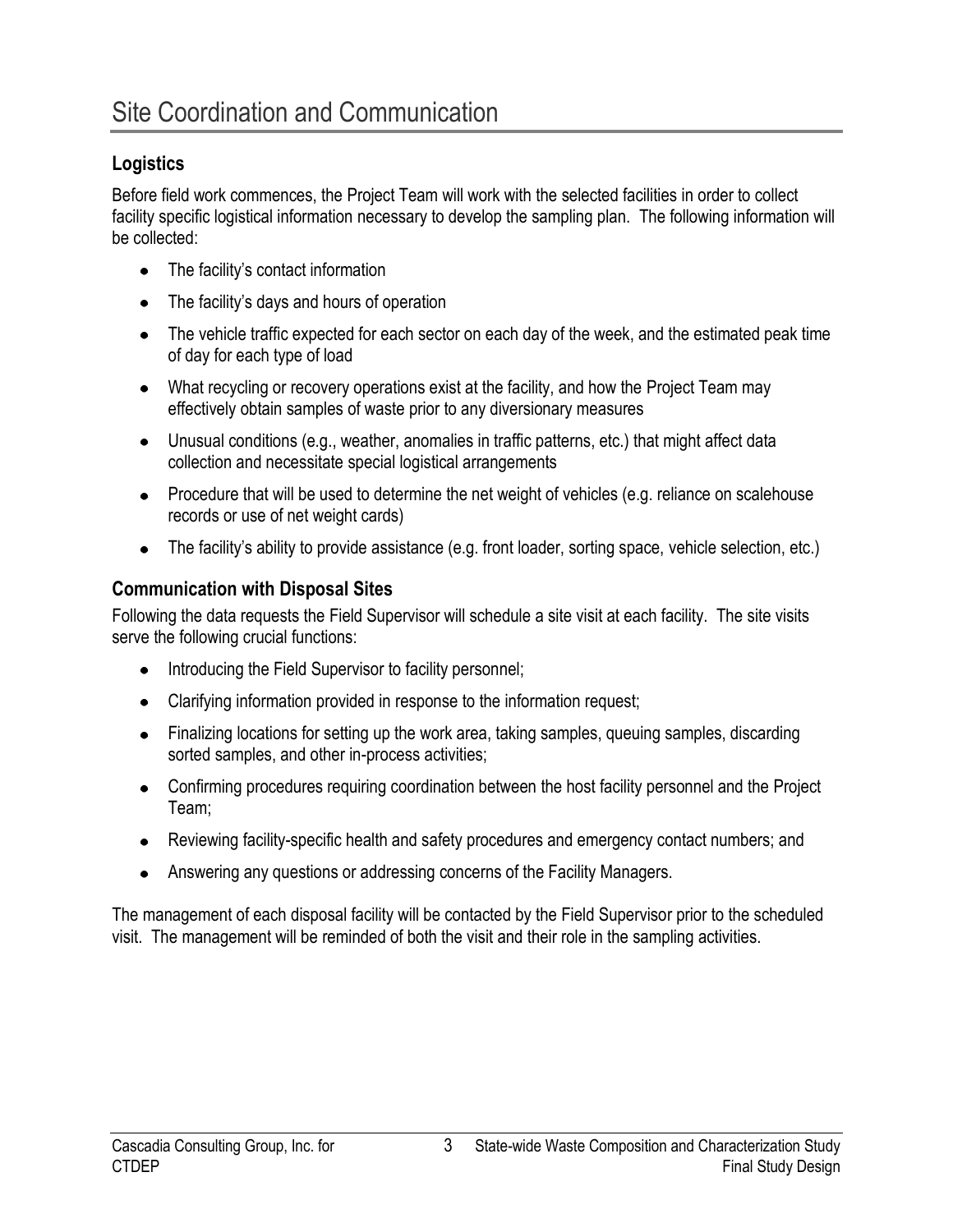# <span id="page-5-0"></span>Training and Supervision

At the outset of each season the Trainer will lead a detailed training session in the morning of the first day of the sort. At the conclusion of the training, the sorting crew will be fully prepared to conduct the seasonal sorts. For the rest of the sort, the Crew Chief will oversee and direct the sort crew.

The training will cover all aspects of the safety and health requirements, as well as sorting and weighing procedures and guidance to improve productivity. Training will include:

- **•** General facility overview;
- Learning and reviewing the material categories and definitions;
- Facility-specific health and safety requirements;
- Personal protective equipment (PPE) requirements;
- Waste handling techniques; and
- Productivity strategies and daily sorting quotas.  $\bullet$

Throughout the sort the sorting crew will be under close supervision by the Crew Chief. The Crew Chief will ensure the sorting protocol is being followed along with the health and safety requirements outlined in APPENDIX C – [Health and Safety Plan.](#page-27-0) Lastly the Crew Chief will closely evaluate each individual sample to ensure that the material categories are understood and adhered to by the sorting crew.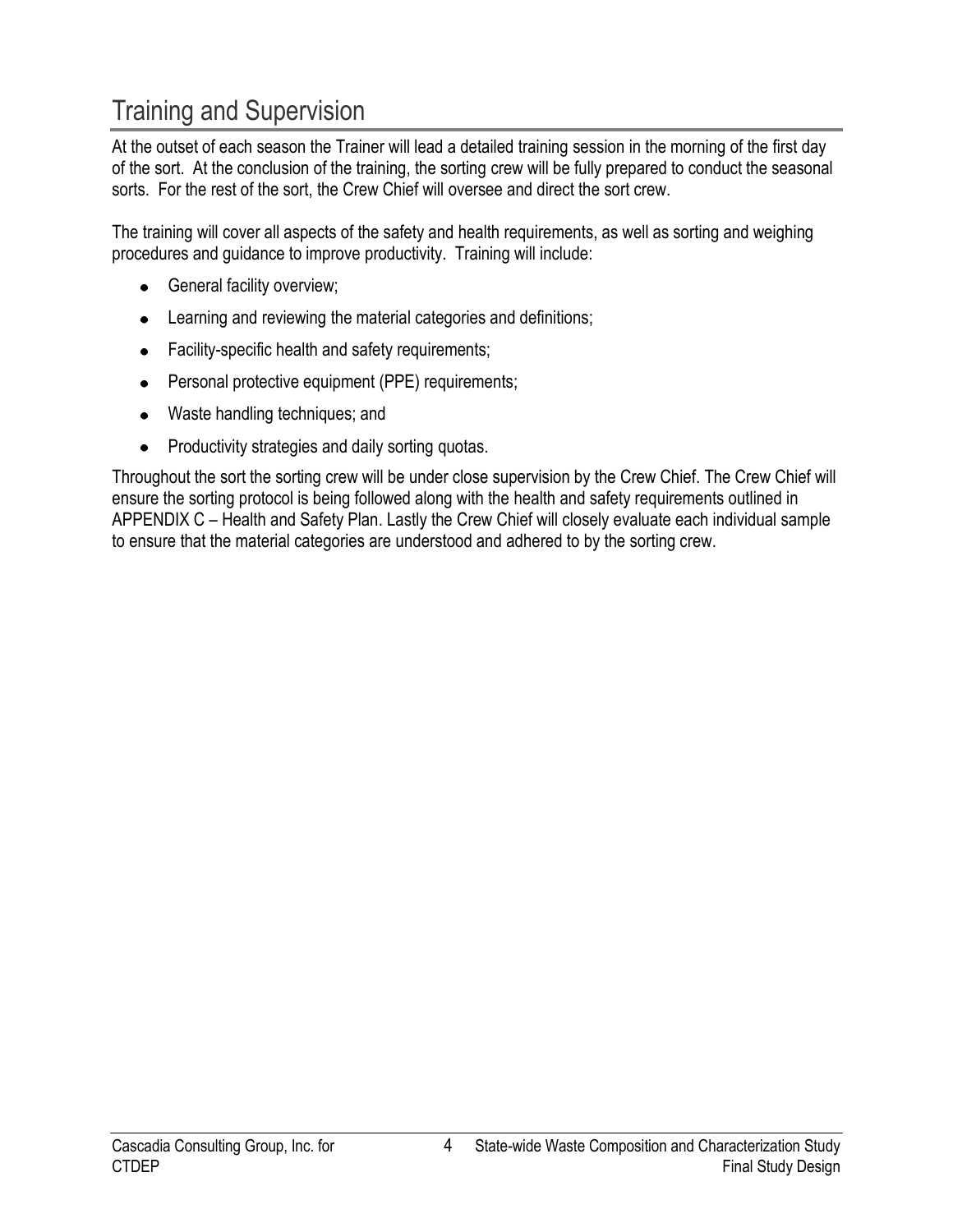#### <span id="page-6-1"></span><span id="page-6-0"></span>**Definitions of Waste Sectors**

The sectors of the waste stream that are to be analyzed in the study are defined as follows:

- **Residential** defined as waste brought to CTDEP facilities by commercially or municipally operated vehicles, in which 80% or more of the waste is from single-family and/or multifamily residential sources. Vehicles chosen for sampling in the Residential waste sector will include **Residential Transfer Trucks** arriving from rural transfer stations as well as **Packer Trucks**  carrying waste from single family routes.
- **Institutional/Commercial/Industrial (ICI)** defined as waste brought to CTDEP facilities by commercially operated vehicles, in which 80% or more of the waste is from institutional, commercial, or industrial sources. This sector excludes Construction and Demolition debris as well as Bulky Waste. Vehicles chosen for sampling in the ICI sector will include **Compacted Dropboxes** and **Packer Trucks**.
- **Unacceptable Loads**  Loads that contain less then 80% or either residential or ICI waste, and loads originating from outside of Connecticut.

#### <span id="page-6-2"></span>**Sampling Facilities**

All samples will be captured and sorted at five permitted solid waste facilities recruited by CTDEP. A sixth facility was added as a backup. They are:

1. **Bristol Resource Recovery Facility**: 650 TPD mass burn WTE facility located in Bristol, CT and owned and operated by Covanta Bristol, Inc. 16 municipalities send waste to this facility. They are located to the west of the Mid-CT project listed below.

2. **Mid-Connecticut Waste Processing Facility** (CRRA): 2850 TPD RDF facility operated by CRRA, with resulting fuel conveyed to an adjacent power plant operated by Covanta. The Mid-CT project accepts waste from 70 municipalities around Hartford, CT.

3. **Southeastern Connecticut Resource Recovery Facility**: 690 TPD mass burn WTE facility serving communities in southeastern CT around Preston, CT. Owned and operated by Covanta.

4. **New Haven Transfer Station**, owned by the New Haven Solid Waste and Recycling Authority: Privately operated (under contract) 700 TPD facility accepting trash and C&D wastes.

5. **Wheelabrator Bridgeport Resource Recovery Facility**: 2250 TPD mass burn WTE facility owned and operated by Wheelabrator Bridgeport, L.P. serving the greater Bridgeport area. Note that for this facility especially, only waste generated in CT will be selected for sampling.

Backup facility:

6. **Wheelabrator Lisbon Resource Recovery Facility**: 500 TPD mass burn WTE facility located in eastern/central CT.

#### **Role of Selected Facilities**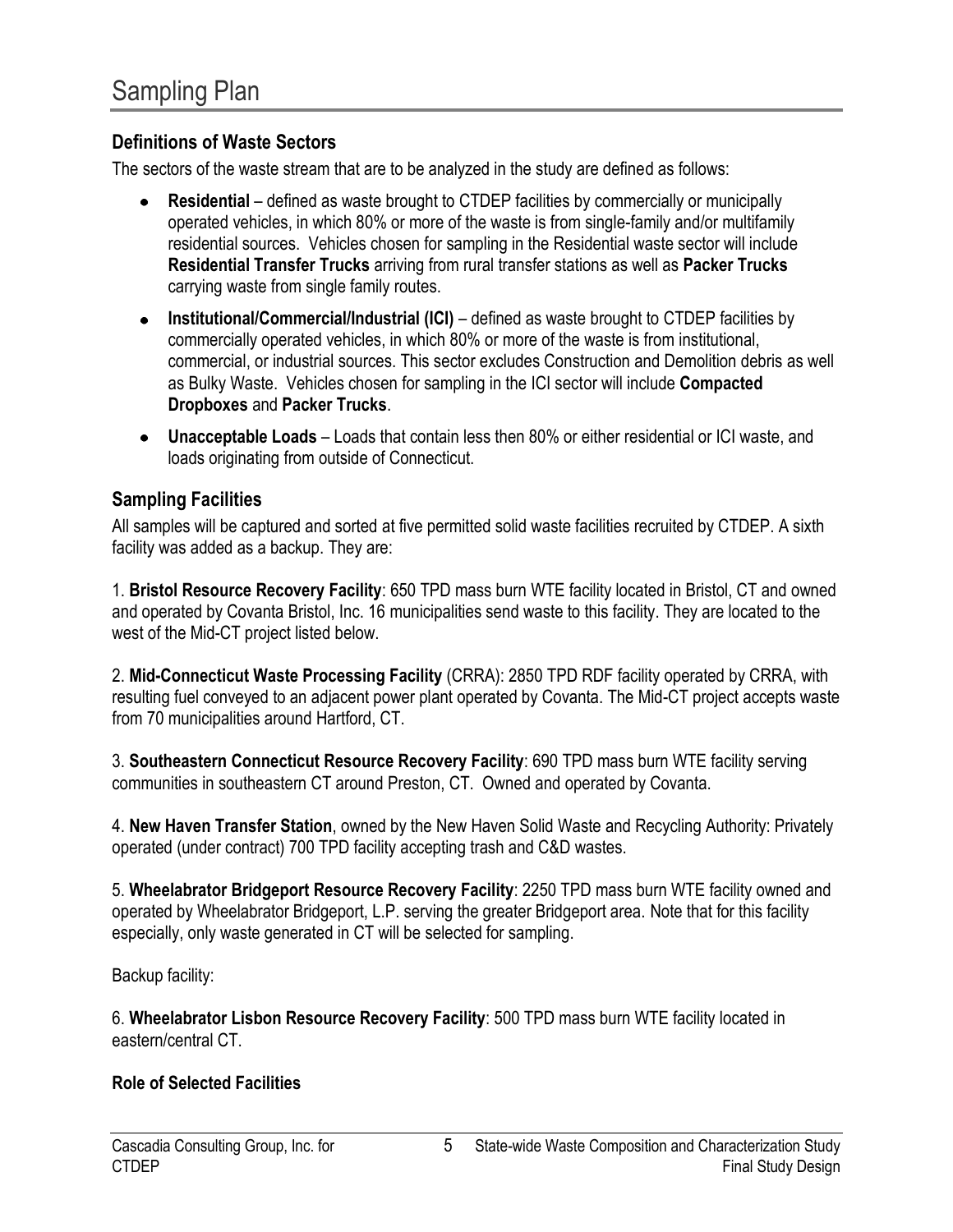Each facility included in this analysis will be expected to provide the following to the Project Team:

- A location on the tipping floor for sample collection and sorting
- The use of a front loader or skid steer loader to collect the sample and remove the sorted waste
- Estimates of the number of vehicles by vehicle type likely to deliver waste on each day of the sampling event
- Participation by the scale house in identifying qualifying vehicles and placarding them for selection for sorting

# <span id="page-7-0"></span>**Expected allocation of samples to site, sector, vehicle type, and season.**

The planned allocation of 240 samples is shown in the figure below. The plan calls for hand-sorting all 240 samples of residential and ICI waste, each weighing 200 to 250 pounds. The overall quota of 240 samples will be split evenly over two seasons. In order to meet the quotas, the sorting crew will spend two days at a facility each season.

As the table below shows, estimates of the variability of a comparable sampling program indicate that 240 samples will provide composition estimates with fairly tight precision levels, which will provide a reliable basis for CT DEP to make policy and program decisions. The table presents expected confidence intervals (error ranges) around mean composition estimates for several of the proposed Connecticut material categories. These estimates are based on a simulation using actual waste composition data from other studies.

#### **Expected Error Ranges for Key Materials**

| Commercial Waste<br>With a sampling size (n) of 120, you<br>would expect the following error range: | <b>Expected</b><br><b>Percent</b><br>(preliminary) | $+/-$ |
|-----------------------------------------------------------------------------------------------------|----------------------------------------------------|-------|
| OCC                                                                                                 | 15.40%                                             | 3.18% |
| <b>High Grade Paper</b>                                                                             | 2.50%                                              | 0.89% |
| <b>PET Bottles and Jars</b>                                                                         | 0.90%                                              | 0.13% |
| <b>Pallets and Crates</b>                                                                           | 4.90%                                              | 2.80% |

| <b>Residential Waste</b><br>With a sampling size (n) of 120, you<br>would expect the following error range: | <b>Expected</b><br><b>Percent</b><br>(preliminary) | +/-   |
|-------------------------------------------------------------------------------------------------------------|----------------------------------------------------|-------|
| OCC                                                                                                         | 5.30%                                              | 1.02% |
| <b>High Grade Paper</b>                                                                                     | 1.90%                                              | 1.02% |
| <b>PET Bottles and Jars</b>                                                                                 | 1.40%                                              | 0.13% |
| <b>Aluminum Cans</b>                                                                                        | 0.70%                                              | 0.13% |

Waste samples are to be obtained in approximately equal numbers during each of the two seasons. The sorting crew will sort 120 samples during each season. If insufficient numbers arrive at CTDEP permitted solid waste permitted facilities, then changes may be required in the expected numbers of samples and the sampling schedule.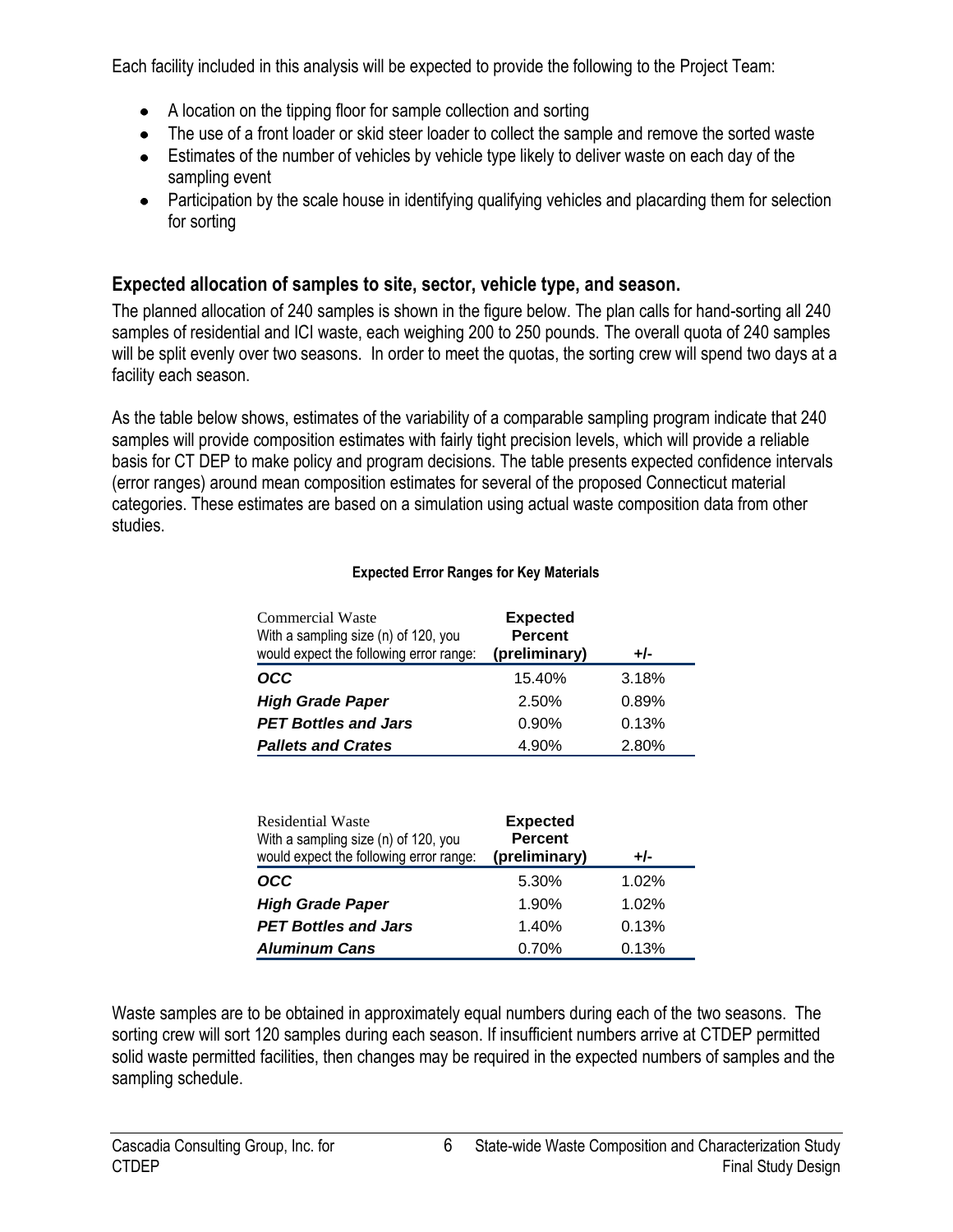As shown in the table below, greater numbers of samples are allocated to the ICI waste sector. On average, a municipal waste stream similar to Connecticut's is made up of roughly 60-70% ICI waste and 30-40% residential waste. Samples have been allocated to match this ratio. The waste found in the ICI stream also tends to be more variable than that found in the residential stream, from load to load. Higher variability means that additional samples of ICI waste are required to provide precision levels comparable to the residential waste sector.

| <b>Number of Samples</b> |
|--------------------------|
| 90                       |
| 150                      |
| 240                      |
|                          |

#### **Estimated Allocation of Samples by Sector**

Likewise, allocations of waste by vehicle type has been weighted more heavily toward packer trucks than to transfer vehicles or dropboxes due to the expectation that more of the waste in both sectors will arrive to each facility in this manner.

Due to uncertainties regarding traffic patterns and quantities at each facility, sample allocations at each facility have not been determined. Daily allocations will match the overall allocation ratios as closely as possible but will most likely vary due to the fact that not every facility will get the same quantity and ratio of vehicle types (packers, transfer trucks and compacted dropboxes). At the end of the first season of sampling the proportion will be finalized and adjusted accordingly for the second season.

It has been agreed with CTDEP that the first round of sampling\ will occur in February and March, and that the second round of sampling will occur in the fall during a time when leaves are likely to make up part of the incoming waste stream.

| <b>Facility</b>                 | <b>Residential</b>      |                 | <b>ICI</b>                    |                 | Seasonal      | Overall       |
|---------------------------------|-------------------------|-----------------|-------------------------------|-----------------|---------------|---------------|
|                                 | Residential<br>Transfer | Packer<br>Loads | Compacted<br><b>Dropboxes</b> | Packer<br>Loads | <b>Totals</b> | <b>Totals</b> |
| <b>Bristol</b>                  |                         |                 |                               |                 | 24            | 48            |
| Mid-Connecticut                 |                         |                 |                               |                 | 24            | 48            |
| <b>Southeastern Connecticut</b> |                         |                 |                               |                 | 24            | 48            |
| New Haven                       |                         |                 |                               |                 | 24            | 48            |
| <b>Wheelabrator Bridgeport</b>  |                         |                 |                               |                 | 24            | 48            |
| <b>TOTALS</b>                   | 13                      | 32              | 20                            | 55              | 120           | 240           |

#### **Estimated Allocation of Samples by Site, Sector, Vehicle Type & Season\***

\*allocations by facility had not yet been determined during the creation of the Final Study Design.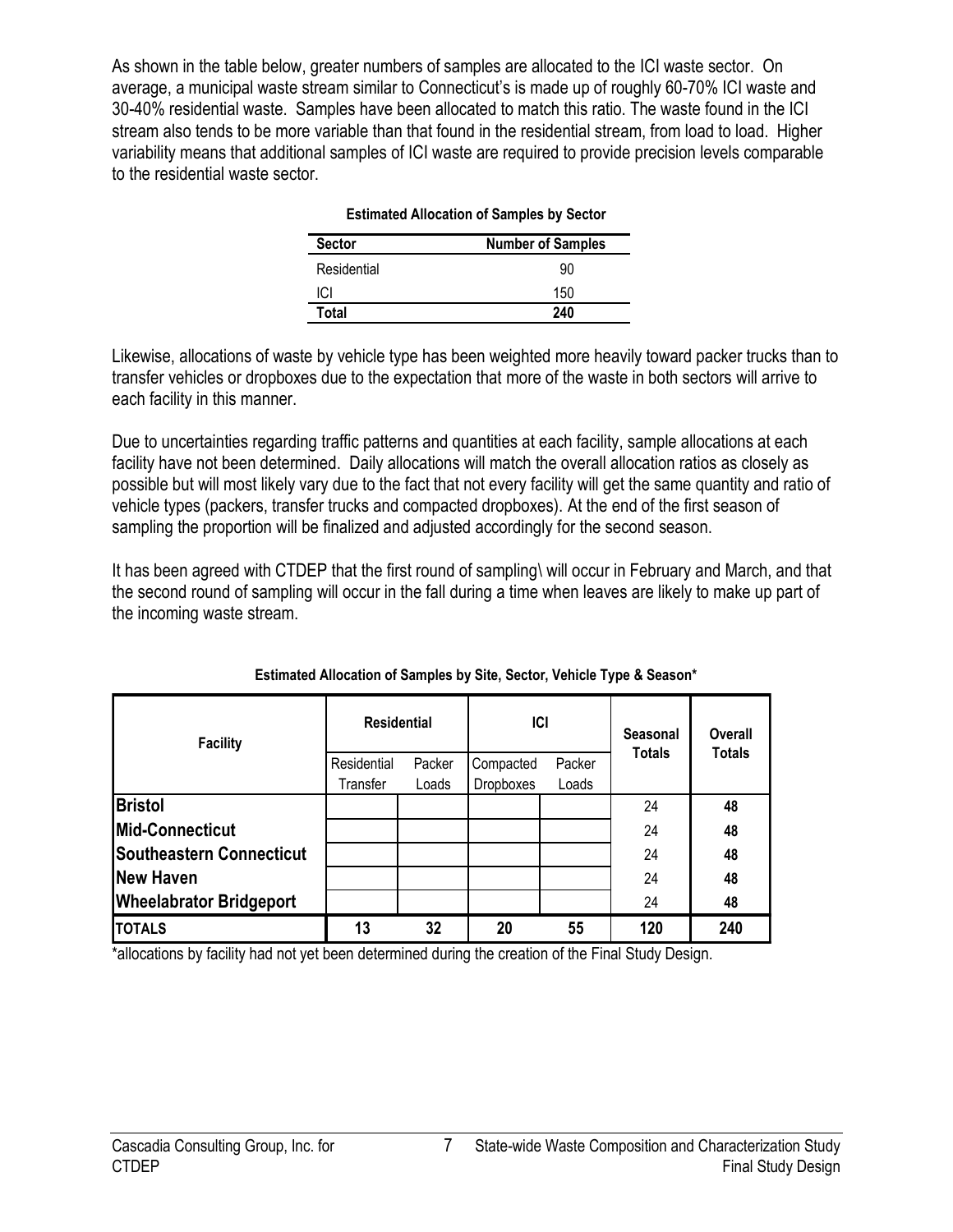# <span id="page-9-1"></span><span id="page-9-0"></span>**General Space Requirements**

In order for the sorting crew to safely and successfully collect and sort samples at each facility they will need a space approximately the size of two truck bays or about 20x40 feet. This space must also allow a front loader to dump 200 to 300 pound samples onto a designated ground area frequently throughout the day. At the end of the day the crew will have accumulated a large pile of garbage, made up of both the sorted and unsorted potion of each grab sample, that will be disposed of properly at the direction of the solid waste facility.

## <span id="page-9-2"></span>**Vehicle Selection**

The Field Supervisor will follow a systematic selection procedure to identify residential and ICI waste vehicles for sampling. To calculate vehicle sampling frequency for each waste sector, the Project Team will establish a sampling interval for each. Sampling intervals are determined by dividing the total expected number of loads for each sector arriving at the facility on the scheduled day – based on questions asked of each facility in the planning phase of the study-- by the number of samples needed each day. The resulting number is the sampling frequency, which determines whether every third vehicle, every sixth vehicle, or every  $20<sup>th</sup>$  vehicle is selected for sampling. This strategy is referred to as "selecting every n<sup>th</sup> vehicle" within a waste sector and subsector. A *Vehicle Selection Form*, similar to that shown in [APPENDIX B](#page-24-0) – Field [Forms,](#page-24-0) will be created for each day and each location of sampling activity.

All vehicles entering the sampling facility will be surveyed by a member of the Project Team (the Gatekeeper) or at times a weighmaster in the scalehouse. In order for a vehicle to be eligible for sampling, for each targeted waste stream the load must fit within the residential and ICI definitions. The Gatekeeper will collect data regarding the vehicle type, city of origin, and waste type and will also collect a net weight from each vehicle which will be used to help determine weighting factors for the residential and ICI waste sectors.

If a vehicle is selected for sampling, the Gatekeeper will record the survey data about the sample on the survey form and place a *Sample Placard* on the vehicle's windshield or dashboard. The *Sample Placard* will contain a sample ID number, unique to every sample taken, that will be recorded on the survey form and on the *Hand-sort Tally Sheet* kept by the sorting crew. The Gatekeeper will alert the Crew Chief to the incoming vehicle, who in turn will direct the arriving residential and ICI trucks to the tipping area where a sample can safely and accurately be collected. The sample ID will match the corresponding waste sector prefix (RES and ICI). For example, the first ICI sample taken from a packer truck on a given day will be ICIP-1, while the fourth residential sample collected from a transfer load will be RTL-4.

Note that there are five instances where the nth vehicle approach may be modified:

- On the day of sampling and sorting, if the number of loads expected to arrive at the facility is less than previously anticipated, the sampling frequency will be shortened and a new "nth vehicle" selection strategy will be calculated and followed;
- If the nth residential vehicle selected is found to contain significant mixture of commercial, industrial, or institutional waste (above 20%), the next load (nth  $+$  1) may be taken as a replacement;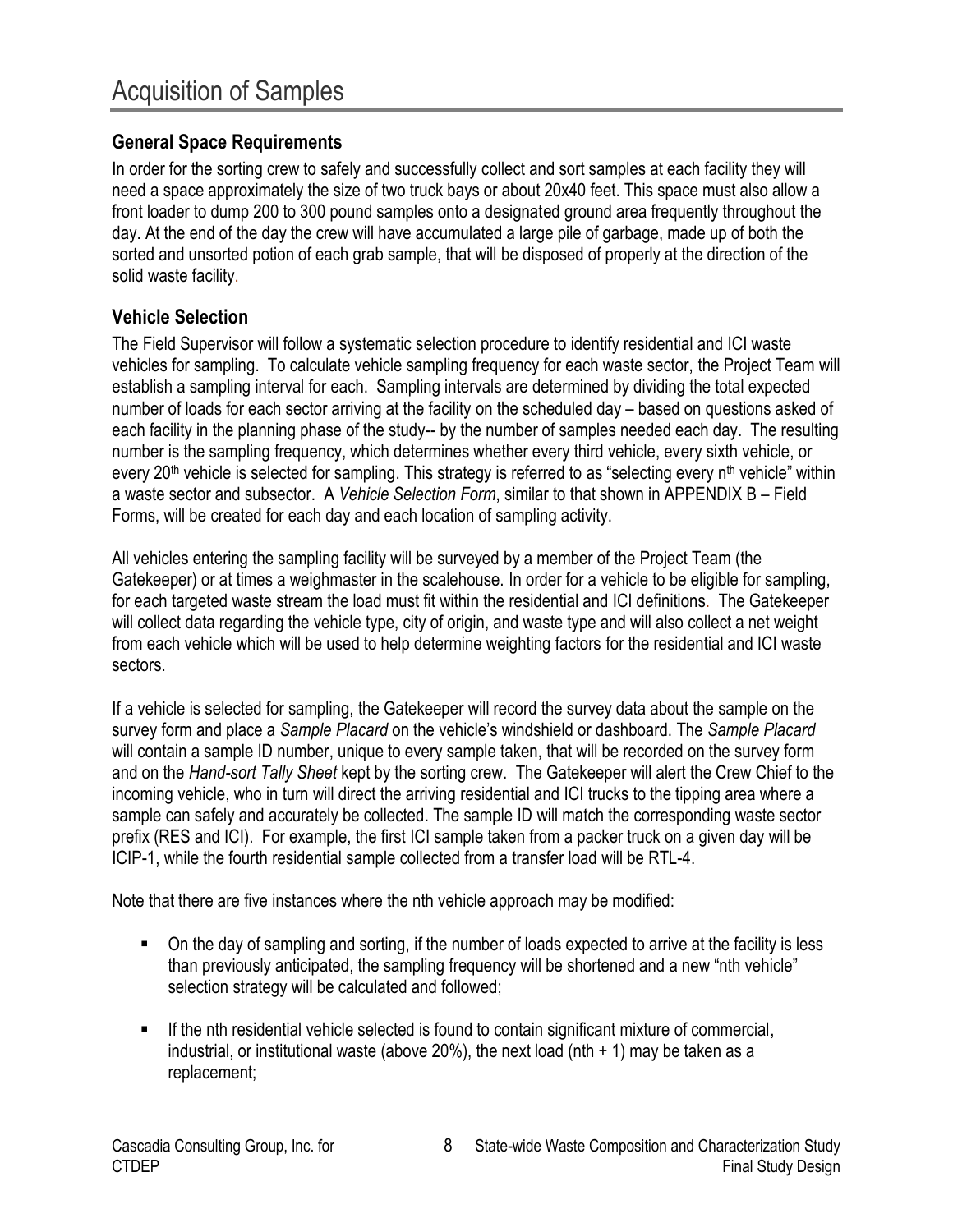- If the nth commercial vehicle selected is found to contain significant mixture of multi-family residential waste (above 20%), the next load (nth  $+$  1) may be taken as a replacement
- To meet daily sampling targets, it is critical to keep the sorting crew actively sorting from the moment the work area is set up. To the extent the sort crew is set up and ready to sort, the Project Team may take the next available residential or ICI load in place of the nth vehicle. If this becomes necessary, the remaining vehicles will be taken at every nth interval.
- In the event that the waste is not from CT

The Crew Chief will obtain and record the following information on the *Hand Sort Tally Sheet* for each vehicle that is identified for sampling.

- Waste sector Residential or ICI
- Vehicle type --Compactor, Transfer Vehicle, Packer Truck
- Date and Time of Day
- Hauler
- Other data that may be needed

The Crew Chief will also note on the *Hand-Sort Tally Sheet* any unusual circumstances associated with the load or the sample.

In cases where an insufficient number of vehicles are available for sampling at a disposal facility, the data collection crew can first change the  $n<sup>th</sup>$  vehicle to reduce the number between samples or make up the missing samples at a different location. This strategy may also be used when samples are missed for some other unforeseen reason. In all cases, the sampling plan will assign the frequencies of vehicles to be selected in such a way as to minimize the chance of "running out of" vehicles to represent a particular waste sector at a disposal facility.

# <span id="page-10-0"></span>**Sample Selection**

Each selected load of MSW and ICI waste will be dumped in an elongated pile three to six feet high. From each selected load, one sample of waste will be selected using an imaginary 16-cell grid superimposed over the dumped material, as illustrated below.



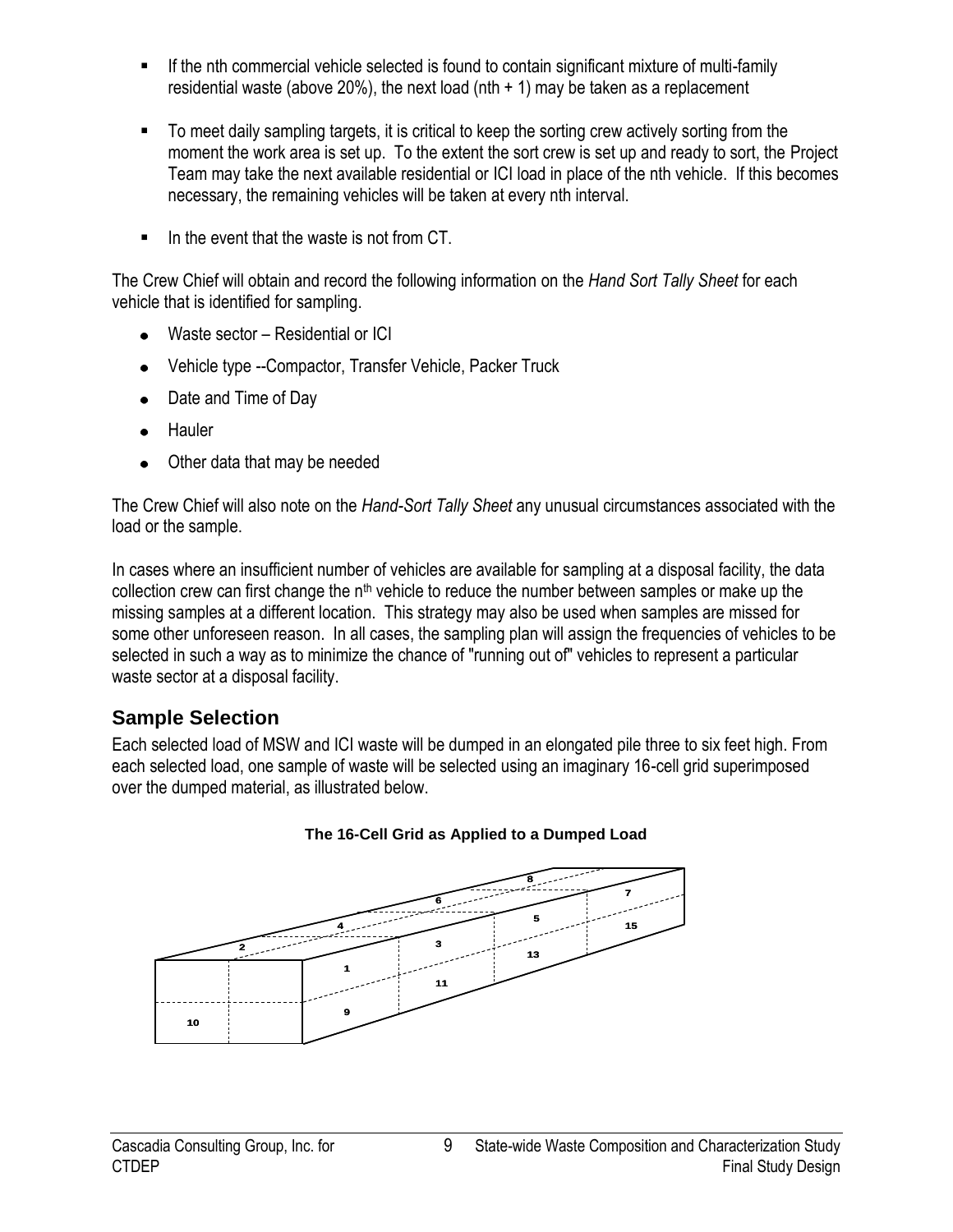The field crew supervisor will identify the randomly selected cell to be extracted. Then, with the assistance of a loader operator, a sample of waste weighing 200 to 250 pounds will be removed by machine from the designated cell and placed on a tarp. Each sample will be labeled by its identifying number using brightly colored spray paint. The Field Supervisor will take appropriate photos during the sampling and sorting process for use in the report and web content.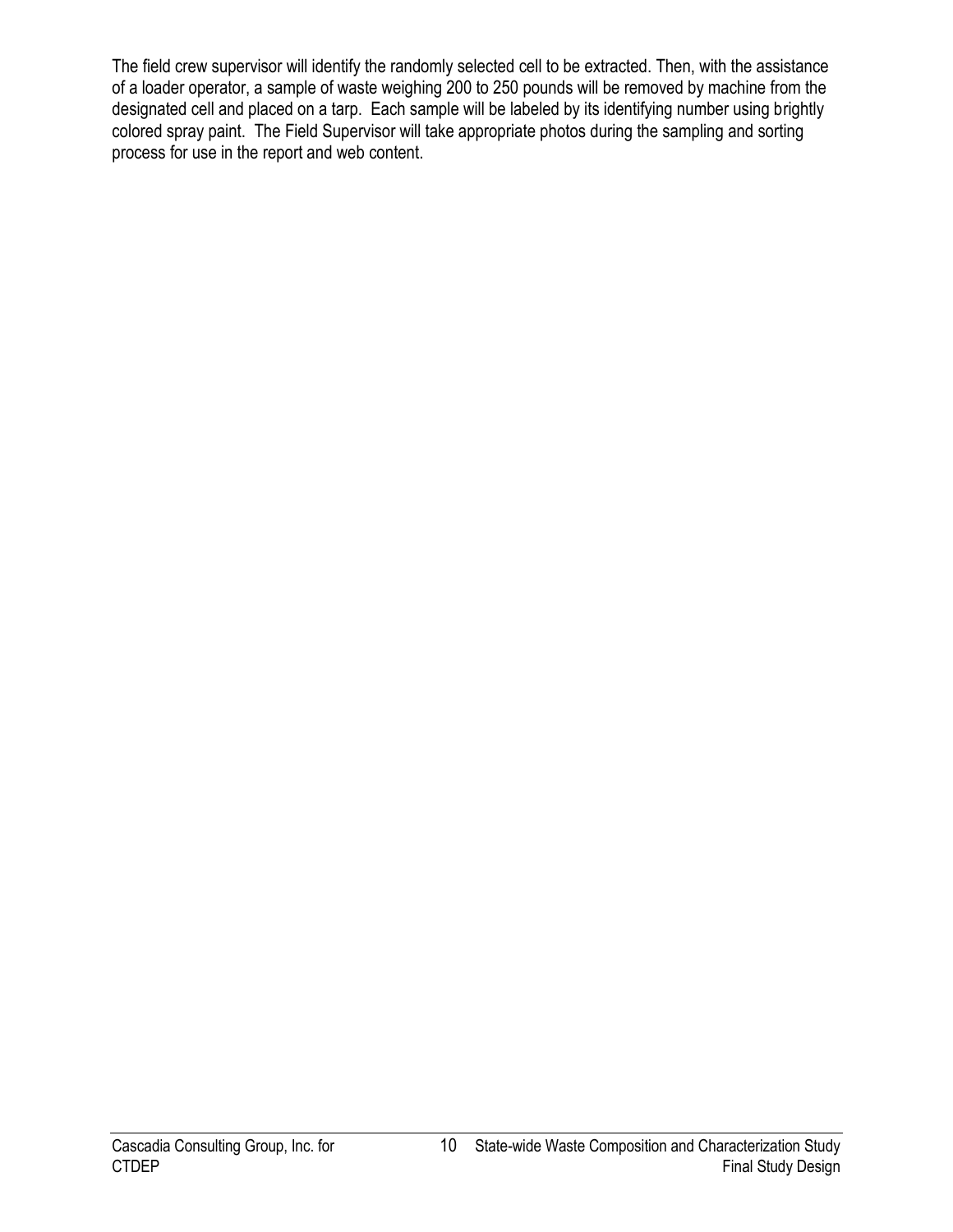# <span id="page-12-1"></span><span id="page-12-0"></span>**Hand Sorting Procedure**

The photograph below presents our typical layout of the sorting table and bins into which each targeted material is to be sorted. Based on our extensive experience, we believe a well-thought-out sort area is crucial to efficient and accurate sorting. Maintaining a consistent sort area also improves safety by establishing boundaries for all workers to follow consistently.



#### **Layout of Hand-Sorting Table and Bins**

Once the sample has been acquired and placed on the sorting table, the material will be sorted by hand into the prescribed component categories. Plastic 20-gallon bins with sealed bottoms will be used to contain the separated components. The sorting crew members typically specialize in groups of materials, such as papers or plastics.

The Crew Chief will monitor the homogeneity of the component bins as they accumulated, rejecting materials that may be improperly classified. Open bins allow the Crew Chief to see the material at all times and verify the purity of each component as it is weighed, before recording the weight into the database. The materials will be sorted to particle size of 2 inches or less by hand, until no more than a small amount of homogeneous fine material ("mixed residue") remains. This layer of mixed 2-inch-minus material will be allocated to the appropriate categories based on the best judgment of the Crew Chief — most often a combination of Other Paper, Other Organics, or Food Waste. The overall goal is to sort each sample directly into component categories in order to reduce the amount of indistinguishable fines or miscellaneous categories.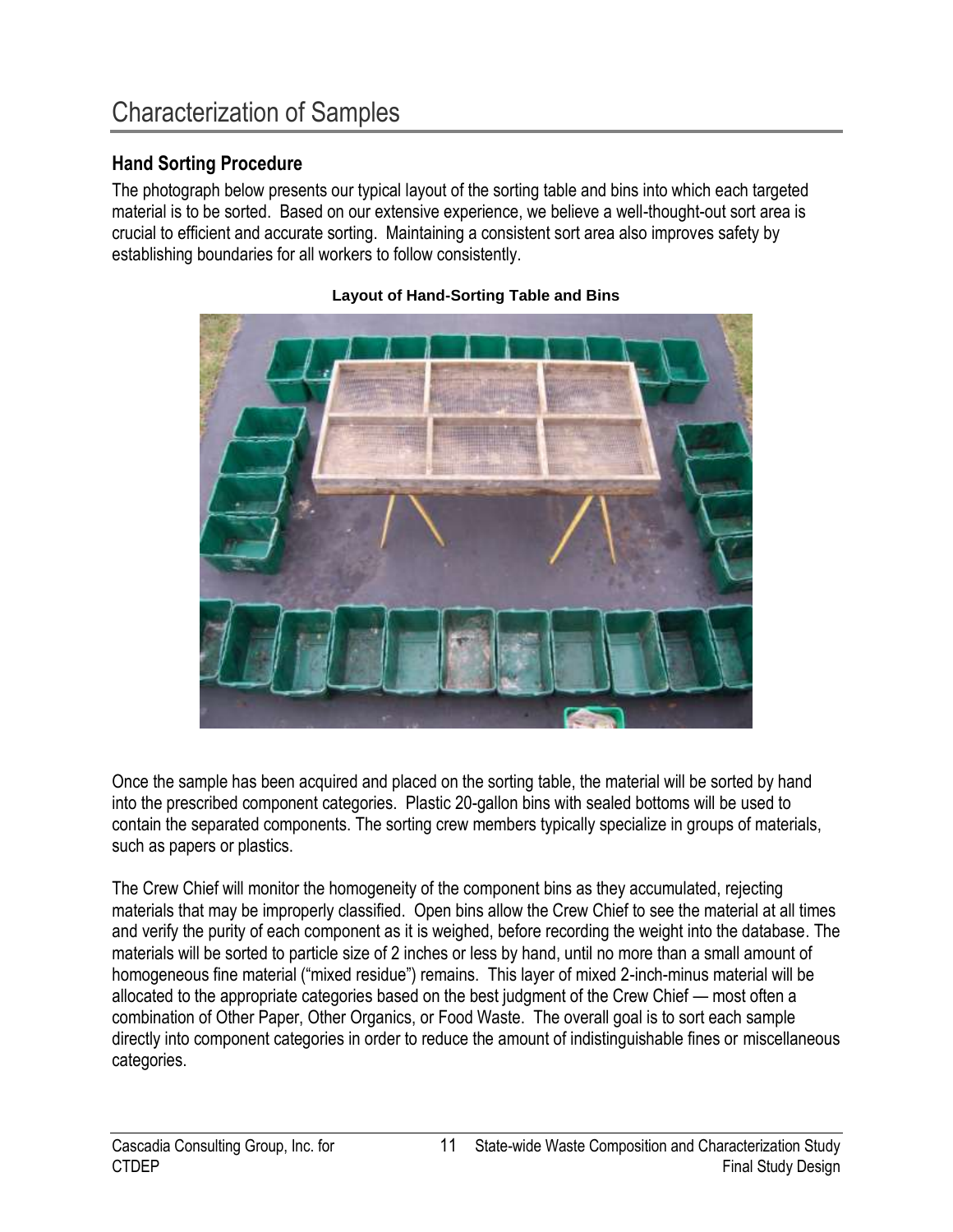Note that our sorting method includes the use of a customized, sturdy framed sorting table that includes a removable screen. The screen size is  $\frac{1}{2}$  inch, which allows small particles to pass through to a tray under the screen. These particles, or "fines," will be swept into their own category.

The weigh-out and data recording process is the most critical of process of the sort. The Crew Chief will oversee all weighing and data recording of each sample. Once each sample has been sorted, and fines swept from the table, the weigh-out will be performed. Each bin containing sorted materials from the justcompleted samples will be carried over to the scale. Sorting laborers will assist with carrying and weighing the bins of sorted material, and the Crew Chief will record all data.

The Crew Chief will use a Waste Composition Data Form, such as the one shown in [APPENDIX B](#page-24-0) – Field [Forms](#page-24-0) to record the composition weights. Each data sheet containing the sorted weights of each sample will be matched up against the Field Supervisor's sample sheet to assure accurate tracking of the samples each day.

# **Sorting Wet and Organics Contaminated Waste**

During the sorting event, it is common to encounter materials that have been contaminated or combined with organics or liquids. In this event, we will remove the contaminating material to the best of our ability. All food will be separated from other materials and all liquid, if beverage based, will be removed from containers and placed in the food waste bin for weighing. In our experience, we have found that contamination can be kept to a minimum when this process is followed.

# <span id="page-13-0"></span>**Response to Unexpected Site Incidents**

If an unexpected site incident occurs that involves injury or damage to property or equipment, the following steps should be taken:

- 1. Immediately stop what you are doing
- 2. Call 911 as appropriate
- 3. Make sure the sorting crew is safe and accounted for
- 4. Obtain first aid as appropriate
- 5. Contact and inform the permitted facility management about the situation
- 6. Contact and inform the Field Supervisor, the Crew Chief, and the Consultant Project Manager about the situation
- 7. Write down what happened, the date, and time
- 8. Fill out an incident report
- 9. Photograph the situation
- 10. Locate and write down any contact information for witnesses
- 11. Include the incident in quarterly activity report

# <span id="page-13-1"></span>**Site Maintenance and Cleanup**

The Project Team will be guests at each of the host facilities, and it is therefore critical to leave the work area clean and safe for subsequent operations. The sorting crew is also responsible for keeping litter to a minimum. This is especially important throughout the windy months. Steps will be taken accordingly to keep the litter problem to a minimum (e.g. renting fencing, tarping any load that will be sitting around for more then 20 minutes, etc). The Project Team will also conclude each day of sorting operations with sufficient time to perform site clean-up. Clean-up will include the following types of activities:

- Organized stacking and stowing of sorting supplies in a designated location;
- Removal of sorted wastes for burial or transfer (the host facility loader operator will help with this);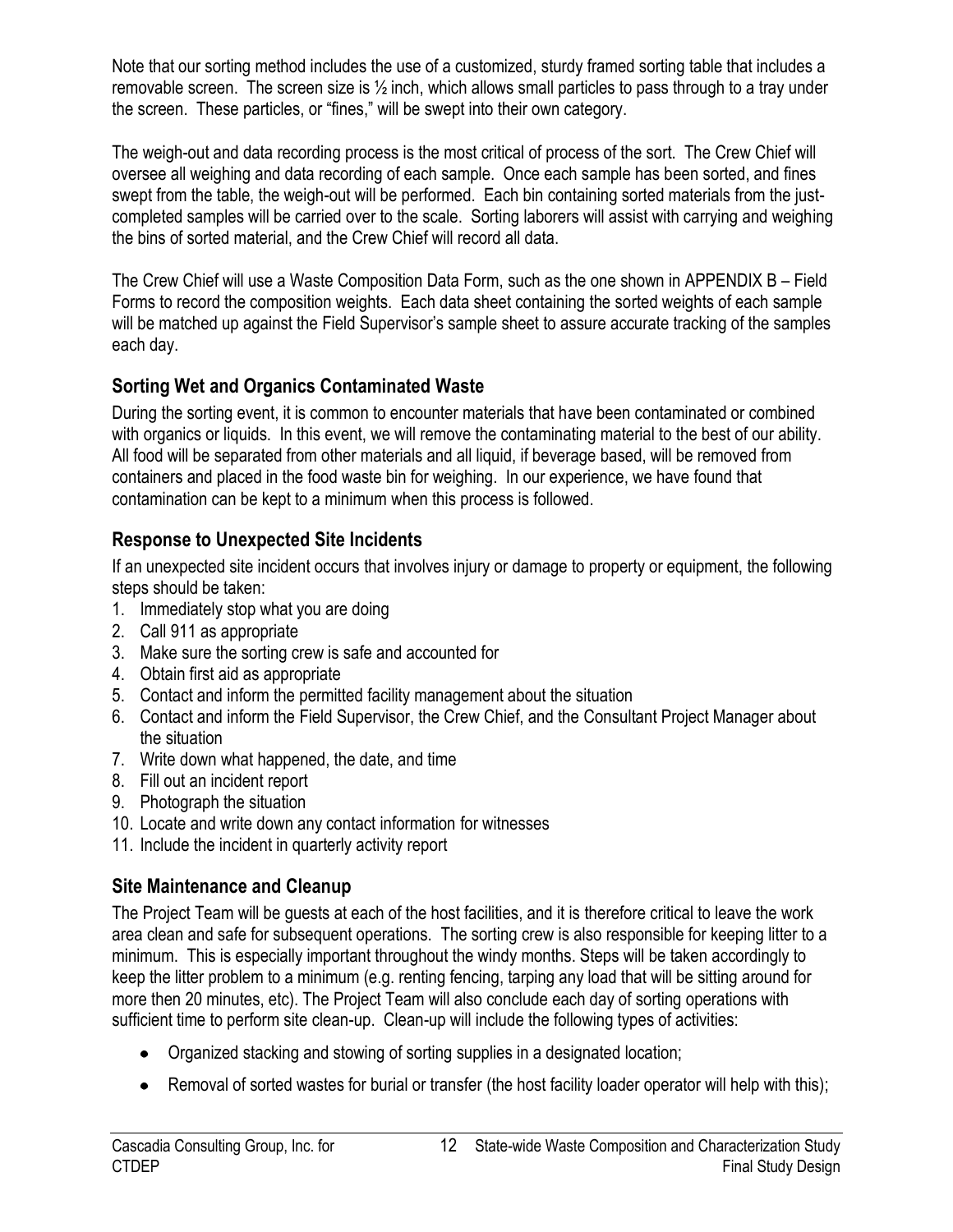- Sweeping and cleaning the sort area to prevent windblown litter and other situations that could attract vectors;
- Removal and discard of day-use personal protective equipment and decontaminating personnel;
- Checking out with the Facility Manager each day; and  $\bullet$
- Tarping of any unsorted samples, left for sorting the next day.  $\bullet$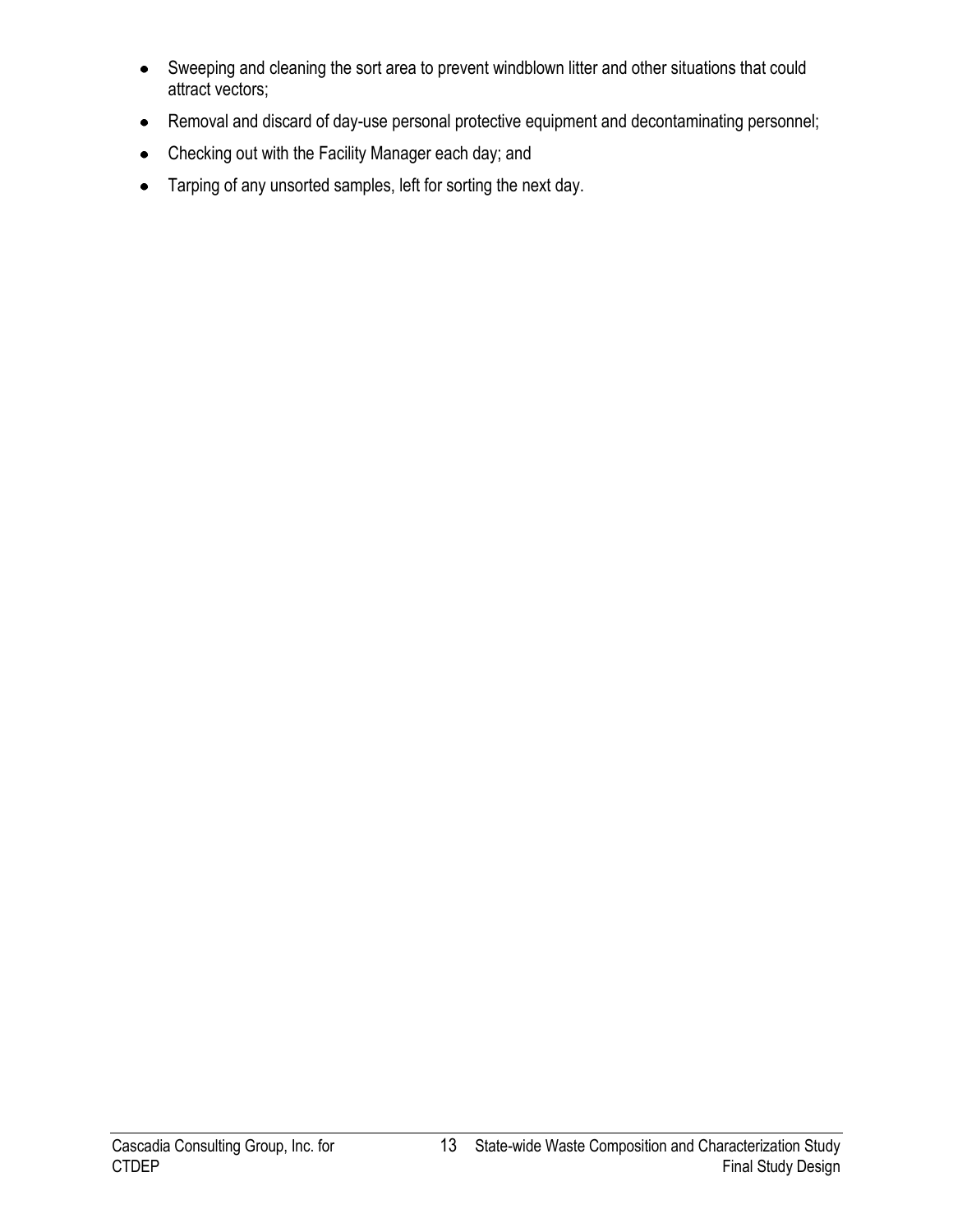# <span id="page-15-0"></span>Data QA/QC Procedure

From the moment a vehicle is selected for sampling to the time we present the final report to CTDEP, our team's data collection process follows a well-established set of QA/QC strategies to ensure data accuracy and integrity. Our quality assurance/quality control process involves:

- Assigning a unique combination sample number, county of origin, date and time to each sample, and transferring that information to the tally sheet that is used to record material weights for the sample.
- Encoding the type of waste load into the sample number. For example, on a particular date, samples of commercial waste would be numbered Com-1, Com-2, etc.
- Using the *vehicle selection form* to track the numbers of each type of load obtained and sampled.
- Verifying that data forms were obtained for each day the data collection crew was in the field.
- Designing the data entry databases to prevent out-of-range values for vehicle and sample characteristics such as vehicle type, net weight, etc.
- Random checks of computer-entered data against the paper forms, to verify that all numbers are being entered correctly, and to look for any systematic or random errors.

Following each season of fieldwork, all field forms will be transported back to Cascadia's office and entered into a waste composition database created specifically for the Connecticut Statewide Study. Our team's data entry procedure has been developed to protect the integrity of the data at every step of the process, from collection in the field to final analysis.

After the *sample tally sheets* have been checked by the Field Supervisor, the data manager will verify that all required data has been recorded properly and will supervise the data entry process. As an additional step in quality control, an inspection of randomly selected records will be carried out to monitor the accuracy of the data entry process.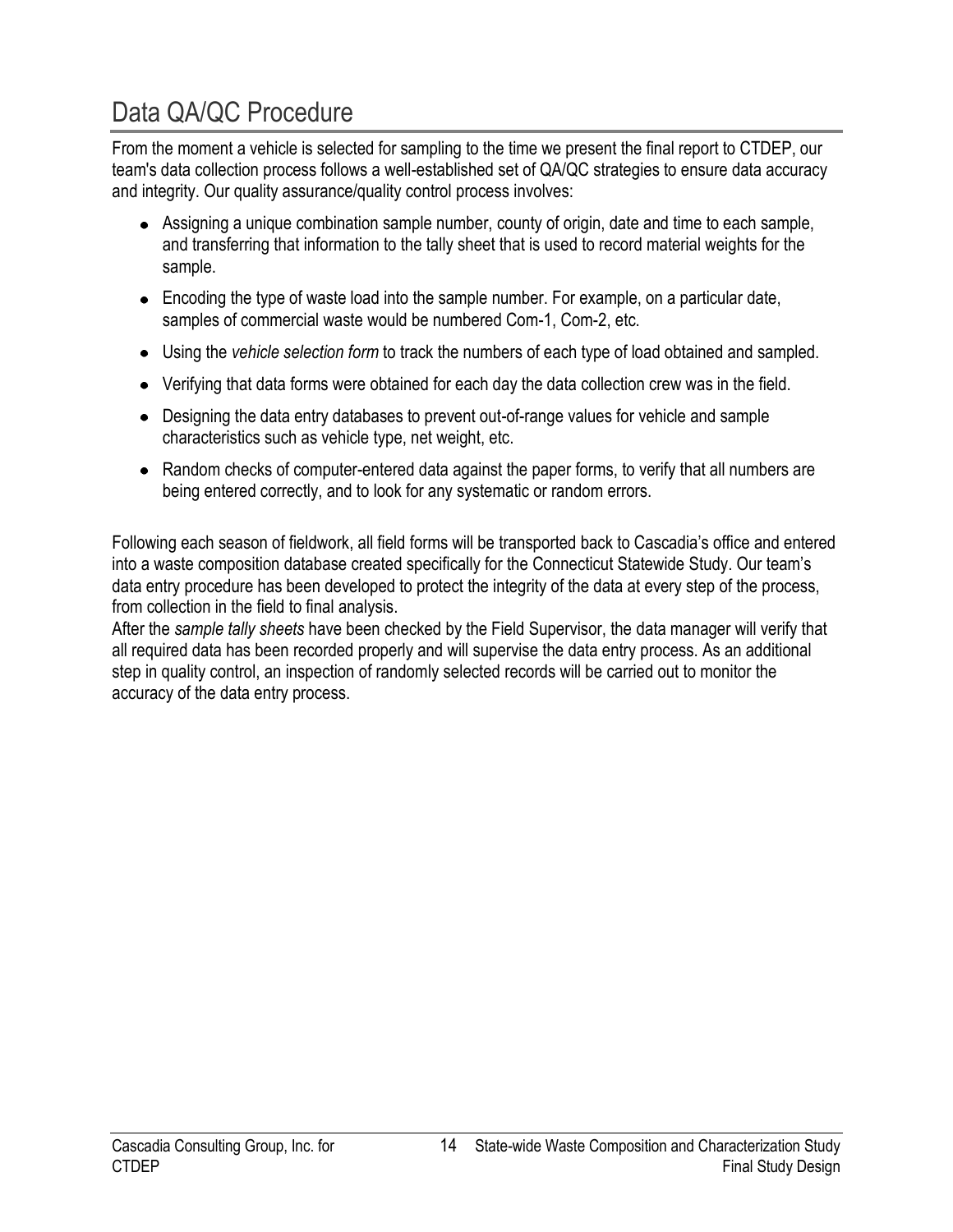Data from the vehicle surveys and the waste sorts will be stored in Microsoft Access databases in order to permit easy manipulation and analysis. At the end of the project, the data will be presented to CT DEP in the final report, and also in an electronic version.

Generally, the waste composition calculations and the aggregation across groups will be done as follows. Composition estimates represent the **ratio of the components' weight to the total waste** for each noted material component in a particular segment of the waste stream. They are derived by summing each component's weight across all of the relevant samples and dividing by the sum of the total weight of waste, as shown in the following equation:

$$
r_j = \frac{\sum_i c_{ij}}{\sum_i w_i}
$$

where:

*c* = weight of particular material component  $w =$  sum of all component weights for  $i = 1$  to  $n$ where  $n =$  number of selected samples for  $j = 1$  to  $m$ where  $m =$  number of material components

The confidence interval for this estimate is derived in two steps. First, the variance around the estimate was calculated, accounting for the fact that the ratio included two random variables (the component and total sample weights). The **variance of the ratio estimator** equation follows:

$$
\hat{V}_{r_j} = \left(\frac{1}{n}\right) \cdot \left(\frac{1}{\overline{w}^2}\right) \cdot \left(\frac{\sum_i \blacktriangleleft_{ij} - r_j w_i}{n-1}\right)
$$

where:

$$
\overline{w} = \frac{\sum_i w_i}{n}
$$

(Note: the standard deviation is the square root of the variance term.) Second, **confidence intervals** at the 90% confidence level are calculated for a component's mean as follows:

$$
r_j \pm \langle \cdot \sqrt{\hat{V}_{r_j}} \rangle
$$

where:

 $t =$  the value of the t-statistic corresponding to a 90% confidence level

A weighted average of composition percents is used when the findings for small segments of the waste stream are aggregated to describe a larger piece of the waste stream. The **weighted average for an aggregated composition estimate** is performed as follows:

$$
O_j = \oint_1 *r_{j1} + (p_2 *r_{j2}) + (p_3 *r_{j3}) + ...
$$

where:

 $p =$  the proportion of tonnage contributed by the noted substream (i.e., the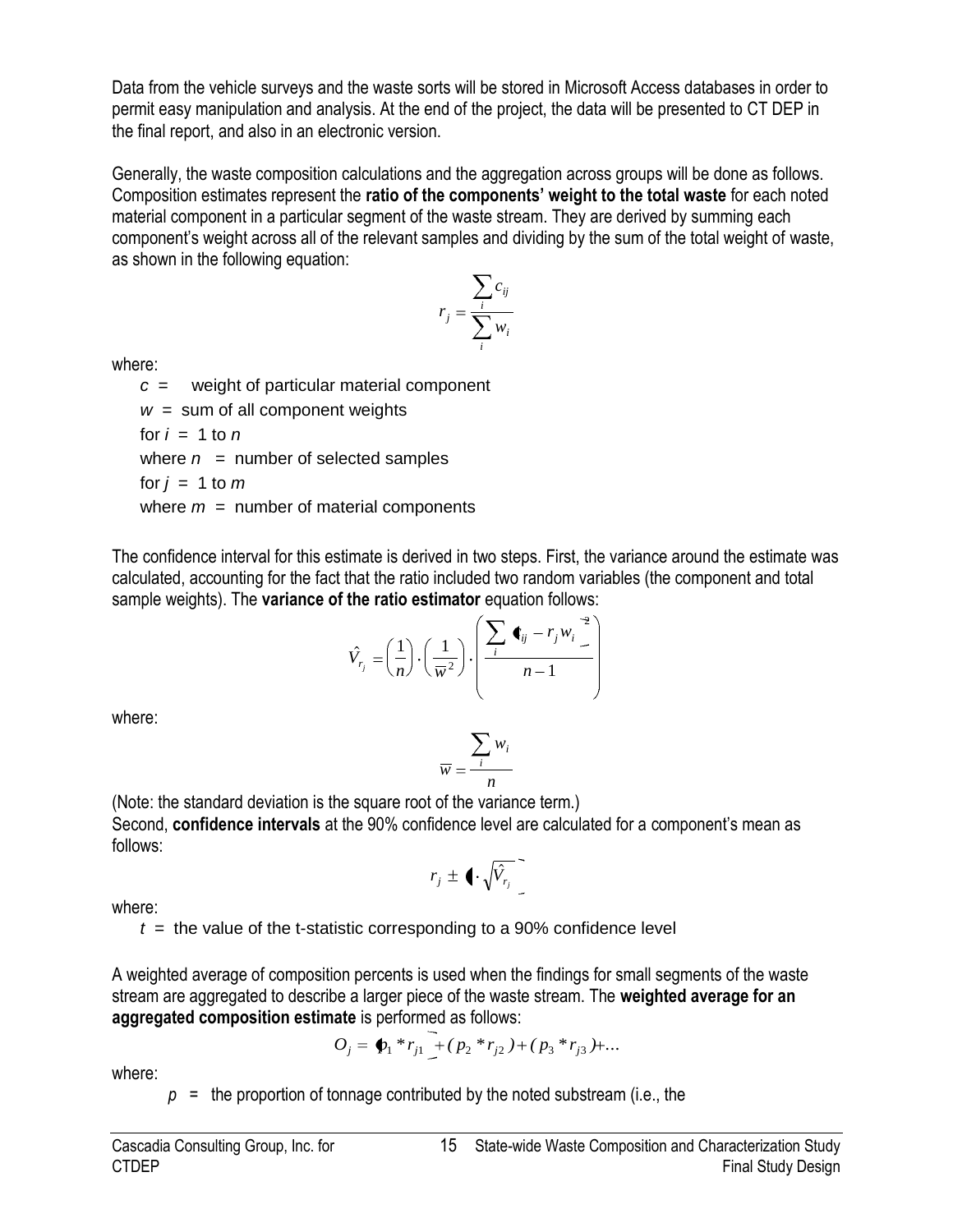weighting factor)

 $r =$  ratio of component weight to total waste weight in the noted substream (i.e, the composition percent for the given material component)

for  $j = 1$  to  $m$ 

where  $m =$  number of material components

# The **variance of the weighted average** is calculated:

 $VarO_j = (p_1^2 * \hat{V}_{r_{j1}}) + (p_2^2 * \hat{V}_{r_{j2}}) + (p_3^2 * \hat{V}_{r_{j3}}) + ...$ 2 2 2 3 2 1'  $\frac{1}{2}$   $r_{j2}$   $\cdots$  1 3  $r_{j3}$ 

(Note: the standard deviation is the square root of the variance term.)

# **Reporting**

The project team is responsible for providing CTDEP with the following reports:

- A Final Study Design and Staffing Plan (this document fulfils this requirement)
- Draft Interim Report after the conclusion of the first season of sorting
- Draft Final Report after conclusion of the second season of sorting
- Final Report after review by CTDEP
- Web content –which will include pictures taken during the sorting at the various facilities.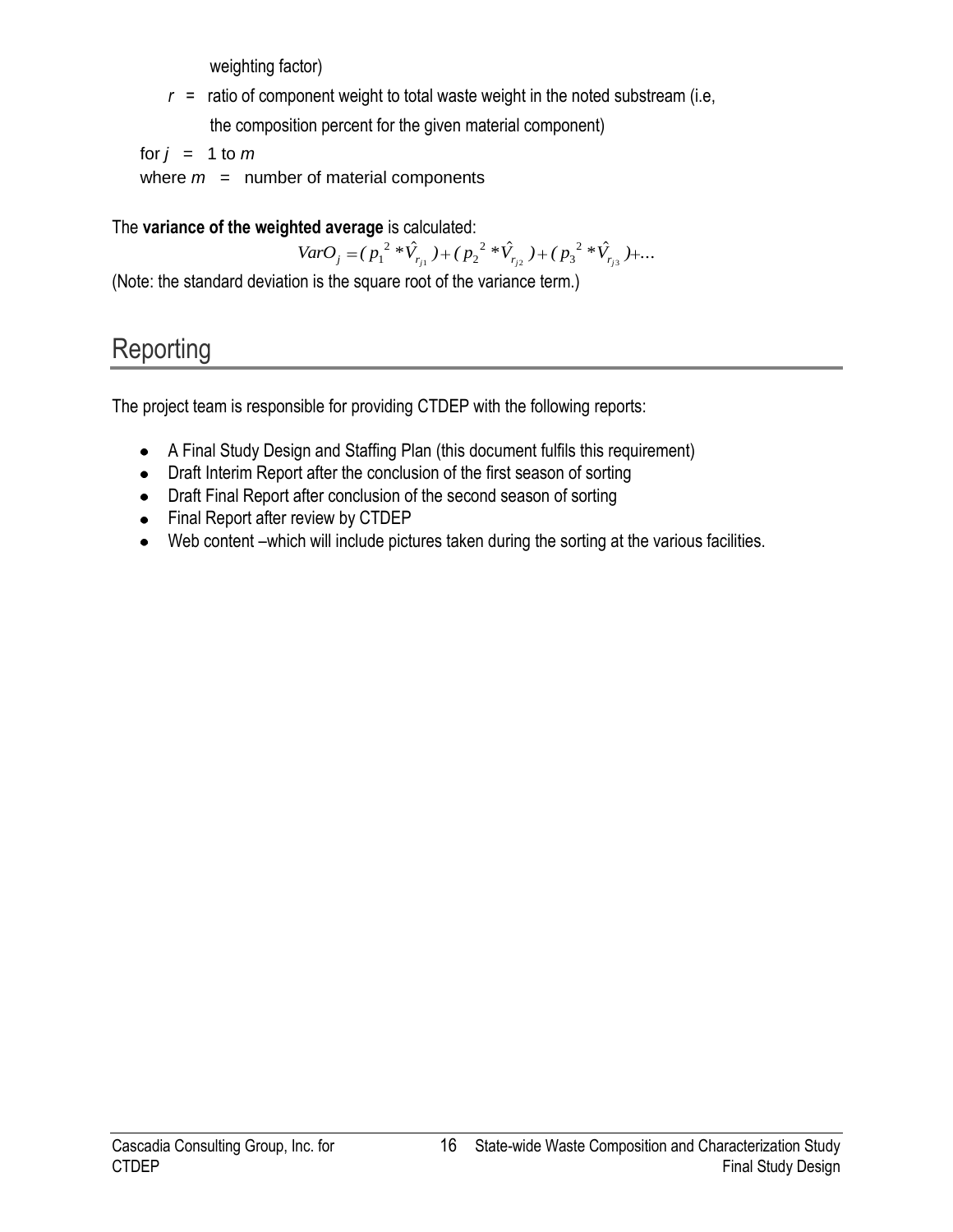#### <span id="page-18-0"></span>**Paper**

- 1. **Uncoated Corrugated Cardboard/Kraft Paper** means corrugated boxes or paper bags made from Kraft paper. Uncoated Corrugated Cardboard has a wavy center layer and is sandwiched between the two outer layers and does not have any wax coating on the inside or outside. Examples include entire cardboard containers, such as shipping and moving boxes, computer packaging cartons, and sheets and pieces of boxes and cartons. This type does not include chipboard. Examples of Kraft paper include paper grocery bags, un-soiled fast food bags, department store bags, and heavyweight sheets of Kraft packing paper.
- 2. **Offshore Cardboard** means cardboard shipping containers manufactured overseas and containing bogus liners or center medium. Color is somewhat lighter/more yellow than North American produced materials.
- 3. **High Grade Office Paper** means the type of paper that is free of ground wood fibers; usually sulfite or sulphate paper; includes office printing and writing papers such as white ledger, color ledger, envelopes, and computer printout paper, bond, rag, or stationary grade paper. This subtype does not include fluorescent dyed paper or deep-tone dyed paper such a goldenrod colored paper.
- 4. **Magazines/Catalogs** means items made of glossy coated paper. This paper is usually slick, smooth to the touch, and reflects light. Examples include glossy magazines, catalogs, brochures, and pamphlets.
- 5. **Newsprint** means the class or kind of paper chiefly used for printing newspapers i.e. uncoated ground wood paper.
- 6. **Phone Books and Directories** means thin paper between coated covers. These items are bound along the spine with glue. Examples include telephone books, "yellow pages," real estate listings, and some nonglossy mail order catalogs.
- 7. **Other Recyclable Paper** means paper, other than the paper mentioned above, which can be recycled. Examples include manila folders, manila envelopes, index cards, white envelopes, white window envelopes, notebook paper, carbonless forms, junk mail, chipboard and uncoated paperboard, groundwood paper, and deep-toned or fluorescent dyed paper.
- 8. **Compostable Paper** means low grade paper that is not capable of being recycled, as well as food contaminated paper. Examples include paper towels, paper plates, waxed papers and waxed cardboard, and tissues.
- 9. **Remainder/Composite Paper** means items made mostly of paper but combined with large amounts of other materials such as plastic, metal, glues, foil, and moisture. Examples include plastic coated corrugated cardboard, cellulose insulation, aseptic packages, polycoated (gable top) cartons, blueprints, sepia, onion skin, foiled lined fast food wrappers, frozen juice containers, carbon paper, self-adhesive notes, softcover and hardcover books, and photographs.

#### **Plastics**

10. **PET Bottles/Jars (which originally contained non-hazardous materials)** means clear or colored PET bottles other than CT deposit containers. When marked for identification, it bears the number "1"in the center of the triangular recycling symbol and may also bear the letters "PETE" or "PET". The color is usually transparent green or clear. A PET container usually has a small dot left from the manufacturing process, not a seam. It does not turn white when bent.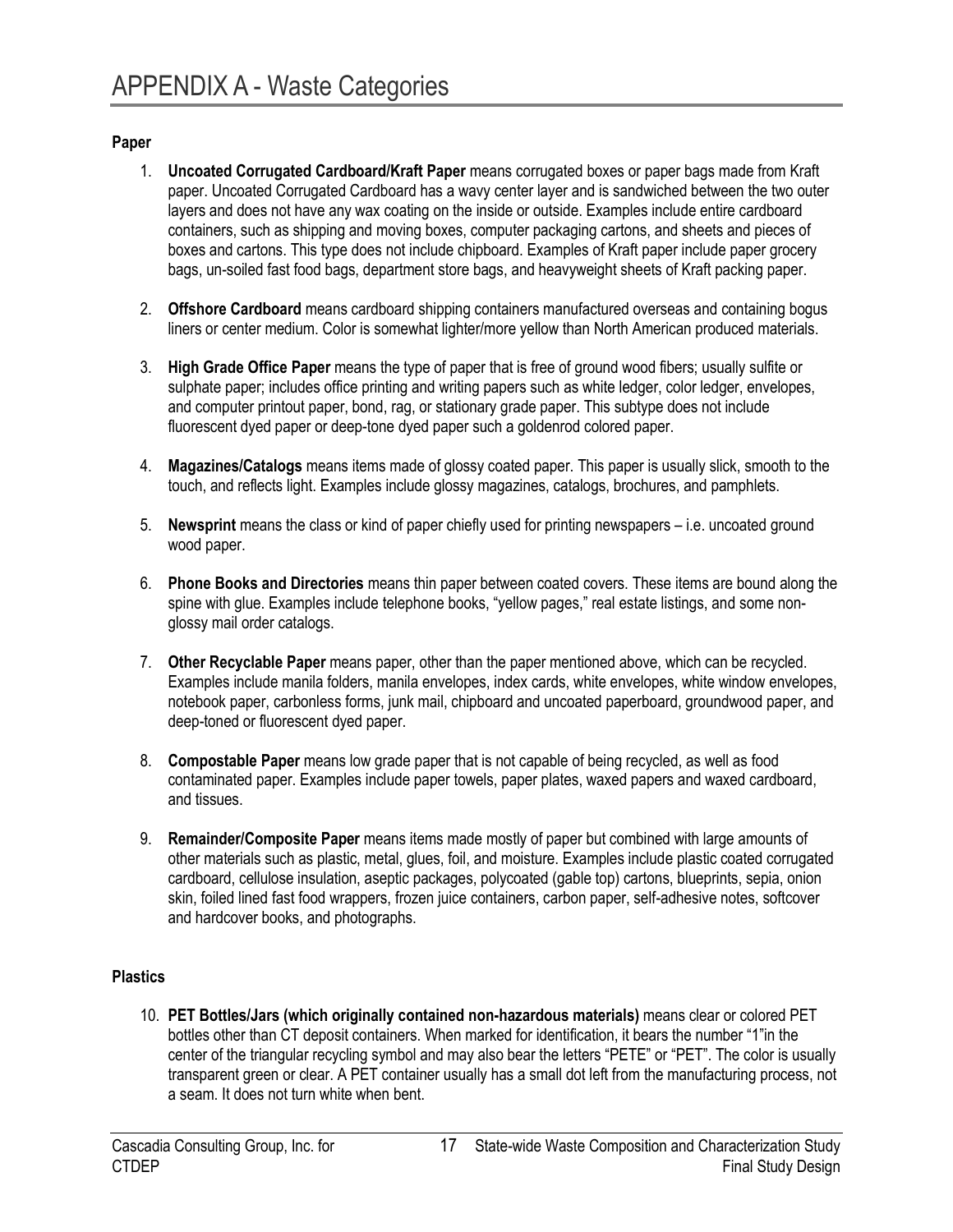- 11. **PET Containers other than Bottles (which originally contained non-hazardous material)** means types of containers such as PET jars, rectangular PET containers used for produce; etc.
- 12. **Plastic CT Deposit Beverage Containers** means plastic beverage containers subject to CT's bottle bill and marked as deposit containers in Connecticut.
- 13. **HDPE Bottles, colored and natural, (which originally contained non-hazardous material)** means natural and colored HDPE containers. This plastic is usually either cloudy white, allowing light to pass through it (natural) or a solid color, preventing light from passing through it (colored). When marked for identification, it bears the number "2" in the triangular recycling symbol and may also bear the letters ―HDPE.
- 14. **HDPE Containers other than Bottles**( such as pails, paint cans, other) means colored and natural buckets and pails made of HDPE and designed to hold 5 gallons or less of material. This category includes buckets regardless of whether they are attached to metal handles. Examples include large paint buckets and commercial buckets used to contain food for commercial use (restaurants, etc.). These objects are packages containing material for sale, and are not sold as buckets themselves (such as mop buckets).
- 15. **Plastic Containers #3-#7 (which originally contained non-hazardous material)** means plastic containers made of types of plastic other than HDPE or PET. Items may be made of PVC, PP, or PS. When marked for identification, these items may bear the number 3, 4, 5, 6, or 7 in the triangular recycling symbol. This subtype also includes unmarked plastic containers.
- 16. **Expanded Polystyrene Non-food Grade** includes non-food packaging and finished products made of expanded polystyrene. Excludes Styrofoam products such as cups, plates, and bowls.
- 17. **Expanded Food-grade Polystyrene** means "Styrofoam" products used to contain food such as "clamshells," cups, plates, and bowls.
- 18. **Durable Plastic Items** means plastic objects other than disposable package items. These items are usually made to last for a few months up to many years. These include the plastics used in children toys, furniture, plastic landscape ties; plastic railroad ties, mop buckets, sporting goods, etc.
- 19. **Film (non-bag clean commercial and industrial packaging film)** means film plastic used for large-scale packaging or transport packaging. Examples include shrink-wrap, mattress bags, furniture wrap, and film bubble wrap.
- 20. **Grocery and other Merchandise Bags** means plastic shopping bags used to contain merchandise to transport from the place of purchase, given out by the store with the purchase. Includes dry-cleaning plastic bags intended for one-time use.
- 21. **Other Film** means plastic film that is contaminated or otherwise non-recyclable. Examples include garbage bags and other types of plastic bags (sandwich bags, zipper-recloseable bags, produce bags, frozen vegetable bags), painting tarps, food wrappers such as candy-bar wrappers, mailing pouches, bank bags, X-ray film, metallized film (wine containers and balloons), and plastic food wrap.
- 22. **Pallets – Plastic** means plastic pallets and crating materials commonly used for industrial and commercial packaging and shipping.
- 23. **Remainder/Composite Plastic** means plastic that cannot be put in any other type or subtype. This type includes items made mostly of plastic but combined with other materials. Examples include auto parts made of plastic attached to metal, plastic drinking straws, produce trays, foam packing blocks (not including expanded polystyrene blocks), plastic strapping, new plastic laminate (e.g., Formica), vinyl, linoleum, plastic lumber, imitation ceramics, handles and knobs, plastic lids, some kitchen ware, toys, plastic string (as used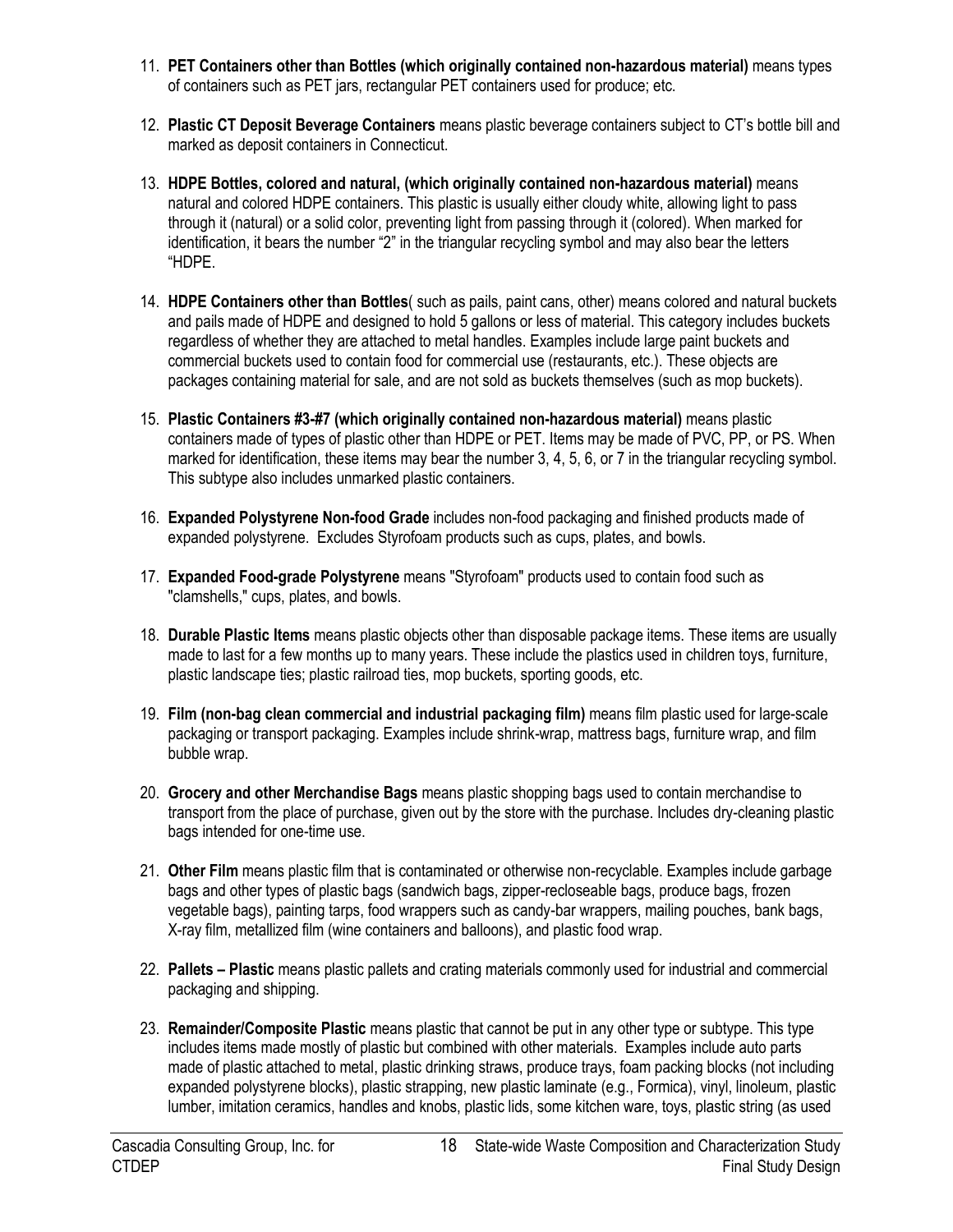for hay bales), and plastic rigid bubble/foil packaging (as for medications); durable plastic such as plastic outdoor furniture, plastic toys and sporting goods, CD's, and rigid plastic housewares, such as mop buckets, dishes, cups, and cutlery.

#### **Metals**

- 24. **Aluminum Beverage Containers** means beverage containers made from aluminum other than CT deposit containers.
- 25. **Aluminum CT Deposit Beverage Containers** means metal beverage containers subject to CT's bottle bill and marked as deposit containers in Connecticut.
- 26. **Tin/Steel Containers** means rigid containers made mainly of steel, such as food and beverage containers. These items will stick to a magnet and may be tin-coated.
- 27. **Other Ferrous** means any iron or steel that is magnetic. This subtype does not include "tin/steel containers". Examples include empty or dry paint cans, structural steel beams, boilers, metal clothes hangers, metal pipes, some cookware, security bars, and scrap ferrous items and galvanized items such as nails and flashing.
- 28. **Other Non-Ferrous** means any metal item that is not magnetic, as well as stainless steel. These items may be made of copper, brass, bronze, lead, zinc, or other metals. Examples include copper wire, shell casings, and brass pipe.
- 29. **Appliances** means major appliances that are primarily encased in metal, such as refrigerators, stoves, water heaters, dryers and microwaves; white goods.
- 30. **Compressed Fuel Containers/Propane Tanks** includes large compressed fuel containers/propane tanks and small one-pound propane tanks used for lanterns, camp stoves etc. as well as larger tanks such as those used in home gas grills, RVs.
- 31. **Remainder/Composite Metal** means metal that cannot be put in any other type. This type includes items made mostly of metal but combined with other materials and items made of both ferrous metal and nonferrous metal combined. Examples include small non-electronic appliances such as toasters and hair dryers, motors, insulated wire, and finished products that contain a mixture of metals, or metals and other materials, whose weight is derived significantly from the metal portion of its construction.

#### **Glass**

- 32. **Clear and Amber Glass Packaging Containers (non-deposit)** includes clear or amber colored wine bottles, nonalcoholic beverage containers, malt beverage containers, mayonnaise jars, and jam jars.
- 33. **Green and Other Colored Glass Packaging Containers (non-deposit)** includes green or other colored beer bottles and other nonalcoholic beverage containers.
- 34. **Glass CT Deposit Beverage Containers** means glass beverage containers subject to CT's bottle bill and marked as deposit containers in Connecticut.
- 35. **Flat Glass – Plate Glass Uncoated** includes window and door glass, table-tops, and some auto glass (side windows).
- 36. **Remainder/Composite Glass** means glass that cannot be put in any other type. It includes items made mostly of glass but combined with other materials. Examples include Pyrex, Corningware, crystal and other glass tableware, mirrors, non-fluorescent light bulbs, auto windshields, laminated glass, or any curved glass.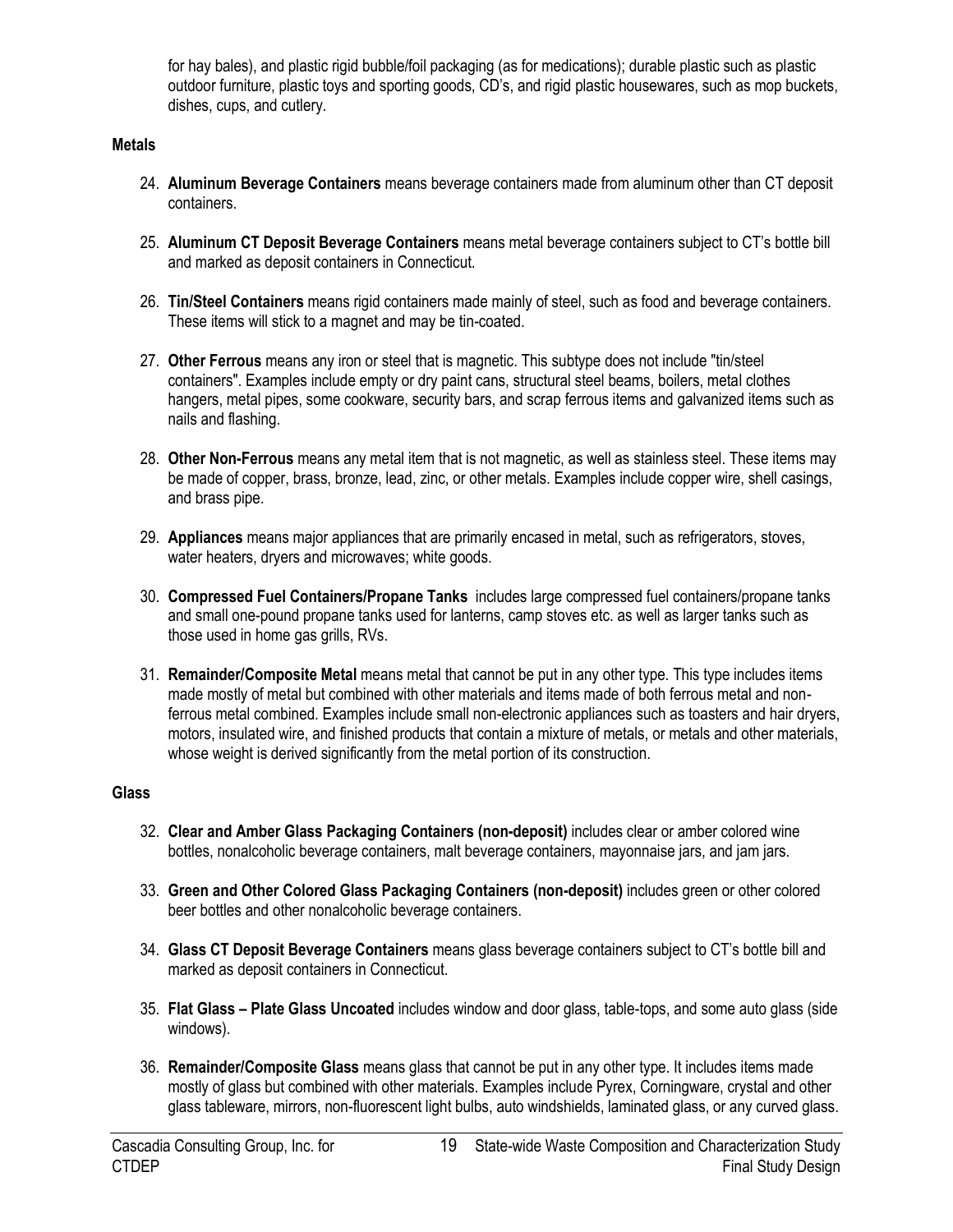#### **Organic Materials**

- 37. **Food Waste** means food material resulting from the processing, storage, preparation, cooking, handling, or consumption of food. This type includes material from industrial, commercial, or residential sources. Examples include discarded meat scraps, dairy products, eggshells, fruit or vegetable peels, and other food items from homes, stores and restaurants. This type includes apple pomace and other processed residues or material from canneries, wineries or other industrial sources.
- 38. **Branches and Stumps** means trees, stumps, branches, or other wood generated from clearing land for commercial or residential development, road construction, agricultural land clearing, storms, or natural disaster.
- 39. **Prunings and Trimmings** means woody plant material up to 4 inches in diameter from any public or private landscape. Examples include prunings, shrubs, and small branches with branch diameters that do not exceed 4 inches. This subtype does not include stumps, tree trunks, or branches exceeding 4 inches in diameter. This subtype does not include material from agricultural sources.
- 40. **Leaves and Grass** means plant material, except woody material, from any public or private landscapes. Examples include leaves, grass clippings, and plants. This subtype does not include woody material or material from agricultural sources. (CA)
- 41. **Manures** means manure and soiled bedding materials from domestic, farm, wild, or ranch animals. Examples include manure and soiled bedding from animal production operations, racetracks, riding stables, animal hospitals, laboratories, zoos, nature centers, and other sources.
- 42. **Remainder/Composite Organic** means organic material that cannot be put in any other type or subtype. This type includes items made mostly of organic materials but combined with other materials. Examples include cork, hemp rope, hair, cigarette butts, full vacuum bags, sawdust, and animal feces.

#### **Construction and Demolition (in the MSW stream)**

- 43. **Asphalt, Brick, and Concrete** includes asphalt paving, a black or brown, tar-like material mixed with aggregate used as a paving material. Concrete means a hard material made from sand, gravel, aggregate, cement mix, and water. Examples include pieces of building foundations, concrete paving, and cinder blocks.
- 44. **Wood – Treated** means wood that contains an adhesive, paint, stain, fire retardant, pesticide or preservative.
- 45. **Wood – Untreated** refers to any wood which does not contain an adhesive, paint, stain, fire retardant, pesticide or preservative; includes such items as pallets, skids, spools, packaging materials, bulky wood waste or scraps from newly built wood products. (CT) Under this definition, does not including land clearing debris or yard waste prunings and trimmings
- 46. **Asphalt Roofing** means composite shingles and other roofing material made with asphalt. Examples include asphalt shingles and attached roofing tar and tar paper.
- 47. **Drywall/Gypsum Board** means interior wall covering made of a sheet of gypsum sandwiched between paper layers. Examples include used or unused, broken or whole sheets of sheetrock, drywall, gypsum board, plasterboard, gypsum board, gyproc, and wallboard.
- 48. **Carpet** means flooring applications consisting of various natural or synthetic fibers bonded to some type of backing material.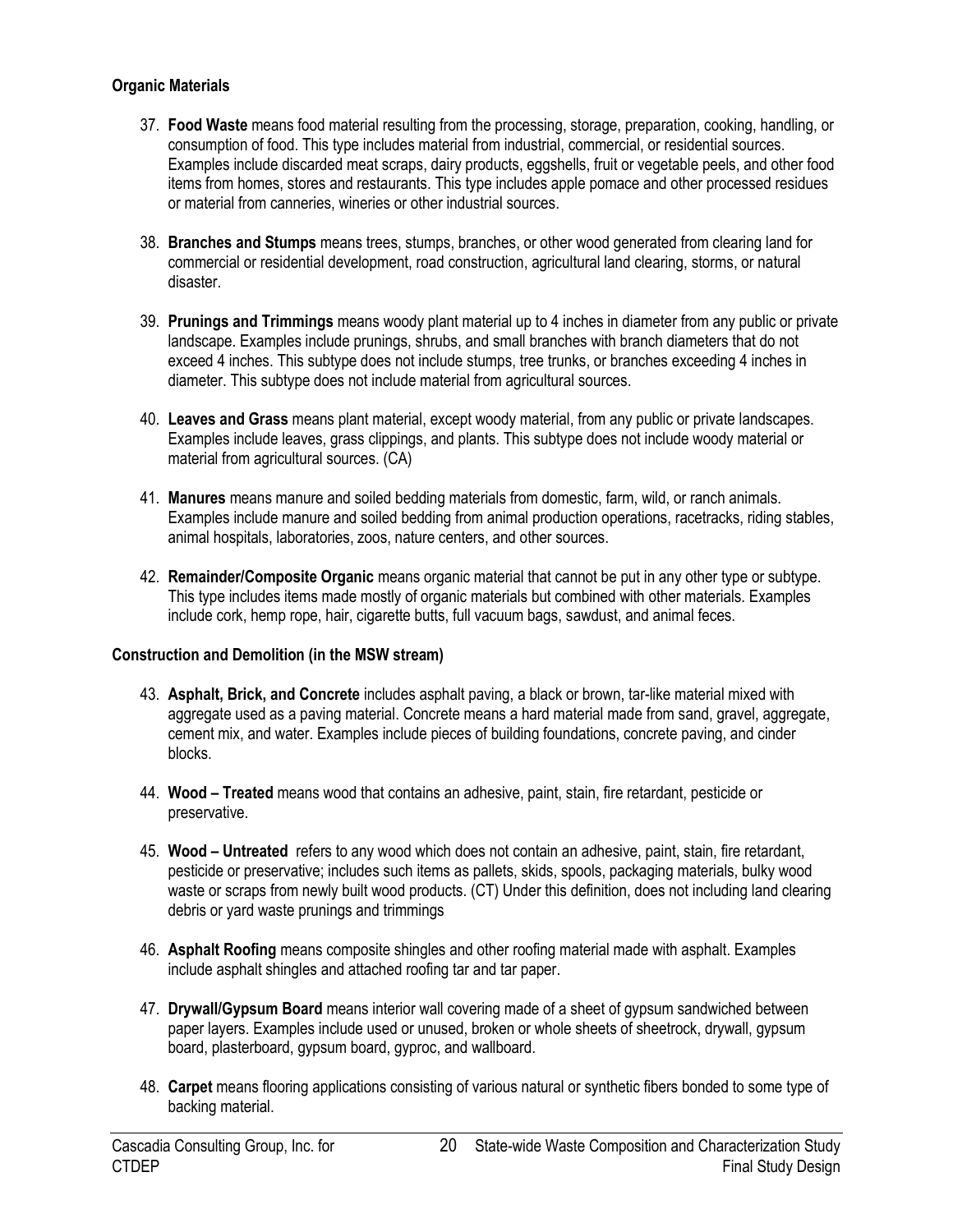- 49. **Carpet Padding** means plastic, foam, felt, or other material used under carpet to provide insulation and padding.
- 50. **Remainder/Composite Construction and Demolition** means construction and demolition material that cannot be put in any other type or subtype. This type may include items from different types combined, which would be very hard to separate.

#### **Household Hazardous Waste**

- 51. **Ballasts, CFLs, and Other Fluorescents** include ballasts, which are devices that electrically control fluorescent light fixtures and that include a capacitor, CFLs, which are compact fluorescent bulbs, and other fluorescent lighting, which includes tubular fluorescent lamps.
- 52. **Batteries – Lead Acid** means lead acid storage batteries most commonly used in vehicles such as cars, trucks, boats, etc.
- 53. **Other Batteries** means any type of battery other than lead acid (automotive) batteries. Examples include household batteries such as AA, AAA, D, button cell, 9 volt, and rechargeable batteries used for flashlights, small appliances, tools, watches, and hearing aids.
- 54. **Paint** means containers with paint in them. Examples include latex paint, oil based paint, and tubes of pigment or fine art paint. This type does not include dried paint, empty paint cans, or empty aerosol containers.
- 55. **Sharps** means discarded needles that have been used in animal or human patient care or treatment or in medical, research or industrial laboratories.
- 56. **Vehicle and Equipment Fluids** in containers and oil filters means containers with fluids used in vehicles or engines. Examples include antifreeze, oil, and brake fluid. This type does not include empty vehicle and equipment fluid containers. Oil filters include vehicle engine oil filters.
- 57. **Empty Metal, Glass, and Plastic Containers (that originally contained toxic materials)** means all containers that are empty but that at one time contained toxic or hazardous fluids or other materials. Examples include empty antifreeze, oil, or lye containers.
- 58. **Pesticides and Fertilizers** means households and commercial products used to destroy or control organisms, pests or enhance plant growth.
- 59. **Other Hazardous or Household Hazardous Waste** means all household or commercial products characterized as "toxic", "corrosive", "flammable", "ignitable", "radioactive", "poisonous", and "reactive".

#### **Electronics**

- 60. **Computer-related Electronics** includes personal computers, laptop computers, notebook computers, processors, keyboards, etc. This category does not include automated typewriters or typesetters, portable handheld calculators, portable digital assistants or other similar devices.
- 61. **Other Small Consumer Electronics** includes cell phones, iPODs, PDAs.
- 62. **Televisions and Computer Monitors** means a stand-alone display system containing a CRT or any other type of display primarily intended to receive video programming via broadcast. Examples also include non-CRT units such as plasma and LCD monitors.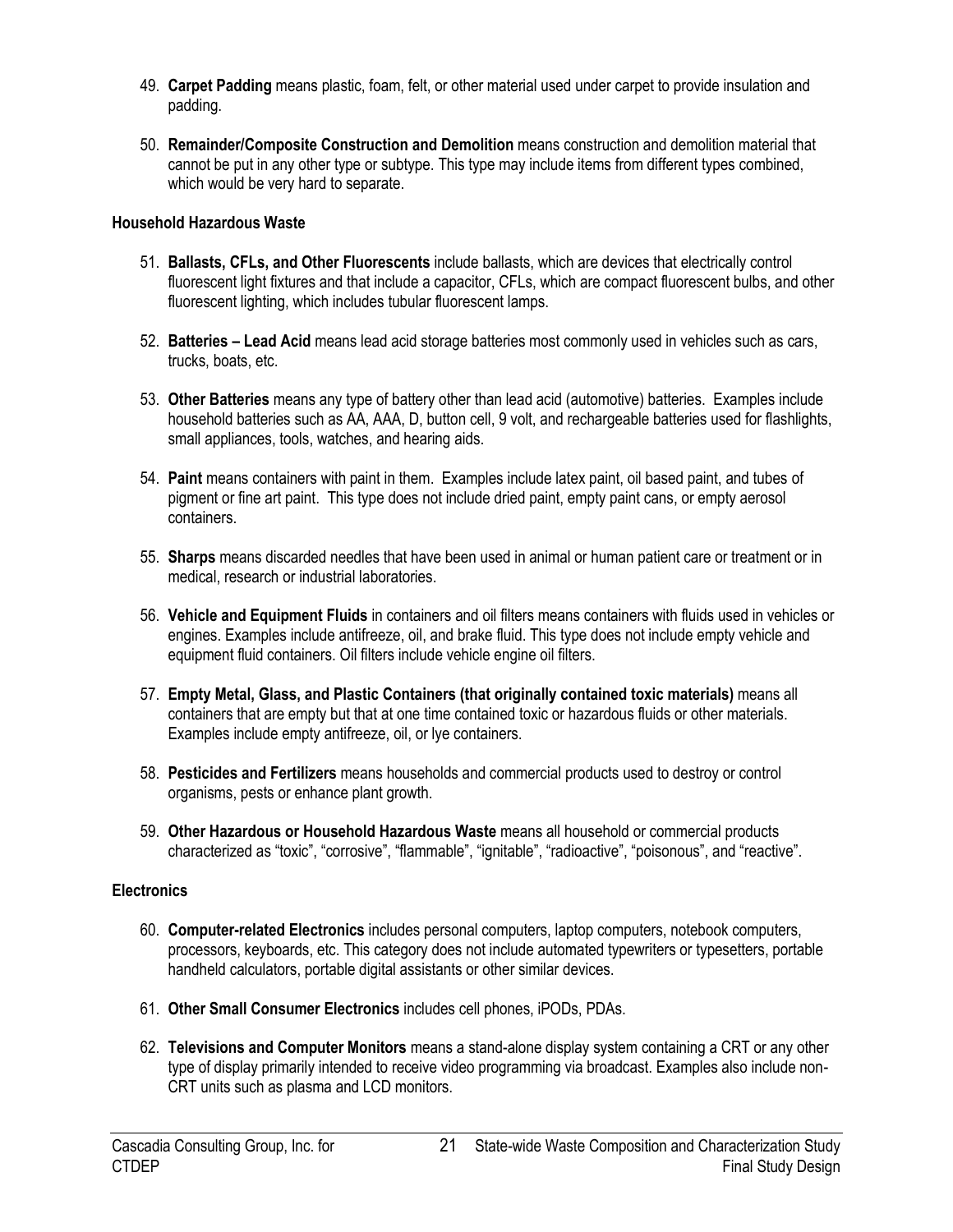63. **Other Larger Electronics** includes stereos, VCRs, DVD players, etc.

#### **Other Waste**

- 64. **Bulky Items** means large hard to handle items that are not defined separately. Examples include all sizes and types of furniture, mattresses, box springs, and base components.
- 65. **Textiles (other than carpet)** includes clothing, fabrics, curtains, blankets, stuffed animals, and other cloth material.
- 66. **Restaurant Fats, Oils and Grease** means any fats, oils and grease generated from the food preparation process.
- 67. **Bottom Fines and Dirt** means small fragments that pass through the ½‖ sort screen, and includes miscellaneous fines (paper, plastic, glass, etc.) and dirt.
- 68. **Other Miscellaneous** means any other type of waste material not listed in any other sort category.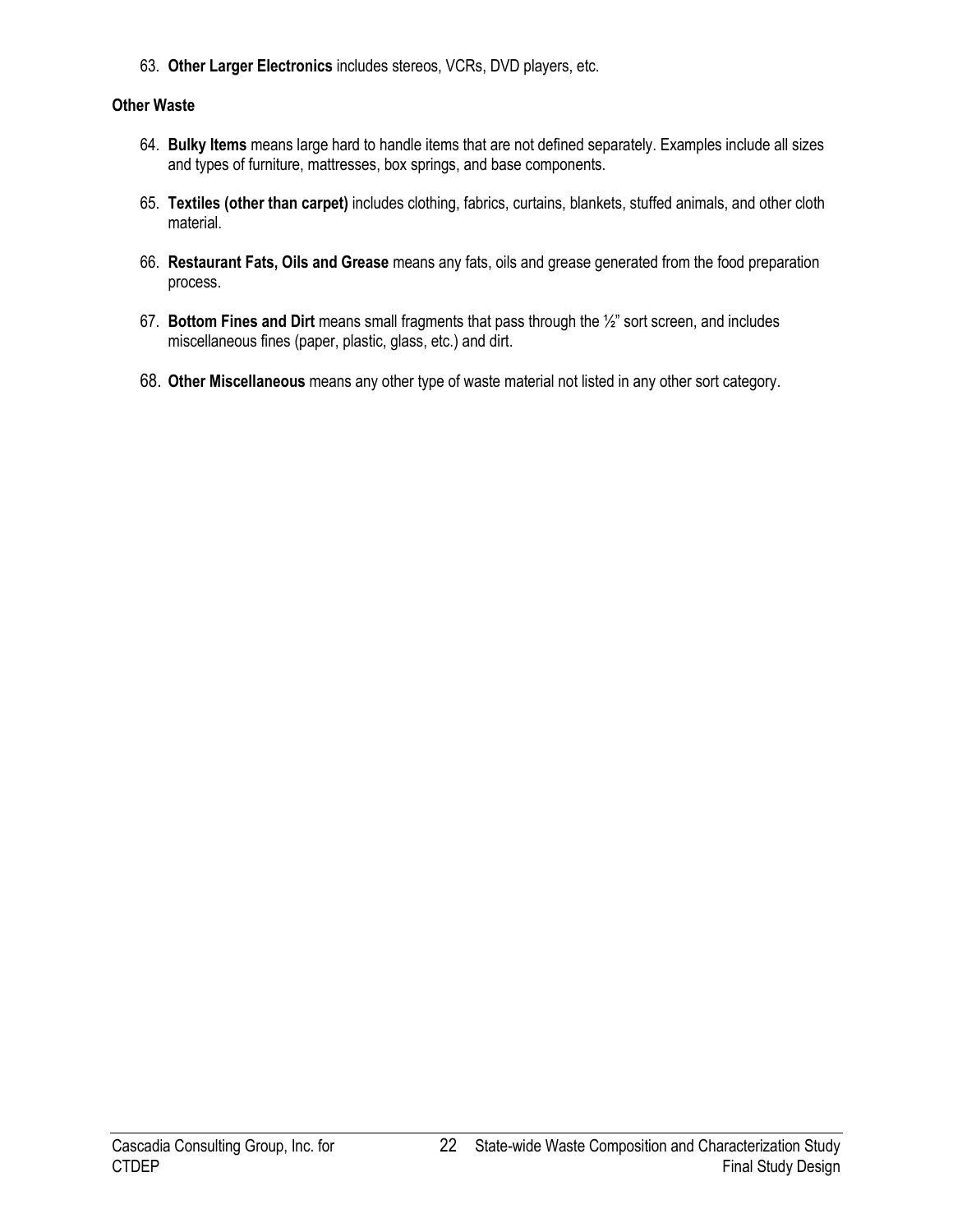<span id="page-24-0"></span>

|                                           |                                                                                                                                        | <b>Vehicle Selection Form-Example</b>                 |                                                    |             |                |
|-------------------------------------------|----------------------------------------------------------------------------------------------------------------------------------------|-------------------------------------------------------|----------------------------------------------------|-------------|----------------|
|                                           | <b>Connecticut Statewide Waste Composition Study 2009</b>                                                                              |                                                       |                                                    |             |                |
|                                           |                                                                                                                                        | <b>Vehicle Selection Form</b>                         |                                                    |             |                |
| Site:                                     | <b>Bristol</b>                                                                                                                         |                                                       |                                                    |             |                |
| Date:                                     | Monday, Feb 23                                                                                                                         | Goal:                                                 | <b>12 Samples Total</b>                            |             |                |
|                                           | Each number represents an expected vehicle based on the available data.                                                                |                                                       |                                                    |             |                |
|                                           | Cross off one number for each category of vehicle entering the landfill.                                                               |                                                       |                                                    |             |                |
|                                           | When you reach the number circled, ask this vehicle to go to the sorting area.                                                         |                                                       |                                                    |             |                |
|                                           |                                                                                                                                        |                                                       |                                                    |             |                |
|                                           | <b>Residential Packer Trucks (RPT 1-4)</b>                                                                                             |                                                       |                                                    | <b>NEED</b> | <b>4 TOTAL</b> |
|                                           | *Must be at least 80% single-family residential waste.                                                                                 |                                                       |                                                    |             |                |
| $\overline{2}$<br>$^{\circ}$ 1            | (7)<br>$\overline{4}$<br>8<br>3<br>5                                                                                                   | 9<br>10<br>11                                         | 12 <sub>2</sub><br>(13)                            |             |                |
| 14                                        | (19)<br>15<br>16<br>18<br>20<br>21<br>17                                                                                               | 22 23<br>24                                           | 26<br>25                                           |             |                |
| (expect 26)                               |                                                                                                                                        |                                                       |                                                    |             |                |
|                                           | <b>Residential Transfer Loads (RTL 1)</b>                                                                                              |                                                       |                                                    | <b>NEED</b> | 1 TOTAL        |
| $\mathcal{L}$<br>1                        | *Must be at least 80% commercial waste.<br>3<br>4                                                                                      |                                                       |                                                    |             |                |
| (expect 4)                                |                                                                                                                                        |                                                       |                                                    |             |                |
|                                           | ICI Packer Truck (ICIP 1-5)                                                                                                            |                                                       |                                                    | <b>NEED</b> | <b>5 TOTAL</b> |
|                                           | *Must be at least 80% commercial waste.                                                                                                |                                                       |                                                    |             |                |
| (1)<br>2<br>15<br>16<br>29<br>(expect 42) | 5<br>6<br>$\overline{7}$<br>8<br>3<br>4<br>22<br>(17)<br>18<br>19<br>20<br>21<br>(33)<br>30<br>31<br>35<br>36<br>32 <sup>2</sup><br>34 | (9)<br>10<br>11<br>23<br>(25)<br>24<br>37<br>38<br>39 | 12<br>13<br>14<br>26<br>27<br>28<br>40<br>41<br>42 |             |                |
|                                           | <b>ICI Compacted Dropbox (ICID 1-2)</b>                                                                                                |                                                       |                                                    | <b>NEED</b> | 2 TOTAL        |
| (2)<br>$1 \quad$                          | *Must be at least 80% commercial waste.<br>4 $(5)$<br>$6\phantom{1}6$<br>3<br>$\overline{7}$                                           |                                                       |                                                    |             |                |
|                                           |                                                                                                                                        |                                                       |                                                    |             |                |
| (expect 7)                                |                                                                                                                                        |                                                       |                                                    |             |                |
|                                           |                                                                                                                                        |                                                       |                                                    |             |                |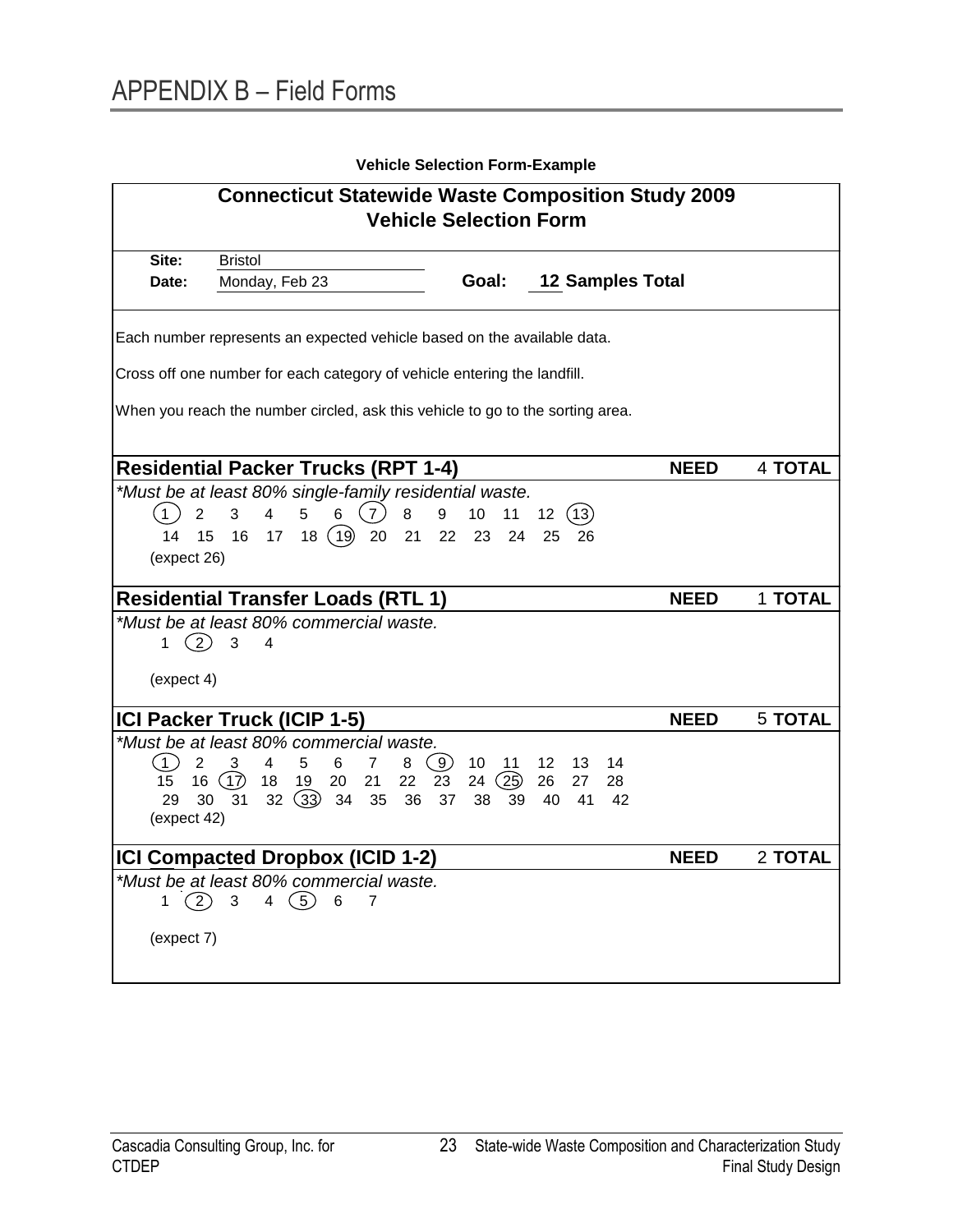#### **Hand-sort Tally Sheet-Example**

| Paper                                                    |                          | Organics (wood, yard)                              |  |  |
|----------------------------------------------------------|--------------------------|----------------------------------------------------|--|--|
| OCC/Kraft Paper                                          |                          | Food Waste                                         |  |  |
| Offshore Cardboard                                       |                          | Branches & Stumps                                  |  |  |
| High Grade Office Paper                                  |                          | Prunings & Trimmings                               |  |  |
| Magazines/Catalogs                                       |                          | Leaves & Grass                                     |  |  |
| Newsprint                                                |                          | Manures                                            |  |  |
| Phone Books & Directories                                |                          | R/C Organic                                        |  |  |
| Other Recyclable Paper                                   |                          | <b>Construction and Demolition</b>                 |  |  |
| Compostable Paper                                        |                          | Asphalt, Brick, & Concrete                         |  |  |
| R/C Paper                                                |                          | Wood - Treated                                     |  |  |
| Plastic                                                  |                          | Wood - Untreated                                   |  |  |
| PET Bottles/Jars (non-haz)                               |                          | Asphalt Roofing                                    |  |  |
| PET Containers-non bottles (non-haz)                     |                          | Drywall/Gypsum Board                               |  |  |
| Plastic CT Dep. Bev. Containers                          |                          | Carpet                                             |  |  |
| HDPE Bottles (non-haz)                                   |                          | <b>Carpet Padding</b>                              |  |  |
| HDPE Containers other than Bottles                       |                          | R/C C&D                                            |  |  |
| Plastic Containers #3-#7 (non-haz)                       |                          | <b>Household Hazardous Waste</b>                   |  |  |
| Expanded Poly. Non-Food Grade                            |                          | Ballasts, CFLs, & Other FLs                        |  |  |
| Expanded Poly. Food-grade                                |                          | Batteries - Lead Acid                              |  |  |
| Durable Plastic Items                                    |                          | <b>Other Batteries</b>                             |  |  |
| Film                                                     |                          | Paint                                              |  |  |
| Grocery/Merchandise Bags                                 |                          | Sharps                                             |  |  |
| Other Film                                               |                          | Vehicle & Equipment Fluids                         |  |  |
| Pallets - Plastic                                        |                          | Empty Metal, Glass, & Plastic Cont. (Haz.)         |  |  |
| R/C Plastic                                              |                          | Pesticides & Fertilizers                           |  |  |
| <b>Metals</b>                                            |                          | Other Hazardous Waste & HHW                        |  |  |
| Alc. Beverage Containers<br>Alc. CT Dep. Bev. Containers |                          | <b>Electronics</b><br>Computer-related Electronics |  |  |
| <b>Tin/Steel Containers</b>                              |                          | <b>Other Small Consumer Electronics</b>            |  |  |
| <b>Other Ferrous</b>                                     |                          | TVs and Computer Monitors                          |  |  |
| Other Non-Ferrous                                        |                          | Other Large Electronics                            |  |  |
| Appliances                                               |                          | <b>Other Waste</b>                                 |  |  |
| <b>Compressed Fuel Containers</b>                        |                          | <b>Bulky Items</b>                                 |  |  |
| R/C Metal                                                |                          | Textiles (other than carpet)                       |  |  |
| Glass                                                    |                          | Restaurant Fats, Oils, & Grease                    |  |  |
| Clear & Amber Glass Containers                           |                          | Bottom Fines & Dirt                                |  |  |
| Green & Other Colored Glass Cont.                        |                          | <b>Other Miscellaneous</b>                         |  |  |
| Glass CT Dep. Bev. Containers                            |                          |                                                    |  |  |
| Flat Glass - Uncoated                                    |                          |                                                    |  |  |
| R/C Glass                                                |                          |                                                    |  |  |
|                                                          |                          |                                                    |  |  |
|                                                          |                          |                                                    |  |  |
| <b>Waste Sector (circle):</b><br><b>RES</b>              | ICI                      | Sample ID: _____________                           |  |  |
|                                                          |                          |                                                    |  |  |
| Vehicle Type (circle):                                   | <b>Packer Truck</b>      | Notes:                                             |  |  |
|                                                          | <b>Transfer Vehicle</b>  |                                                    |  |  |
|                                                          |                          |                                                    |  |  |
|                                                          | <b>Compacted Dropbox</b> |                                                    |  |  |
| Hauler Name: Name:                                       |                          |                                                    |  |  |
|                                                          |                          |                                                    |  |  |
|                                                          |                          |                                                    |  |  |
|                                                          |                          |                                                    |  |  |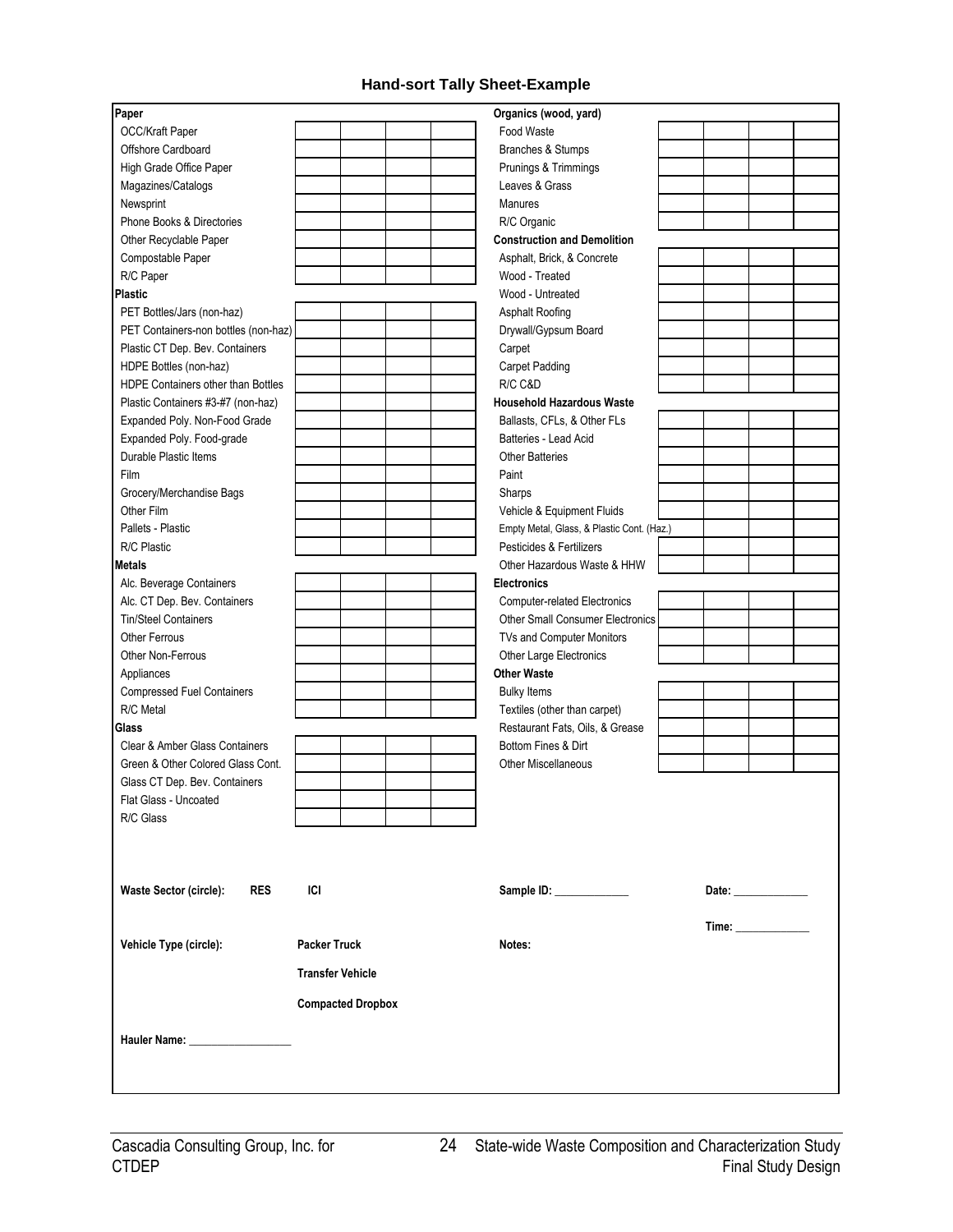**Sample Placard-Example**

# **RPT-1** Date:

**Hauler/Truck:\_\_\_\_\_\_\_\_\_**

Hauler/Truck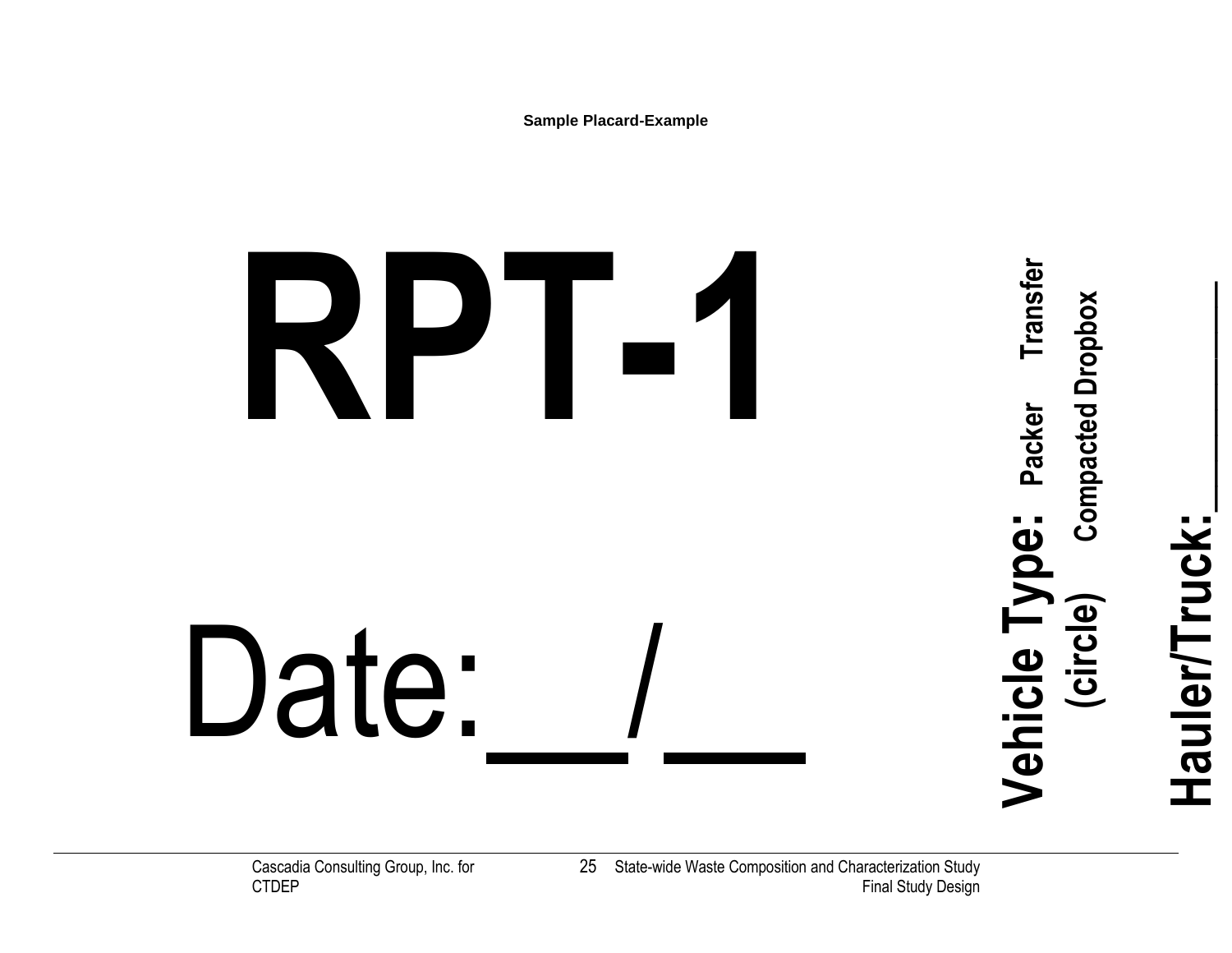<span id="page-27-0"></span>The following Health and Safety Plan is the property of MSW Consultants and has been created to provide a Health and Safety Plan that applies broadly to waste composition projects.

MSW is responsible for the physical sampling and sorting at facilities, therefore the Health and Safety Plan concentrates on the essential safety aspects for physical sorting. While physical sampling and sorting will be performed by MSW Consultants, it is expected that anyone entering the field will follow MSW's Health and Safety Plan.

All field personnel from MSW Consultants, DSM Environmental Services, Inc. and Cascadia Consulting Group, Inc. will read, and understand the MSW Health and Safety plan before entering the field. All field personnel will also sign off saying they agree to abide by the sections that are relevant to them in this Health and Safety Plan.

## **INTRODUCTION**

This Safety and Health Plan (SAHP) has been written for use by MSW Consultants, LLC, (MSW Consultants) personnel, their subcontractors, and any other individuals authorized access to areas where site control is established to conduct field work associated with the performance of a physical or visual composition study of municipal solid wastes.

MSW Consultants does not guarantee the health and safety of any person entering the designated work areas. Because of the nature of this work and the activity occurring therein, it is not possible to discover, evaluate, and provide protection for all possible hazards that may be encountered. Strict adherence to these health and safety guidelines will reduce, but not eliminate, the potential for injury or exposure to hazards on the site. The health and safety guidelines in this plan were prepared generally for this type of field activity. It may be necessary to refine this plan for each individual project, depending on local site characteristics and job requirements.

The following practices are included in this document:

Safety and health framework at host municipal solid waste facilities; Sampling hazard evaluation and controls; Sorting hazard evaluation and controls; Fundamental safe work practices including site controls; Personnel protective equipment (PPE) applicable the field work; and Emergency response procedures.

A copy of this SAHP will be maintained by the MSW Consultants Field Supervisor at all times while field operations are in progress. A copy of the SAHP will be provided to the client, facility management, subcontractors, and other project stakeholders at their request. Each employee (MSW Consultants or subcontractor) is required to receive basic training on the safety and health principals and procedures contained herein at the outset of the project and sign a release documenting receipt of such training.

## **Statement of Safety and Health Policy**

It is the policy of MSW Consultants to conduct all work in a manner that minimizes the physical and chemical/biological hazards to which workers might be exposed in the course of their work. MSW consultants also will conduct emergency planning in such as way as to minimize the consequences of any accident or exposure for their employees and subcontractors. MSW Consultants will provide adequate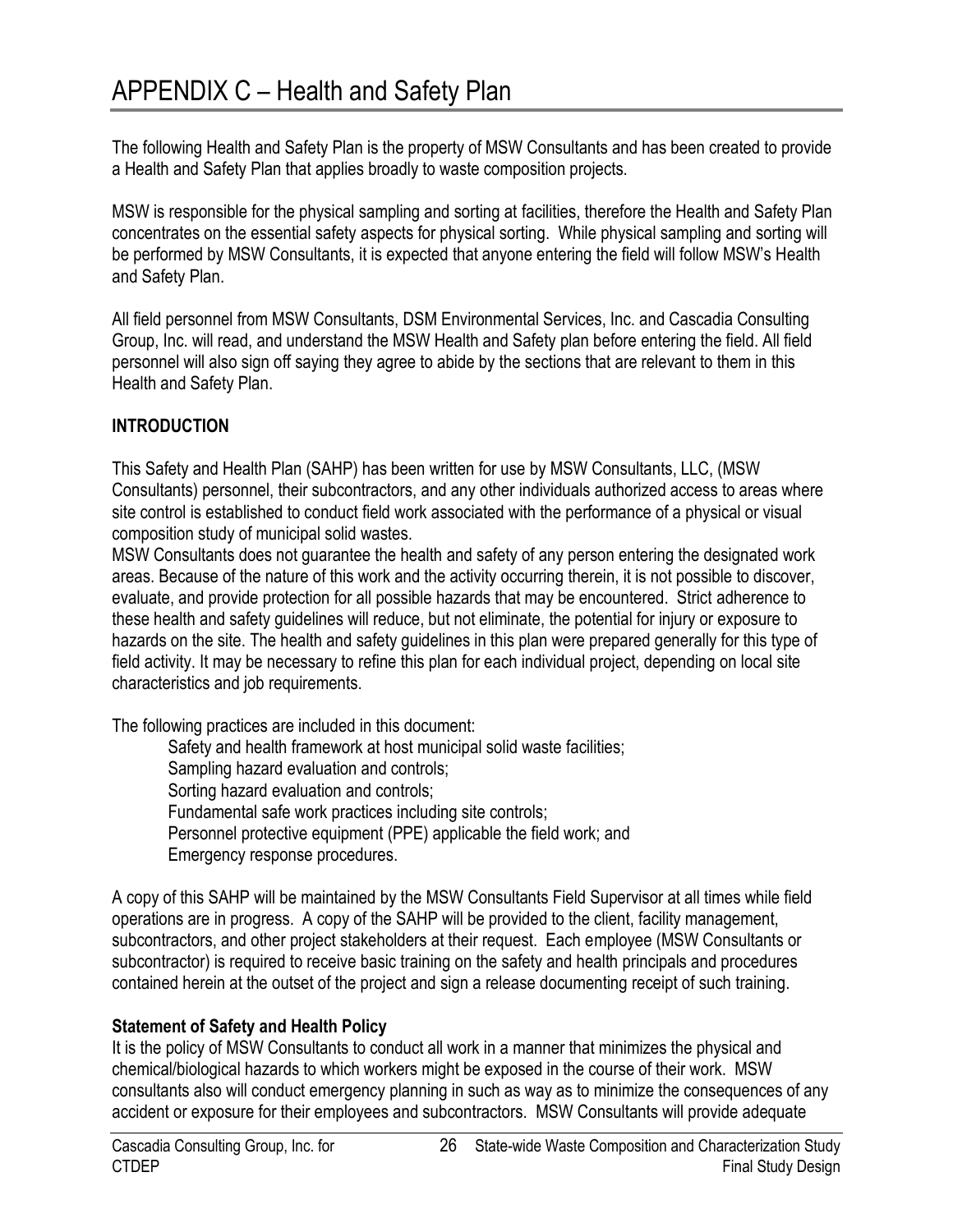training and supervision to all employees performing work on a given project and will be responsible for ensuring all employees and subcontractors follow the provisions of the Safety and Health Plan developed for that project.

Safety is basic or inherent to the work performed by MSW Consultants. Each employee (MSW Consultants or subcontractor) is held accountable and responsible for working safely, including following the procedures and guidance of this SAHP. All employees are required to comply with applicable safety regulations. Individuals who do not follow the procedure and guidance of this SAHP are subject to removal from the site and project.

#### **Background Information**

| <b>MSW Consultants, LLC</b><br><b>Contractor:</b>           |  |  |  |
|-------------------------------------------------------------|--|--|--|
| <b>Contract Number:</b>                                     |  |  |  |
| Corporate Address: 6225 Sawyer Road<br>New Market, MD 21774 |  |  |  |
| Phone: (301) 607-6428                                       |  |  |  |
| Designated Field Supervisor:                                |  |  |  |
| <b>Brief Project Name:</b>                                  |  |  |  |

**Brief Project Description: This project entails the physical sampling and sorting of 200 to 300 pound samples of municipal solid waste into its component categories.** 

#### **Safety and Health Framework**

The figure below summarizes the three layers of organizations/personnel that are typically involved safety and health plan compliance for waste composition projects. One unique aspect to the performance of a waste composition study is that the project is typically hosted by a permitted solid waste management facility. Such facilities are required to have detailed safety and health plans, accident prevention plans, accident reporting plans, emergency response plans, and other procedures and policies in place to minimize risks associated with handling municipal solid waste in an operating environment with noise, dust, heavy machinery, and other risks. For this reason, it is MSW Consultants' policy first and foremost to obtain, review, and comply with the safety and health framework that exists at the facility hosting the project.

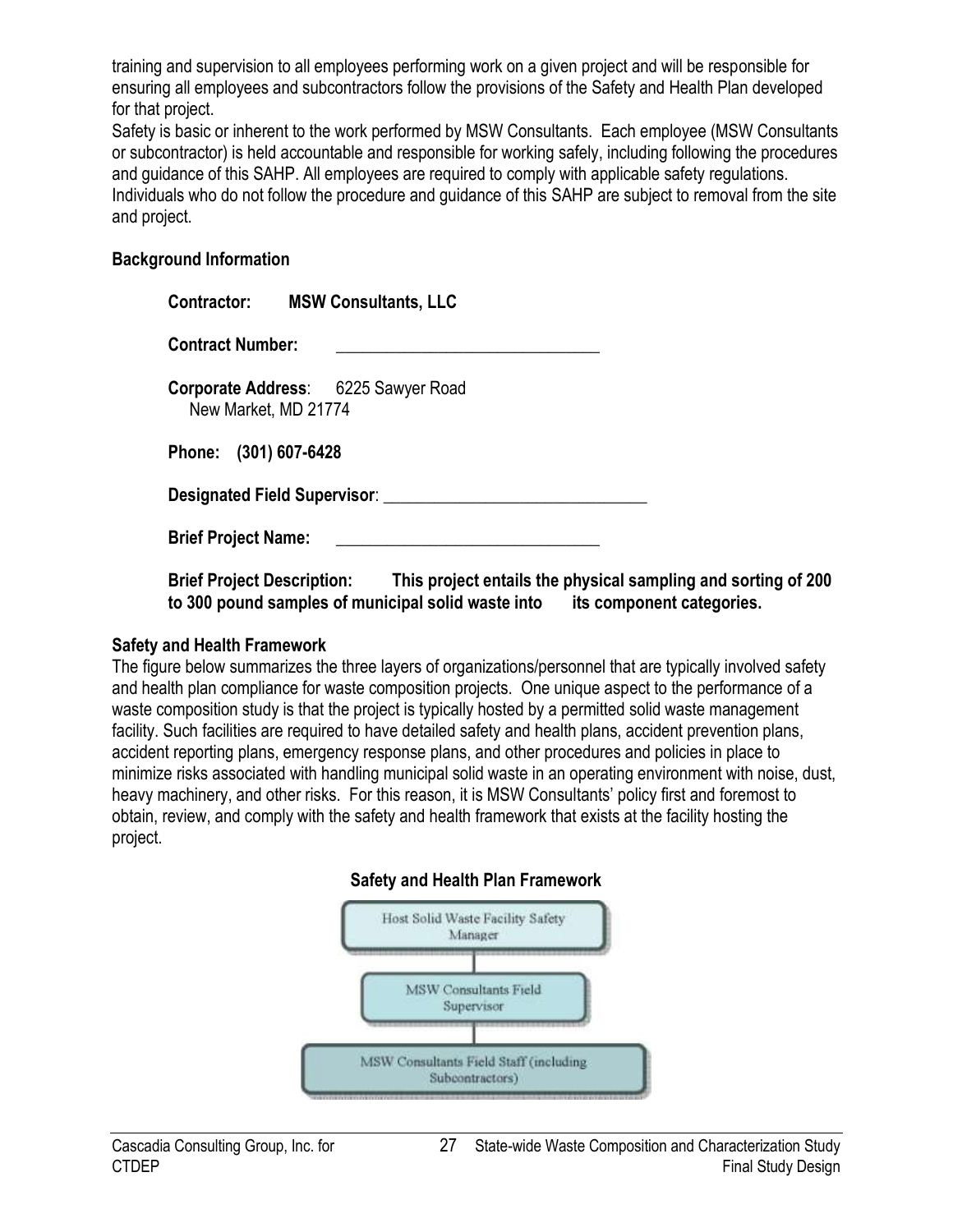Occasionally, procedural conflicts may arise between the host facility safety and health procedures and processes and MSW Consultants' site controls. In these instances, the requirement most protective of worker health and safety, the public, and property shall take precedence.

The remainder of this section identifies task organization and personnel responsibilities for the management and implementation of this SAHP. It also specifies the training and physical qualifications of employees performing the work. Accident reporting, recordkeeping, and emergency planning also are discussed in this section of the SAHP:

#### **Training Requirements**

If required by the host facility, all MSW Consultant employees (and subcontractors) will participate in a training program provided by the host facility.

The following training will be provided by MSW Consultants Field Supervisor staff at the outset of the project and prior to conducting any field operations. This training is intended to be provided verbally in the form of tailgate meetings or roundtable discussions with the field employees.

Understanding the SAHP; Personal protective equipment and use; Physical, chemical, and biological hazards and prevention; Site access and control; Roles and responsibilities; Accident prevention and reporting; and Emergency procedures.

## **Client Personnel and Visitors**

Client personnel other than those already working at the host facility and other visitors must obtain clearance from both the host facility management and from the MSW Consultants Field Supervisor before obtaining access to controlled work areas. Visitors will receive a job-specific safety briefing. Visitors in areas requiring PPE must have the equivalent training and PPE as the on-site worker to gain entry. MSW Consultants is not responsible for distributing or obtaining PPE for visitors, or training visitors or client personnel on proper use of PPE, unless otherwise agreed to prior to the project.

## **Physical Qualification of Employees**

All personnel associated with the sampling and handling of the materials collected from the field for this project will be trained in their safe handling. All personnel involved in the performance of physical work will be physically fit and demonstrate their ability to perform their duties. The MSW Consultants Field Supervisor can prohibit any person from performing work at the site should there be a question as to their fitness for duty.

#### **Roles and Responsibilities**

**Corporate Safety and Health Managers**: MSW Consultants principals Walt Davenport and John Culbertson are responsible for the health and safety of all MSW Consultants employees. As officers of the company, their role entails:

- Oversee maintenance and implementation of the MSW Consultants Safety and Health Program;
- Provide project personnel with technical quidance for conducting field work in a safe and healthful manner;
- Assist with preparation, or review and approval of project health and safety documents;
- Assign adequate levels of support;
- Interact with contracts personnel to verify that subcontractors are informed and can meet MSW Consultants health and safety requirements for this work; and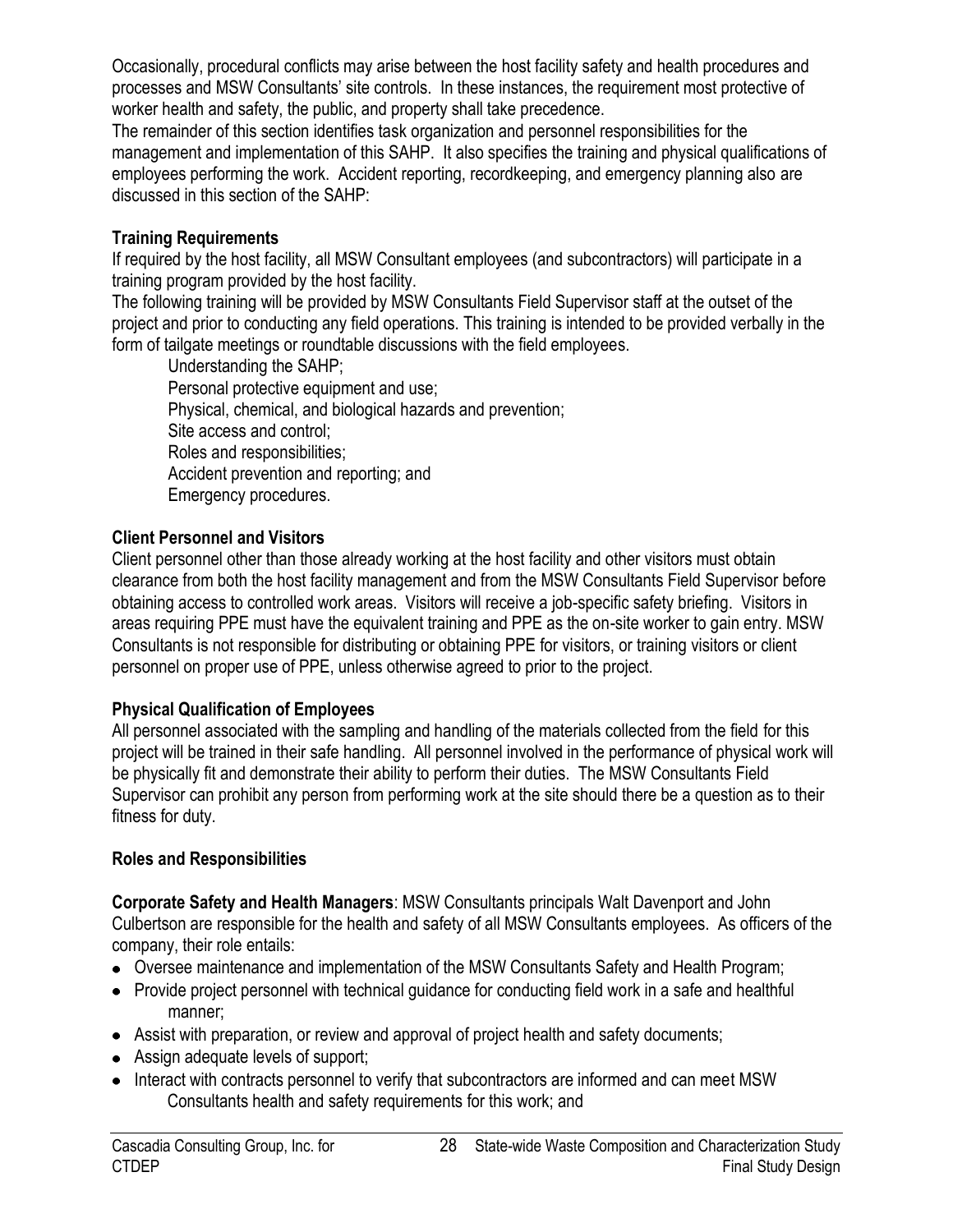Conduct field audits, as necessary, in accordance with MSW Consultants policies and procedures, and to verify that action plans are developed to correct any deficiencies.

**Field Supervisor**: The Field Supervisor will be assigned on a project by project basis and will be trained and knowledgeable in the MSW Consultants SAHP as well as the host facility health and safety requirements. This position will be required to:

- Administer the SAHP for the specific project and coordinate any amendments to the SAHP with the MSW Consultants Health and Safety Managers;
- Verify current certifications of individuals' fitness and training prior to authorizing access to areas where site control is established;
- Conduct emergency planning actions such as interfacing with emergency providers, assessing emergency supplies, assessing possible emergency needs;
- Verify availability of health and safety equipment on site in accordance with the SAHP;
- Verify that copies of plans and regulations are available at the site;
- Conduct employee health and safety orientations prior to the start of field activities;
- Monitor field activities:
- Establish and enforce site controls:
- Assist in independent health and safety site audits conducted by MSW Consultants Corporate Personnel, regulatory agencies, or the host solid waste management facility;
- Conduct accident investigations of injuries, illnesses, and near misses and to ensure the completion of associated documentation;
- Exercise "stop work authority" when an imminent hazard or potentially dangerous work practice exists; and
- Complete and submit recordkeeping forms mandated by the SAHP.

**Subcontractors**: MSW Consultants has historically relied on temporary light-industrial staffing agencies to supply the sorting laborers needed to perform the physical sorting of solid wastes. These laborers are required to perform the following:

- Attend site-specific orientation and safety meetings when participating in field work;
- Read, understand, and sign the training verification form that states "I have read, understood, and agree to abide by these safety and health policies and procedures," before working on site;
- Evaluate tasks to be performed and site-specific hazards; develop appropriate controls and supplement this SAHP, as required;
- Follow safe work procedures for this work that will address the specific hazards associated with the task to be performed for this work;
- Ensure that all employees are trained in the safe and proper use of all tools they may use;
- Ensure that all employees receive a safety orientation before beginning to work;
- Assure that all employees use all necessary personal protective equipment (PPE); and
- Promptly correct any unsafe conditions.

## **Accident Reporting**

As soon as possible following an incident or emergency, the Field Supervisor, or his designee is to directly notify the MSW Consultants Corporate Safety and Health Manager, the host facility manager, the subcontractor contact (if applicable) and the client.

## **Emergency Planning**

This section discusses the health and safety and emergency planning required for this project. If health and safety concerns arise during field activities, the following steps will be taken: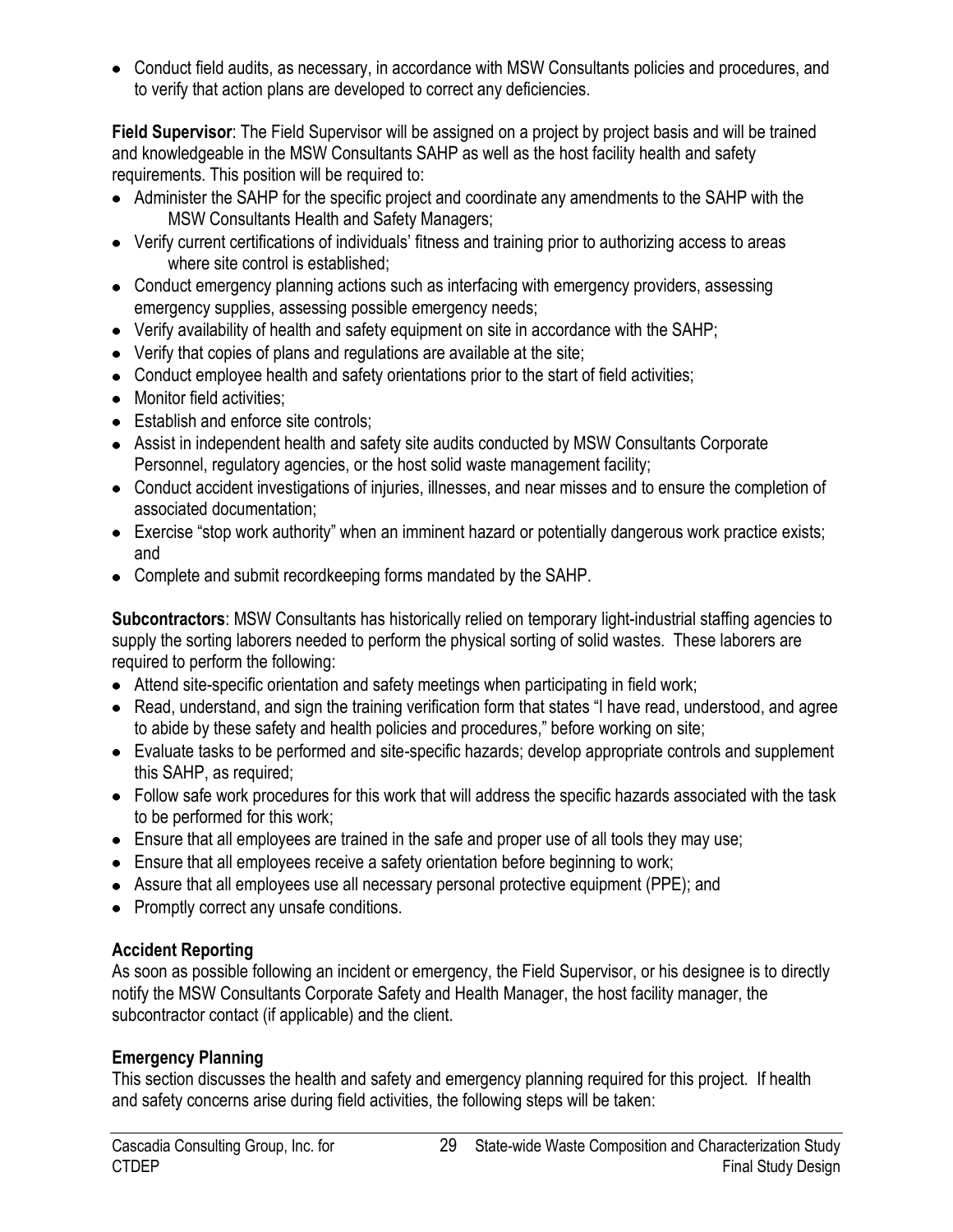- Bring health and safety concerns to the attention of the host facility manager;
- If the hot facility manager are unable to satisfactorily address concerns, bring the concerns to the attention of the MSW Consultants Corporate Safety and Health Manager;
- In the event of an incident or emergency, notify responsible personnel listed in this plan; and
- Discuss "stop work authority" for imminent danger situations.

#### **SANITATION**

Waste composition field sorting events typically last for one or more weeks. Because they may be carried out in multiple locations—on the face of a landfill or within the confines of a transfer station or other waste management facility—, it may be necessary to consider providing specialty sanitary requirements at the job site.

#### **Drinking Water**

Drinking water for the field work will be brought to the site and stored outside of the work area. It will not be brought within the work area, nor will it be accessed by any worker in a non-emergency situation without the worker first undergoing the proper decontamination procedure, as described elsewhere in this plan.

#### **Toilets and Washing Facilities**

If the host facility provides access to toilets, including washing facilities, within reasonable distance from the job site, such toilets will be used. If no such access if possible, portable toilet facilities, including washing capability, will be provided by MSW Consultants for field work. Portable toilet facilities will be located outside, but in close proximity to, the work area. Workers must first undergo decontamination before using portable toilet facilities.

MSW Consultants will also maintain anti-bacterial hand sanitizer for use outside the work area.

#### **Waste Disposal**

To the extent wastes are generated by field operations, this waste will be disposed in the same manner as the removal of sorted samples.

#### **Vermin Control**

MSW Consultants will comply with the vermin control measures in place at the host facility. This typically consists of maintaining daily site clean-up efforts, and requires that un-sorted samples be completely contained for overnight storage.

#### **First Aid Kits**

First aid kits will be stored at locations where field work will be performed or in vehicles used to transport workers to the field. The kits will contain standard first aid supplies, including, but not limited to bandages and treatment for minor abrasions and strains and will comply with the criteria contained in American National Standards Institute (ANSI) Z308.1 in the ratio of one for every 25 persons or less. Distilled water or portable saline solution bottles will be taken to the field for emergency eye wash purposes. First-aid kits shall be easily accessible to all workers, and each item maintained sterile. The contents of first-aid kits shall be checked by the employer prior to their use and at least weekly when work is in progress to ensure that expended items are replaced.

#### **First Aid Stations and Infirmaries**

There are no first aid stations or infirmaries provided for this work, other than an eyewash station or a full supply of portable eye-wash bottles provided at by the Field Supervisor. Other than minor first aid procedures, all injuries or exposures will be treated by emergency personnel at off-site facilities.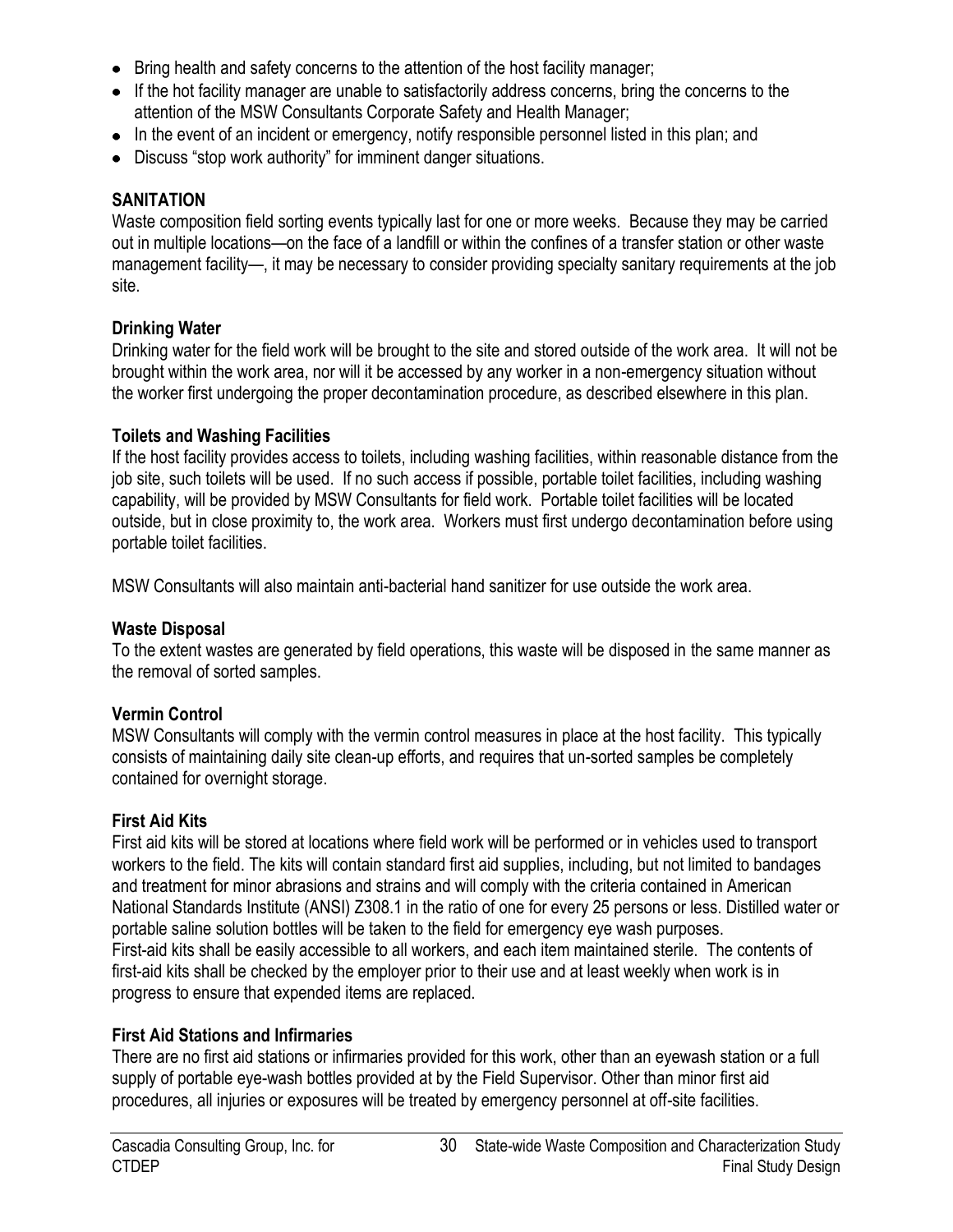If a medical emergency occurs, the Field Supervisor assumes charge until an ambulance arrives or until the injured person is admitted to the emergency room. Site personnel will prevent further injury by taking the following actions:

- If properly trained (including blood borne pathogen training) and properly equipped with appropriate PPE, initiate first aid and CPR, if needed.
- Call ambulance and hospital, as appropriate.
- Determine whether decontamination will make injury worse. If yes, seek medical treatment immediately.
- Make certain the injured person is accompanied to the emergency room by at least one field team member with the same employer.

# **PERSONAL PROTECTIVE EQUIPMENT (PPE)**

The purpose of personal protective clothing and equipment is to shield or isolate individuals from the hazards that may be encountered when engineering and other controls are not feasible or cannot provide adequate protection. Adherence to all prescribed controls is vital to minimize exposures.

PPE ensembles for site activities are defined by the EPA and OSHA. Either MSW Consultants or the subcontractor will supply appropriate PPE for their staff, as agreed prior to the field operations. PPE must conform to the requirements of this SAHP. Those not supplied with the proper PPE will not be allowed to work at the site. PPE will be inspected, tested, and used as required.

Employees shall be physically able and medically determined qualified to use the personal protective and safety equipment that may be required in their job duties. Employers shall ensure users of personal protective and safety equipment are trained to know the following: when PPE, and what types of PPE are necessary; how to properly don, doff, adjust, and wear PPE; limitations of the PPE; and proper care, inspection, testing, maintenance, useful life, storage, and disposal of the PPE.

Each affected employee shall demonstrate an understanding of this training and the ability to use PPE properly before being allowed to perform work requiring the use of PPE. When the employer has reason to believe that any affected employee who has been trained does not have the understanding and skill required for the task, the employer shall assure the employee receives the necessary retraining to acquire the appropriate skills.

Personal protective and safety equipment shall be inspected and maintained in serviceable and sanitary condition as recommended by the manufacturer. Defective or damaged equipment shall not be used and shall be removed from the work site to prevent accidental use. Most PPE required for waste composition projects is single-use only, with the intent of being discarded at the end of the day. For re-usable PPE, before being stored or reissued to another person, equipment shall be cleaned, disinfected, inspected, and repaired.

In general, MSW Consultants will comply with the PPE requirements of the host solid waste management facility. Such requirements supersede those described in this SAHP. However, MSW Consultants will require the following minimum PPE regardless of the host facility requirements

# **Gloves**

Gloves are required to be worn by every employee involved in the physical handling of waste, regardless of the requirements of the host facility. Municipal solid waste may contain materials that are sharp or chemically dangerous if contacted by skin. Appropriate gloves are critical to worker safety.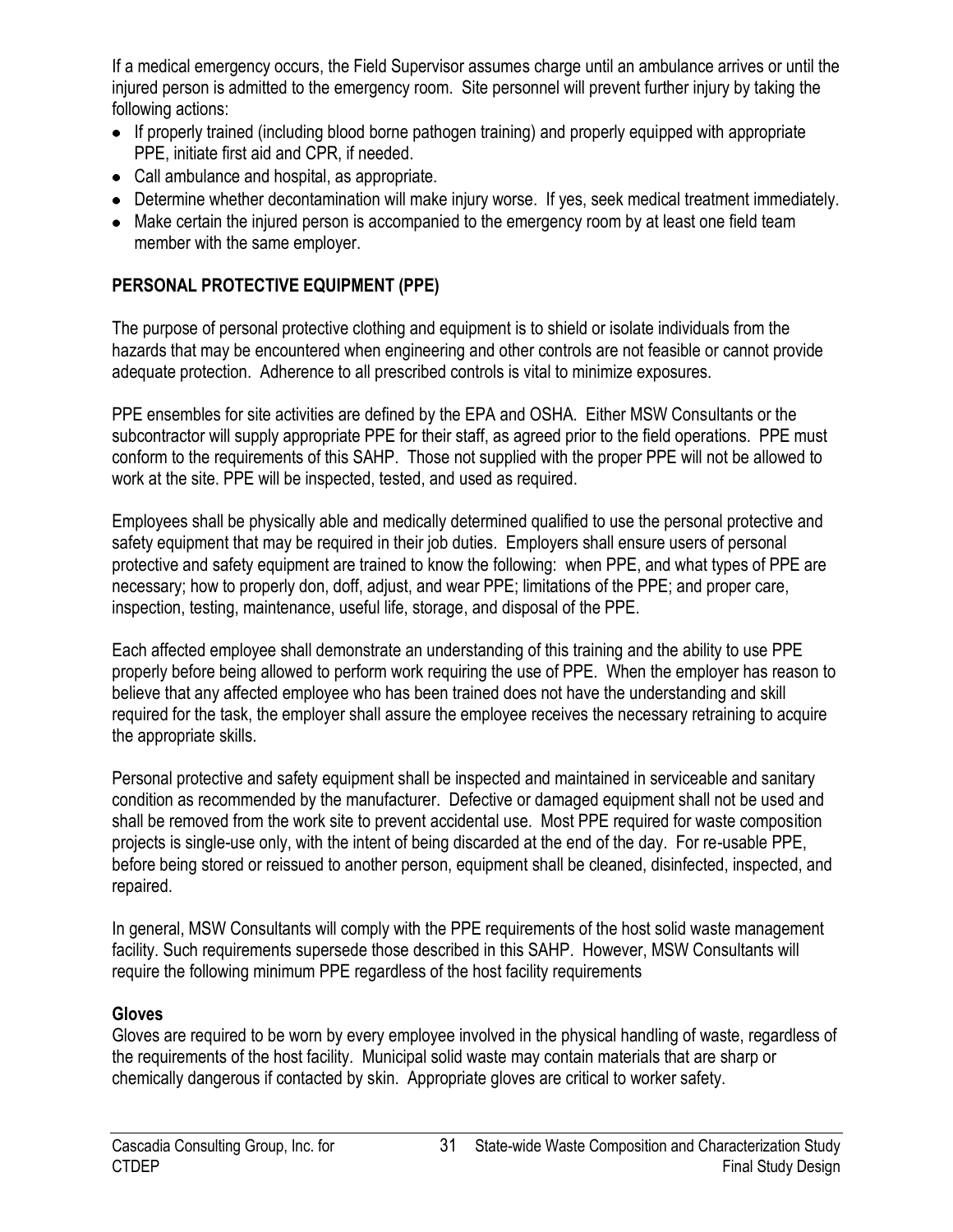MSW Consultants has evaluated safety gloves available from the safety products industry. Based on extensive field and office testing, we have standardized on heavy duty neoprene gloves that are compliant with CFR 21 Parts 170-199.



While no glove will effectively prevent every puncture, this glove provides extremely high puncture resistance, as well as chemical protection for chemical processing, alkaline units at petroleum refineries, metal plating operations, haz-mat handling, hazmat suits and for hazardous waste disposal. Although arguably overkill for handling municipal solid waste, we believe such precautions are appropriate.

#### **Eye Protection**

Eye protection will be worn by employees engaged in physical sorting of municipal solid waste. Eye protection equipment shall be distinctly marked to facilitate identification of the manufacturer. Every worker should know the location of the nearest eye wash station or the location of eye wash bottles prior to beginning work.

MSW Consultants has evaluated eye protection products available from the safety products industry. This product is compliant with ANSI Z87.1-1989, and features an optimal combination of protection, functionality, and comfort. The wraparound style has a hingeless frame system, a single lens design providing a continuous field of vision, and a dynamic shape that allows you to wear eyewear around your neck, on top of your head or over a hardhat. The gel temple sleeves and soft, secure gel nosepiece provide additional wearing comfort. A clip-on, breakaway retainer cord is included with every pair. The lens is constructed of impact-resistant polycarbonate lens filters out 99.9% of UV radiation, and includes a scratch-resistant coating.



# **Respiratory Protection**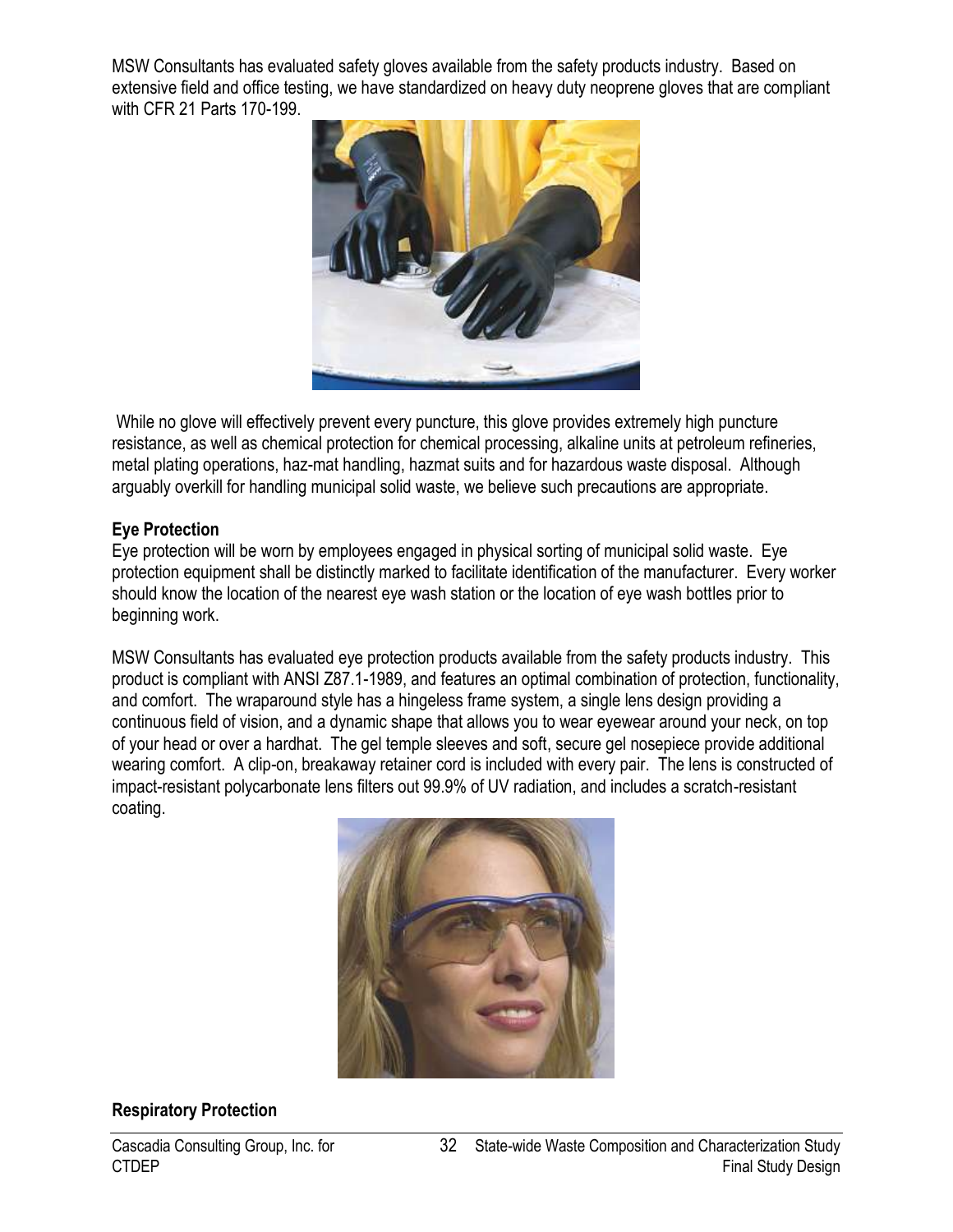Due to the non-hazardous levels of contaminants anticipated in handling municipal solid waste, respiratory protection is not required but will be offered to all employees. MSW Consultants has evaluated respiratory protection products available from the safety products industry. Based on extensive field and office testing, we have standardized our respiratory protection on the product shown in the figure below. This product is National Institute for Occupational Safety and Health (NIOSH) approved. It conforms to facial contours, and comes in individual packages for ease of distribution and sanitary storage.



#### **Footwear**

Heavy-duty work boots with leather uppers are the minimum foot protection required to perform waste composition analysis. Although steel toes are not required, they are preferred. Employees (or subcontractors) not wearing the minimum foot protection shall not be allowed to enter the work site.

#### **Protective Suits**

Although not required, MSW Consultants will provide and encourage that all workers wear aprons or coveralls for the duration of physical sorting of wastes. For warm weather sorts, aprons are generally preferable because they allow greater airflow and help keep workers from overheating. For cold weather sorts, coveralls are preferred because they add a layer of warmth as well as barrier protection. The figure below shows a standard Tyvek coverall that may be worn in colder weather sorting events. These coveralls are available in a wide range of sizes, and meet sizing.



#### **Other PPE**

Although not required by MSW Consultants when performing waste composition analysis, many host solid waste management facilities may require the following PPE:

Reflective vests; Hard hats; and Hearing protection.

If required, these PPE items will be provided by MSW Consultants.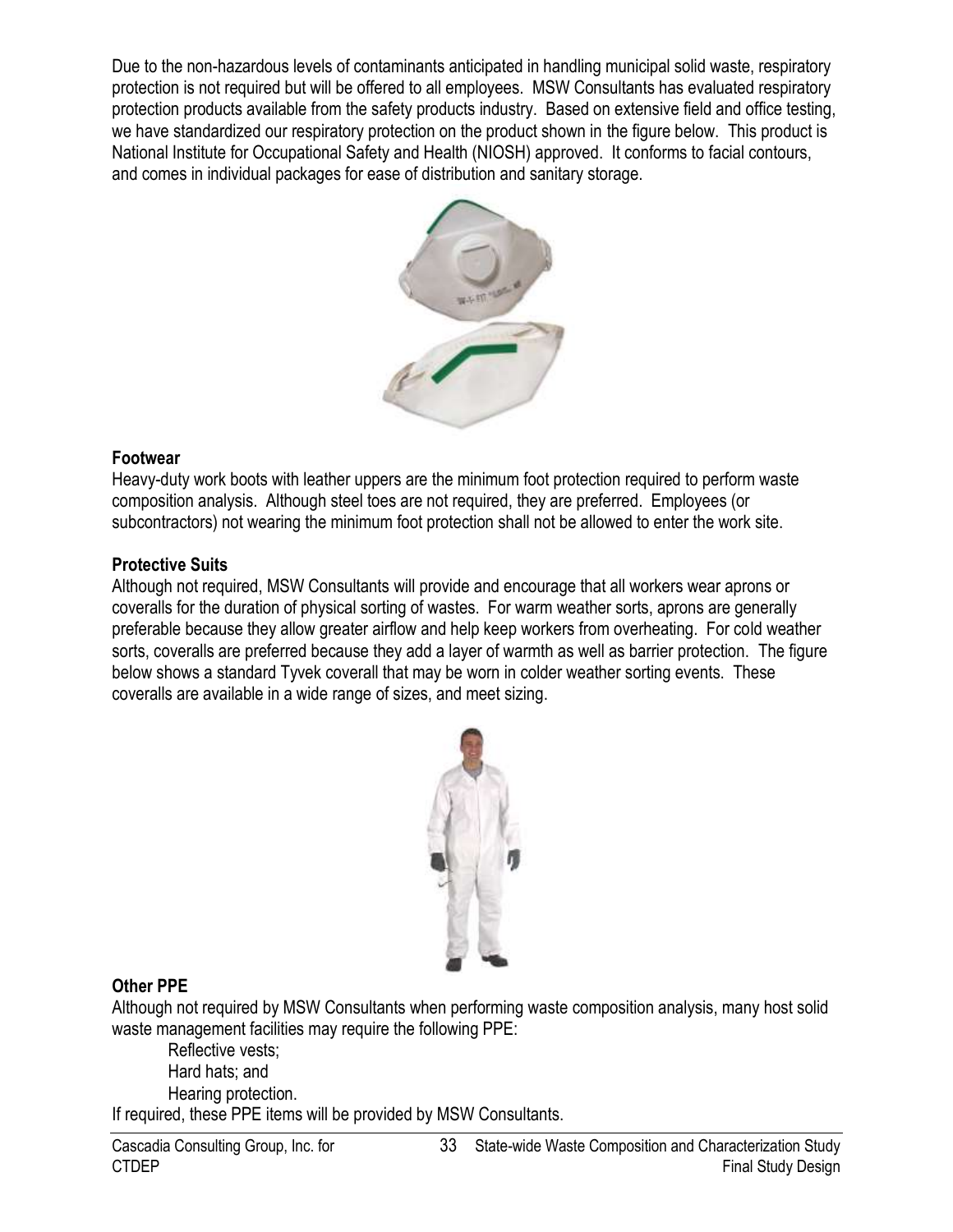## **HAZARDOUS SUBSTANCES AND ENVIRONMENTS**

The activities covered by this SAHP present potential chemical, biological, and physical hazards that may be encountered during the conduct of work. This SAHP is written to provide guidance on ways to eliminate or minimize exposure to these hazards and the steps to take if an exposure occurs.

#### **Hazardous Substances**

Municipal solid waste by definition may not contain hazardous waste, with the exception of Household Hazardous Wastes (HHW) from residential generators, or commercial generators that dispose of HHW-like products at de minimus levels. Nonetheless, employees performing waste composition analysis must have an awareness of the possibility of these materials, which may include:

Medical wastes from residential generators (e.g., sharps) Household poisons; Flammable chemicals; and Reactive agents.

Radioactive, biologically active, explosive and other highly hazardous materials are prohibited from being disposed as municipal solid waste, and to the extent these items are found during a waste composition study all sorting activities will be immediately postponed and the host facility management notified for removal of these wastes and site remediation.

This SAHP covers a wide variety of hazards known or suspected to exist or that are inherent to the process of waste management activities; however, unforeseen hazards may be present in the performance of these tasks. Hazards not covered by this SAHP specifically will be assessed by the Field Supervisor for the appropriate control measures to maximize worker, environment, and public safety.

## **Harmful Plants, Animals, and Insects**

Depending on the location of the waste composition analysis, it is possible that the potential exist to exposure to harmful plants, animals or insects. Poison ivy may be encountered on the periphery of some work areas, and could conceivably occur in the sample itself. It is identified as having dark green, somewhat shiny foliage with sets of three, pointed leaves. Protective clothing will be worn during the performance of field work. Outer garments can either be disposed or washed at the end of each day. Protective gloves will be worn. If encountered, do not touch or burn this plant. If exposure occurs, thoroughly wash the exposed area with soap and water within 10 minutes to remove the irritating oil.

Although a remote risk, outdoor work areas may be in areas where deer ticks live. Deer ticks can carry Lyme Disease. Evidence of exposure is the presence of a tic on the body or clothes. A small, red circular area will appear shortly after a bite. If exposed, contact a physician and save the offending tics, if possible, for analysis. Avoid dense woods and wear a hat and light-colored, protective clothing. Check body at the end of each field day for the presence of tics.

## **Inclement Weather and Environmental Hazards**

Hazards presented by the natural work environment may include heat or cold stress, and inclement weather. When there are warnings or indications of impending severe weather (heavy rains, damaging winds, tornados, hurricanes, floods, lightning, etc.), weather conditions shall be monitored and appropriate precautions taken to protect personnel and property from the effects of the severe weather. Table 5-3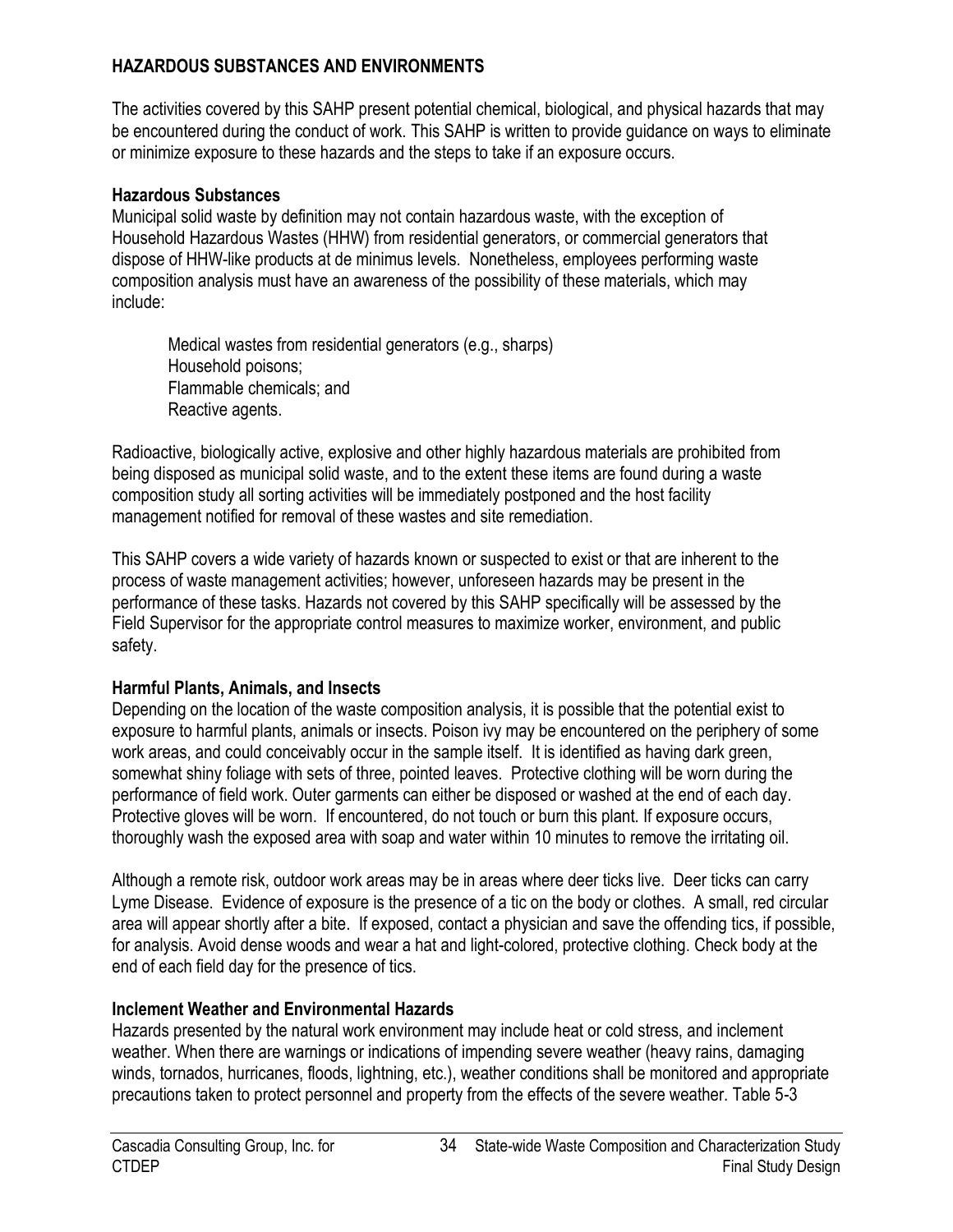outlines exposure control methods for working in extreme temperatures and summarizes symptoms and treatment procedures for heat and cold stress.

| Conditions      | Symptoms                                                                                                                                 | Treatment                                                                                                                                                      |
|-----------------|------------------------------------------------------------------------------------------------------------------------------------------|----------------------------------------------------------------------------------------------------------------------------------------------------------------|
| Heat stroke     | Red, hot, dry skin; no perspiration;<br>dizziness; confusion; rapid breathing<br>and pulse; and high body temperature.                   | This is a MEDICAL EMERGENCY! Cool<br>victim rapidly by soaking in cool (not cold)<br>water. Loosen restrictive clothing. Get<br>medical attention immediately! |
| Heat exhaustion | Pale, clammy, moist skin; shallow<br>breathing; profuse sweating; weakness;<br>normal temperature; headache;<br>dizziness; and vomiting. | Move victim to a cool, air-conditioned area.<br>Loosen clothing, place head in low position.<br>Have victim drink cool (not cold) water.                       |
| Frostbite       | Blanched, white, waxy skin, but resilient<br>tissue; tissue cold and pale.                                                               | Move victim to a warm area. Warm area<br>quickly in warm (not hot) water. Do not<br>break any blisters. Elevate the injured area<br>and get medical attention. |
| Hypothermia     | Shivering, apathy, sleepiness; rapid<br>drop in body temperature; glassy stare;<br>slow pulse; and slow respiration.                     | Move victim to a warm area. Have victim<br>drink warm fluids - not coffee or alcohol.<br>Get medical attention.                                                |

# **Table 1 Symptoms and Treatment of Heat and Cold Stress**

In the event of adverse weather conditions, the Field Supervisor will evaluate whether work can continue without compromising the health and safety of site personnel. The Field Supervisor will direct the implementation of precautions necessary to ensure the health and safety of site personnel. A lightning watch will go into effect 30 minutes prior to thunderstorms being within a five nautical mile radius of an activity. During the watch, operations or activities may continue, however all personnel must be prepared to implement warning procedures without delay. Workers must be alert for any lightning activity, to include audible thunder, and advise supervisory personnel of any observations.

## **Decontamination**

.

Decontamination protects workers, the public, and the environment by limiting exposure to harmful substances and by preventing the spread of contamination. The Field Supervisor will oversee personnel and equipment decontamination to determine its effectiveness, and take corrective actions to rectify any deficiencies. Table 15-3 presents the decontamination procedures that will be followed for personnel and equipment. Subcontractors are responsible for decontaminating their own equipment and personnel according to these procedures.

| Item                               | <b>Decontamination Procedure</b>                                                                                                                           |
|------------------------------------|------------------------------------------------------------------------------------------------------------------------------------------------------------|
|                                    |                                                                                                                                                            |
| Sampling Table,<br>Bins, and Tools | Pressure wash at the conclusion of the waste composition<br>study in an area with leachate collection                                                      |
| Personal - Mid<br>day breaks       | PPE shall be removed while the worker is in the work area.<br>Employees shall wash hands and forearms in the washing<br>facility supplied for the project. |

#### **Table 2 Decontamination Procedures**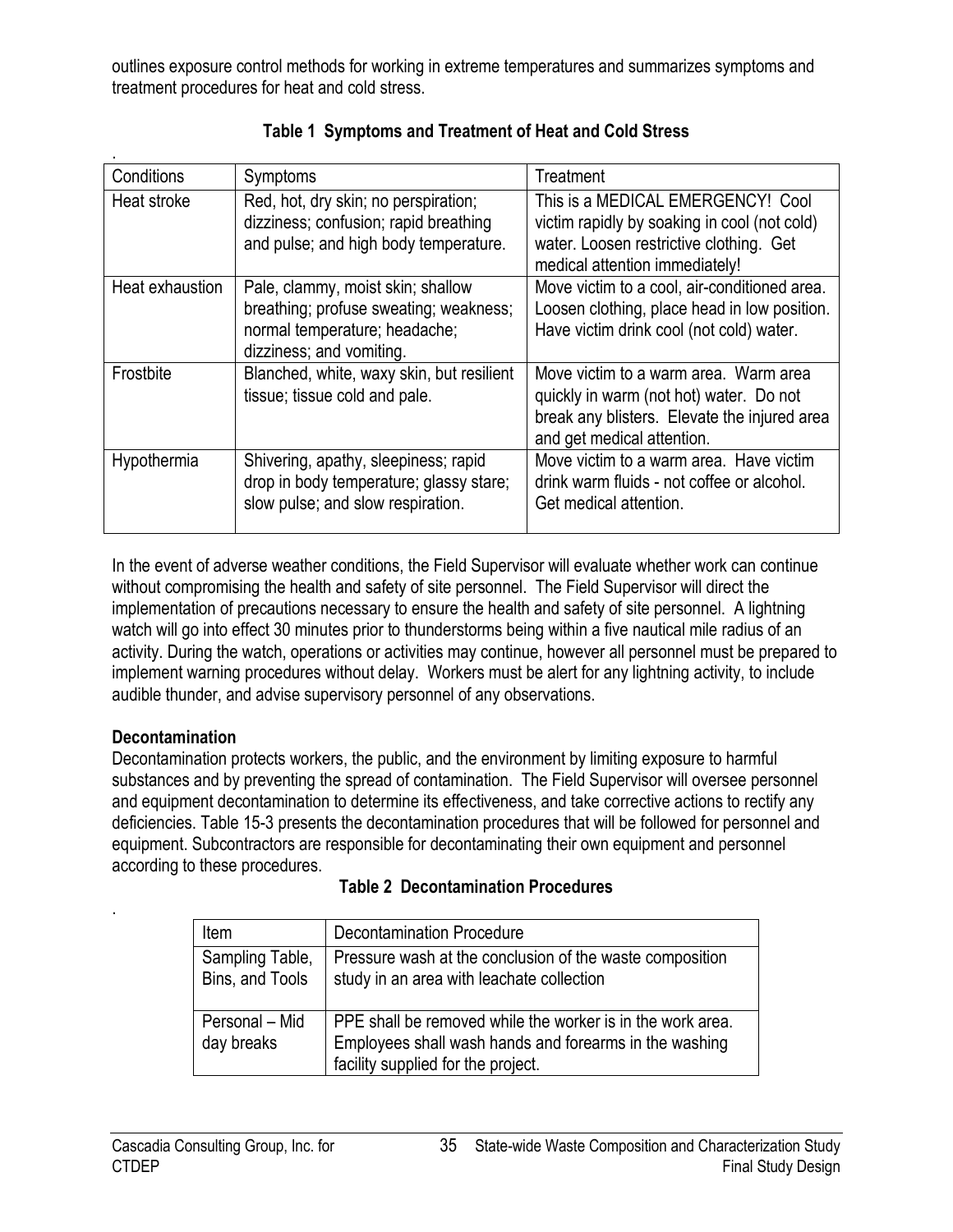| Personal – End | Hard hats, vests and eye protection shall be returned to the  |
|----------------|---------------------------------------------------------------|
| of Day         | Field Supervisor for inspection and cleaning. Neoprene        |
|                | gloves shall be removed, inspected for tears and chemical     |
|                | damage, and if still in safe working condition, stored in the |
|                | work area. Damaged gloves shall be replaced for               |
|                | subsequent work days. Tyvek suits, respirators, and ear       |
|                | plugs shall be discarded as solid waste. Employees shall      |
|                | wash hands and forearms in the washing facility supplied for  |
|                | the project.                                                  |

#### **Personnel Decontamination**

All personnel exiting the sampling area will follow decontamination procedures. Under no circumstances (except emergency evacuation) will personnel be allowed to leave the work area before decontamination. The Field Supervisor may approve simplification of the procedures in the field when a determination has been made that decontamination procedures are unnecessary.

## **MATERIAL HANDLING**

Although waste composition project do not require extensive handling of heavy material, there is significant lifting and carrying that must be performed to complete the data collection. This section describes considerations in handling materials during the waste composition study.

## **Lifting and Carrying**

Employees shall be trained in and shall use safe lifting techniques. When lifting:

- Reaching out to lift an object fights against gravity, and increases strain on the lower back. Stand close to the load to be lifted and spread your feet for balance.
- Be certain the weight being lifted is within your capabilities. Ask for assistance if needed.
- Bend your knees and keep your spine straight. Grasp the object to be lifted and keep it close to your body.
- Using your leg muscles, straighten your knees and stand.

## When carrying:

- Always keep the object you are carrying close to your body.
- When changing directions, shift your feet. Don't twist the upper body.
- Try to avoid changing your grip while carrying the load.
- After reaching your destination, keep the object close to your body, keep the spine straight, and slowly bend the knees as you lower the object to the floor.

## **Material and Equipment Storage**

To the extent it is necessary to store sampled wastes, the entire sample shall be contained by either temporary or permanent means. Permanent storage is preferred in containers with lids. In some instances, tarping of sampled material is acceptable, provided the tarp can fully contain the sampled waste and be weighted down to prevent removal by vermin of from winds.

Work site equipment shall be stacked, consolidated, and placed at ground level so that it is stable and secured against sliding or collapse.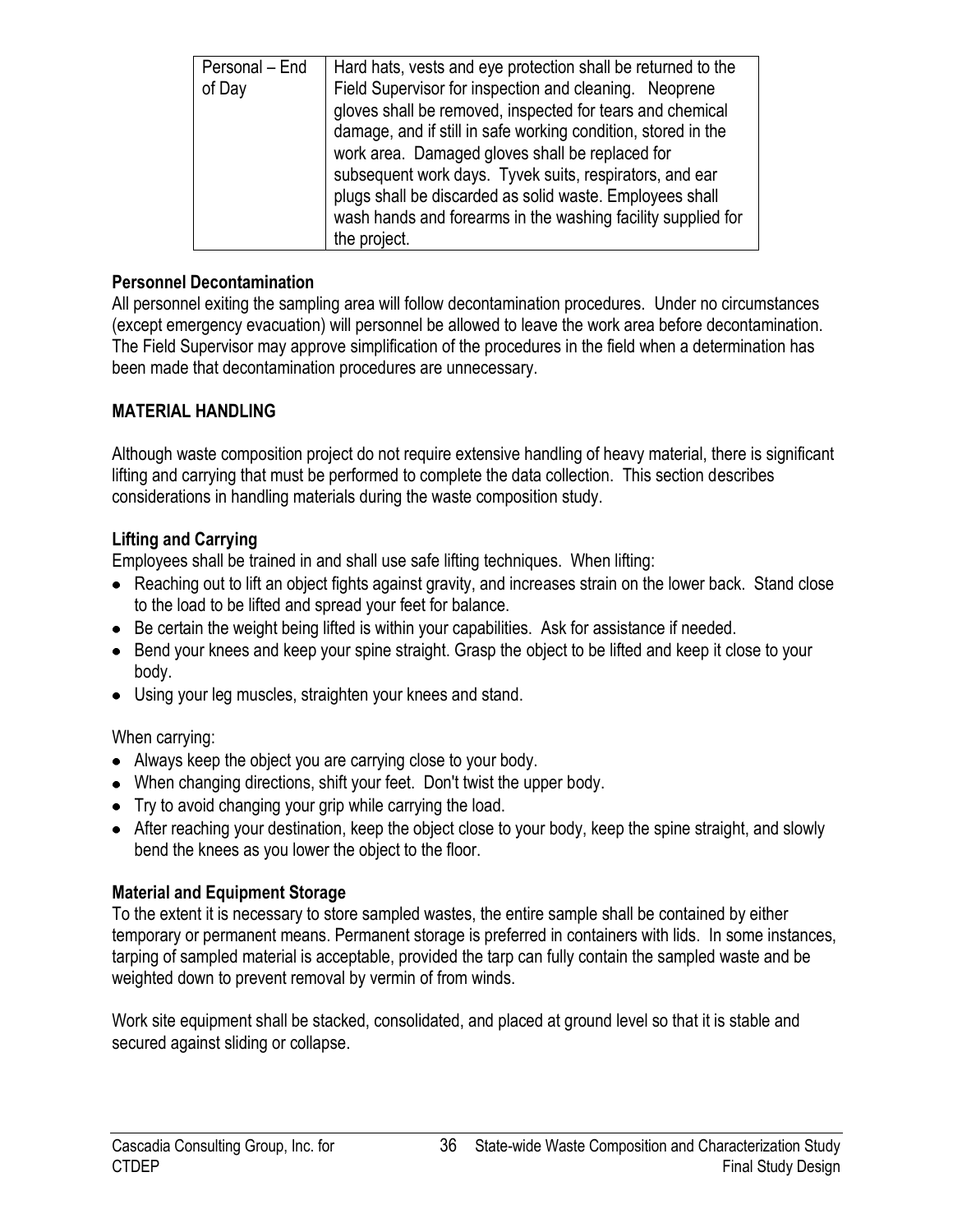#### **Housekeeping**

Scrap, trash, and other wastes shall be placed in designated containers. Work areas shall be cleaned up as the job progresses. Cords and hoses shall be routed in a manner that will present no tripping hazard preferably overhead. At a minimum, all tools, and equipment shall be stored in a stable position (tied, stacked, or chocked) to prevent rolling or falling. Tools and equipment will preferably be removed from the work site for secure storage in a vehicle overnight. A safe access way shall be maintained to all work areas and emergency exits.

## **Material Disposal**

Waste generated onsite from field activities includes the sorted waste samples, PPE discards, and field trash. These wastes will be managed as non-hazardous, solid waste, and will be placed in the same receptacle being used to remove sorted waste samples.

Any HHW that is found in the samples wastes shall be stored and disposed according to host facility HHW collection policies. If no such policies exist, the HHW will be disposed with the remaining solid wastes. At the request of the host facility, recyclable materials may be set aside for recovery by the host facility.

# **SITE CONTROL**

Effective site control procedures will reduce the potential safety and health risks to the workers on site. Site control includes the following safe work practices:

- Limiting work area access to essential personnel, both during work hours and off hours;
- Establishing work zones within the sampling and sorting areas, and restricting personnel entering work zones;
- Establishing decontamination procedures for personnel and equipment; and
- Assuring that personnel may be accurately and quickly located and evacuated during an emergency.

As a general site control, alcoholic beverages, food, cigarettes, and other consumable products are prohibited in work areas at all times.

## **Sampling Area Controls**

An area at the host facility will be set aside for the oversight of vehicle load tipping and sampling of the tipped load. The sampling work area shall be controlled by:

- Delineating boundaries for the tipping of targeted loads of waste;
- Prohibiting entry into these boundaries by non-targeted truckloads;
- Providing for the safe queuing of material transport hoppers out of the way of collection vehicles and waste handling mobile equipment such as loaders or compactors; and
- Providing a storage location for a loader or bobcat that may be needed to transport samples.

Only the Field Supervisor or a trained sampling manager may enter into the sampling work area during the course of the project.

# **Sorting Area Controls**

An area at the host facility will be set aside for the performance of sorting and weighing sampled wastes. The sorting work area shall be controlled by:

- Setting aside a 20 foot by 20 foot space where the sort table and bins can be positioned;
- Providing additional space for queuing samples;
- Maintaining a consistent site configuration so that employees know the proper position of all equipment and materials; and